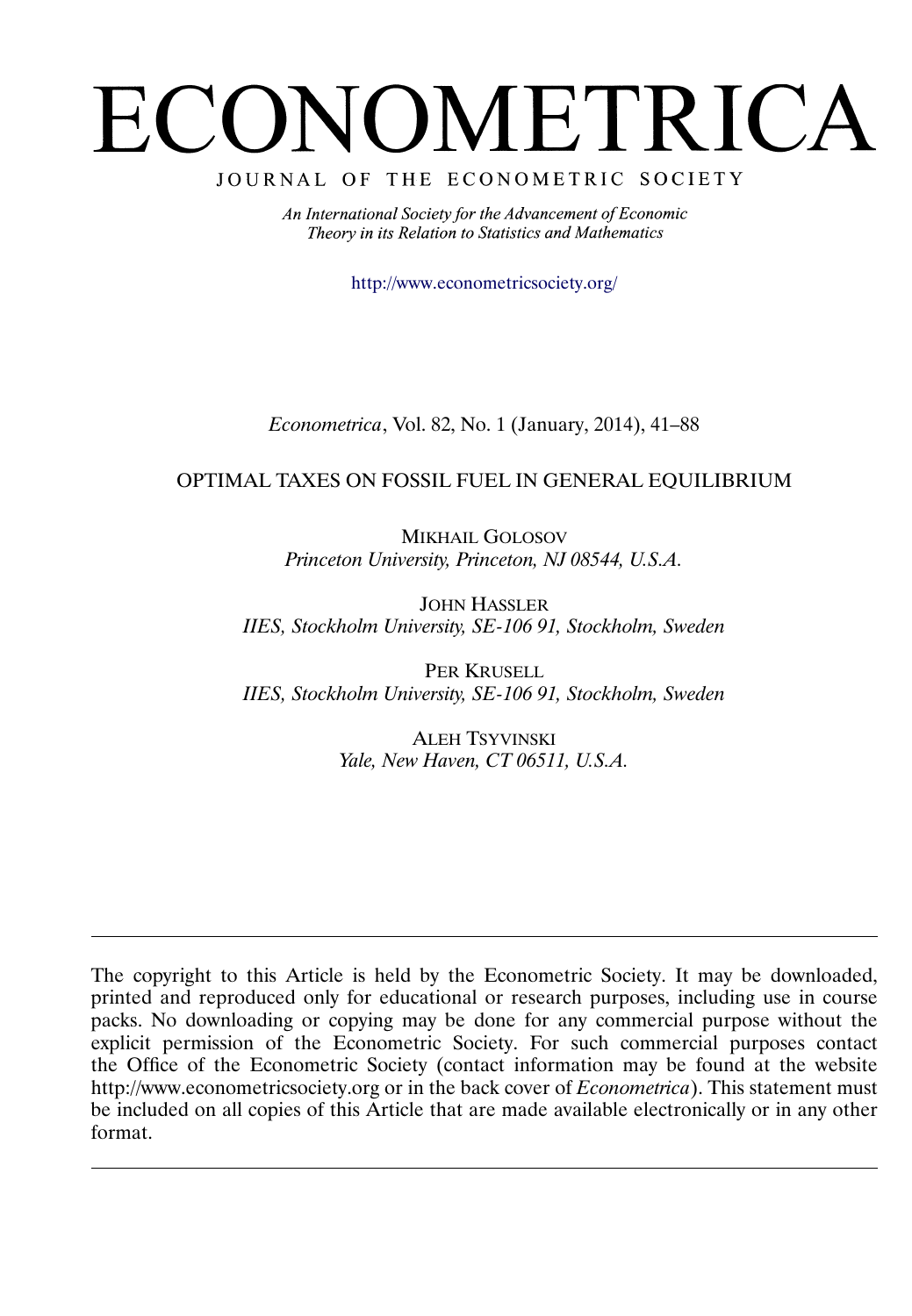# OPTIMAL TAXES ON FOSSIL FUEL IN GENERAL EQUILIBRIUM

# BY MIKHAIL GOLOSOV, JOHN HASSLER, PER KRUSELL, AND ALEH TSYVINSKI<sup>1</sup>

We analyze a dynamic stochastic general-equilibrium (DSGE) model with an externality—through climate change—from using fossil energy. Our central result is a simple formula for the marginal externality damage of emissions (or, equivalently, for the optimal carbon tax). This formula, which holds under quite plausible assumptions, reveals that the damage is proportional to current GDP, with the proportion depending only on three factors: (i) discounting, (ii) the expected damage elasticity (how many percent of the output flow is lost from an extra unit of carbon in the atmosphere), and (iii) the structure of carbon depreciation in the atmosphere. Thus, the stochastic values of future output, consumption, and the atmospheric  $CO<sub>2</sub>$  concentration, as well as the paths of technology (whether endogenous or exogenous) and population, and so on, all disappear from the formula. We find that the optimal tax should be a bit higher than the median, or most well-known, estimates in the literature. We also formulate a parsimonious yet comprehensive and easily solved model allowing us to compute the optimal and market paths for the use of different sources of energy and the corresponding climate change. We find coal—rather than oil—to be the main threat to economic welfare, largely due to its abundance. We also find that the costs of inaction are particularly sensitive to the assumptions regarding the substitutability of different energy sources and technological progress.

KEYWORDS: Climate change, optimal policy, optimal taxes.

#### 1. INTRODUCTION

IN ORDER TO ASSESS THE ROLE OF ECONOMIC POLICY for dealing with climate change, we build a global economy-climate model—an integrated assessment model—using an approach based on stochastic dynamic general-equilibrium (DSGE) methods. Our first and main finding is an analytical characterization and derivation of a simple formula for the marginal externality damage of carbon dioxide emissions. The formula also serves as a prescription for the optimal level—from a global perspective—of the tax on carbon. The social cost/optimal tax, when expressed as a proportion of GDP, turns out to be a very simple function of a few basic model parameters. Quite strikingly, the parameters only involve assumptions on discounting, a measure of expected damages, and how fast emitted carbon leaves the atmosphere. Specifically, the stochastic values of future output, consumption, and the stock of  $CO<sub>2</sub>$  in the

1We thank Lint Barrage, Jiali Cheng, Bill Nordhaus, Jonas Nycander, Tony Smith, Sjak Smulders, and seminar participants at ESSIM, EIEF, EUI, IIES, Mistra-SWECIA, Yale, UCL, CREI, the Environmental Macro Conference at ASU, the EEA Annual Meeting (Glasgow), Fudan University (Shanghai), the Chinese University of Hong Kong, Beijing University, Bonn, Zurich, Carlos III, REDg DGEM (Barcelona), Oxford, Princeton, and Stanford. Golosov and Tsyvinski thank NSF for support and EIEF for their hospitality; Krusell thanks ERC and Mistra-SWECIA for support, and Hassler thanks Mistra-SWECIA and the Swedish Research Council for support.

© 2014 [The Econometric Society](http://www.econometricsociety.org/) DOI: [10.3982/ECTA10217](http://dx.doi.org/10.3982/ECTA10217)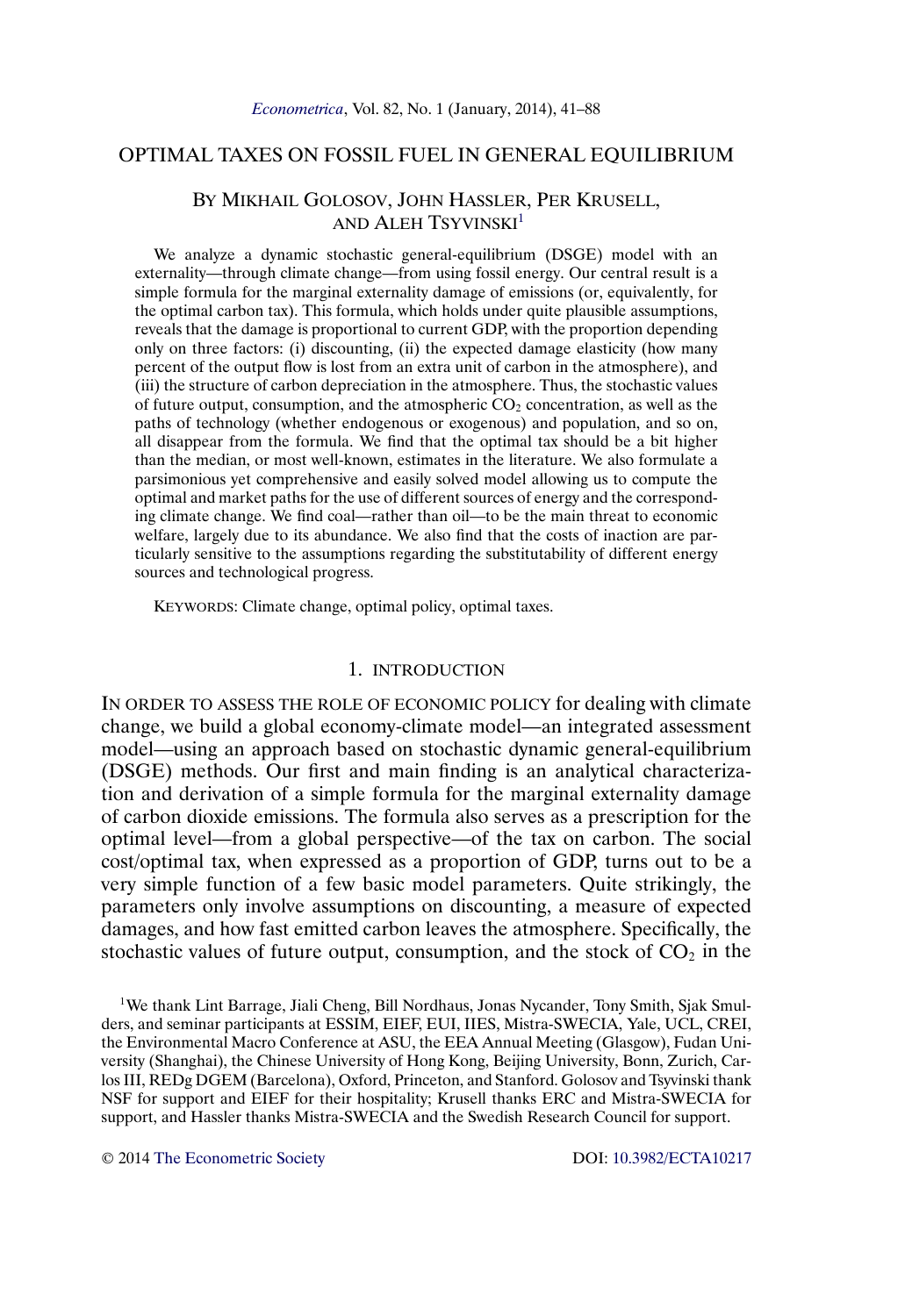<span id="page-2-0"></span>atmosphere all disappear from the formula; and no knowledge about future technology, productivity, energy sources in use, or population is needed in order to calculate the social cost.

The optimal-tax formula, which is very simple to derive and transparent to explain, does rely on some assumptions. They are: (i) period utility is logarithmic in consumption; (ii) current climate damages are proportional to output and are a function of the current atmospheric carbon concentration with a constant elasticity (a relationship that is allowed to vary over time/be random); (iii) the stock of carbon in the atmosphere is linear in the past and current emissions; and (iv) the saving rate is constant. We discuss these assumptions in detail in the paper and argue, based on numerical analysis of the model for more general economies, that our formula applies approximately for a much more general environment than the one we derive it for exactly.<sup>2</sup> This generality, and in particular the fact that the formula requires minimal assumptions on quantity determination, is valuable in comparing different policy instruments. A policy relying on quantity restrictions, such as a cap-and-trade system, by definition requires an estimate of the optimal amount of emissions. This estimate requires, and is highly sensitive to, a range of assumptions about which there is much uncertainty. These assumptions include general future technological progress, what sources of energy are available, population growth, and so on. In contrast, the tax formula requires very few assumptions—on discounting, expected damage elasticities, and carbon depreciation—and these assumptions, furthermore, matter in very direct and transparent ways.

Our formula is a discounted, expected sum of future damage elasticities, that is, percentage output responses from a percentage change in the amount of carbon in the atmosphere, caused by emitting a unit of carbon today. Discounting here involves discounting due both to time preferences and to the fact that carbon emitted into the atmosphere depreciates, or rather exits the atmosphere and is stored elsewhere (like in the biosphere or deep oceans) where it does not cause harm. The damages occur through global warming, which is produced by higher atmospheric carbon concentration, causing production shortfalls, poor health/deaths, capital destruction, and so on. We tabulate our optimal tax rate for different levels of discounting—a parameter one may have different views on. We use estimates for the remainder of our parameters from other studies, primarily from research by climate scientists on carbon depreciation and by economists on damage measurements. An important insight from our formula is that it only involves the *expected* damage elasticities. Even though the model builds on concave utility and, hence, risk has to be taken into account, the appropriate quantity in the optimal-tax formula does not involve

<sup>2</sup>We also provide a straightforward extension to the tax formula that covers utility functions with non-logarithmic preferences. This formula does not deliver the exact optimal tax rate but an approximation to it that we show is very close numerically.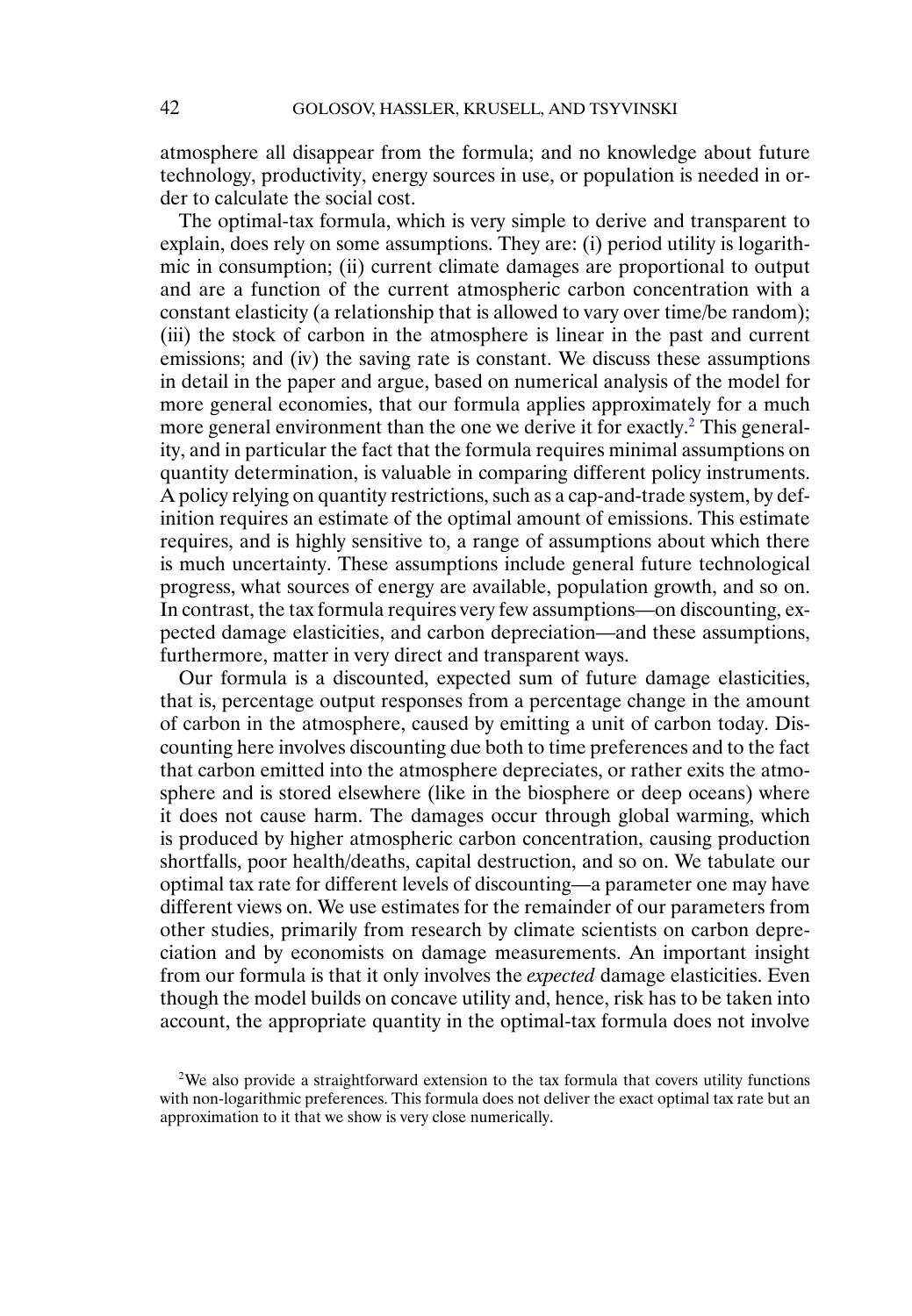<span id="page-3-0"></span>any other moment than the expected damage elasticity. It is thus noteworthy that discussions of higher moments, such as fat tails (see, e.g., Weitzman [\(2009\)](#page-47-0)), while relevant for other questions, are not relevant when it comes to computing the optimal carbon tax using the present model. Section [5.3.3](#page-40-0) discusses how different forms of non-convexities than those entertained here can make fat tails matter.

Whereas our optimal-tax formula tells us what to do, it does not tell us what the cost is of not using the optimal tax. Thus, we also use our integrated assessment model to more generally determine the endogenous paths for all the quantity variables with and without policy. We can thus compare "business as usual" and the optimal outcome in welfare terms. Here, our main contribution is to offer a parsimonious and yet complete model that can be computed "almost" in closed form. Despite the parsimony, we argue that the model is quantitatively reasonable and, most importantly, flexible enough to allow for a variety of alternative assumptions. For example, we study how the assumptions on different sources of energy provision or technological change matter for the future climate path as well as for the path of consumption (or any other model variable).

Our integrated assessment model tells us, first, that whereas the optimal management of when to extract oil is only of marginal importance for outcomes, the policy toward coal is all the more important. The fundamental reason for this is that the stock of coal is so much larger than the stock of (cheap-to-extract) oil. According to our estimates, it is optimal to use up all the oil. Although the laissez-faire economy leads to an inefficient time path for oil use—oil is used up somewhat too quickly—this inefficiency is not quantitatively significant. For coal, in contrast, the stock is so much larger, and the laissez-faire allocation implies a much larger total out-take of coal than what is optimal. Thus, inefficient management of our coal resources leads to large welfare losses via significant global warming. Second, we learn from the integrated analysis that the assumptions on technology, whereas of second order for the optimal-tax formula, are very important for the quantitative results on climate and the potential welfare losses from not using optimal policy. This particularly concerns the degree of substitutability between different energy sources: if it is high, not taxing coal will imply a large surge in coal use, massive warming, and, hence, significant costs of inaction. Similarly, the evolution of alternative, "green," technology is key, especially to the extent that it is a close coal substitute.

The pioneering work on integrated assessment modeling is due to William Nordhaus (for a description of his modeling, see Nordhaus and Boyer [\(2000\)](#page-46-0)).<sup>3</sup> In almost every way, the spirit of our modeling is entirely in line with the approach used by Nordhaus. His main framework is a computational

3Nordhaus's work generated much follow-up research; we comment on how our work relates to this research in the appropriate places in the text.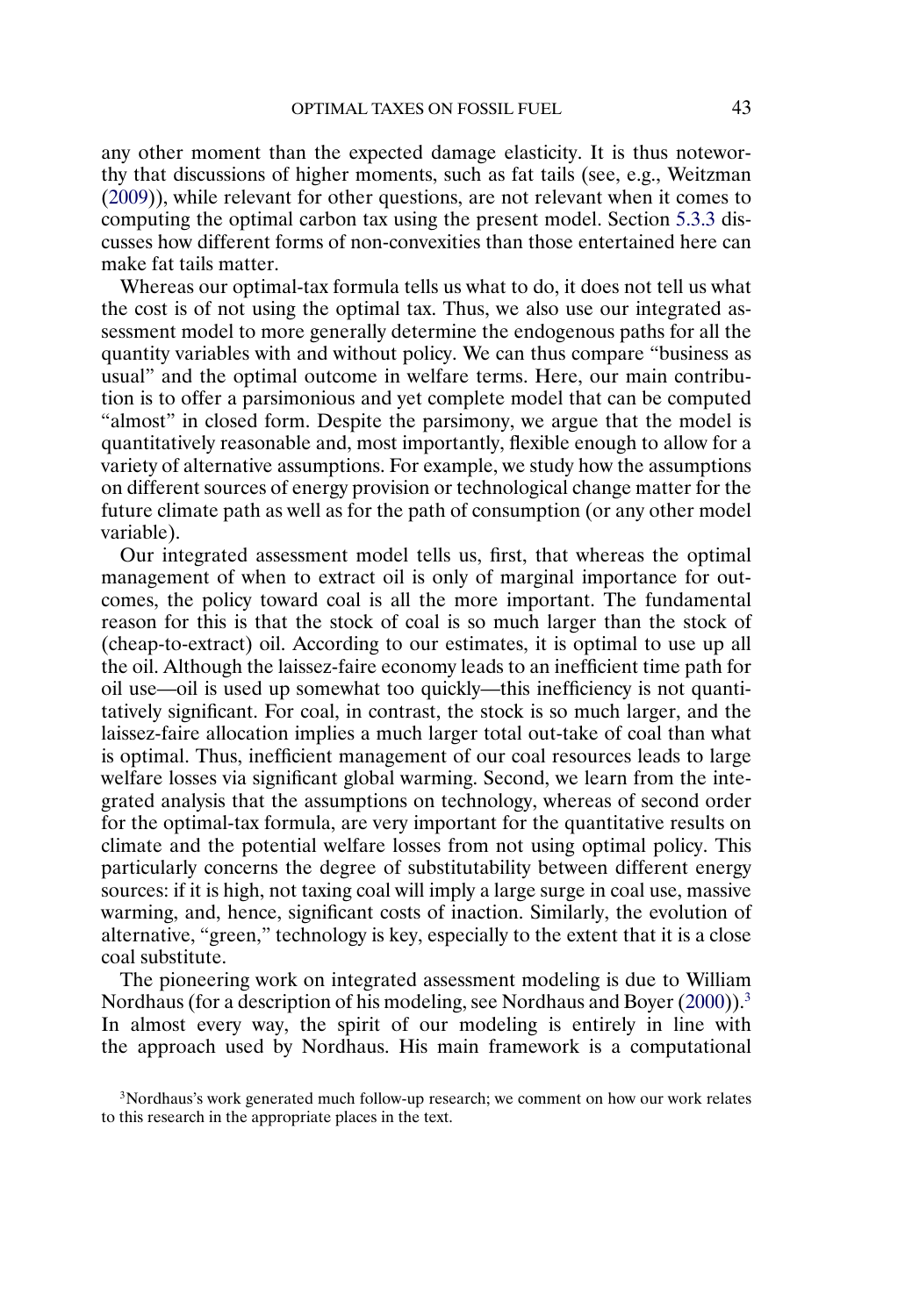<span id="page-4-0"></span>model called RICE—Regional dynamic Integrated model of Climate and the Economy—or, in its earlier one-region version, DICE. Our natural-science model mostly follows that used by Nordhaus. The key differences are (i) in the depreciation structure of carbon emitted into the atmosphere, which we assume has a somewhat different time profile, with a large fraction of the initial emission remaining in the atmosphere for many thousand years (see Archer [\(2005\)](#page-45-0)), and (ii) in our assumption that the full temperature response to atmospheric carbon is immediate (Nordhaus used slower temperature dynamics; see our detailed discussion in Section [5.3](#page-35-0) below). The economic part of Nordhaus's model, like ours, is a natural extension of non-renewable resource models along the lines of Dasgupta and Heal [\(1974\)](#page-45-0) to incorporate a climate externality. However, Nordhaus's model is not fully specified as a general-equilibrium model (especially on the energy supply side) and the computational methods for solving it make it difficult to fully analyze uncertainty. Thus, whereas his model delivers an optimal tax rate on carbon that can be compared to ours, it does not allow a comparison of the optimal allocation to second-best alternatives, such as the market laissez-faire outcome or one with carbon taxes that are less than fully optimal. Quantitatively, when we use Nordhaus's calibration of the discount rate (1.5% per year, using market interest rates as a guide), we find that the optimal tax ought to be roughly twice that of his—Nordhaus's value is \$30, whereas ours is \$57 per ton of coal. Stern [\(2007\)](#page-47-0), in contrast, used a discount rate of 0.1% and concluded that a tax of \$250 dollars per ton of coal is optimal; for that discount rate, we find \$500 dollars to be the optimal tax.4 Our damage estimate can be made consistent, quantitatively, with that computed by Nordhaus: Section [5.3](#page-35-0) of the paper shows how changing our assumptions toward his, especially as regards carbon depreciation and utility-function curvature, closes much of the gap between our estimates of the optimal tax rate. We also demonstrate that the consequences of updating the damage elasticities can be dramatic. With a discount rate of  $1.5\%$ , the optimal tax rate if damages turn out to be moderate is \$25.3/ton but \$489/ton if they are what Nordhaus referred to as "catastrophic." For the lower discount rate used by Stern, the corresponding values are \$221/ton and a whopping \$4,263/ton.

It is important to point out that we show that our tax formula applies also when the economy can endogenously direct resources toward green technology. Acemoglu, Aghion, Bursztyn, and Hemous [\(2012\)](#page-45-0) argued that this channel, and in particular subsidies to this activity, are key for dealing properly with climate change. Our analysis also argues for research subsidies, due to externalities in research as in their work. However, whether or not they should be

<sup>4</sup>Like Nordhaus and Stern, we restrict attention to exponential discounting. An extension to hyperbolic discounting, as in Karp [\(2005\)](#page-46-0), is interesting but beyond the scope of the present paper. Iverson [\(2012\)](#page-46-0) and Gerlagh and Liski [\(2012\)](#page-46-0) recently used versions of the present model for this purpose.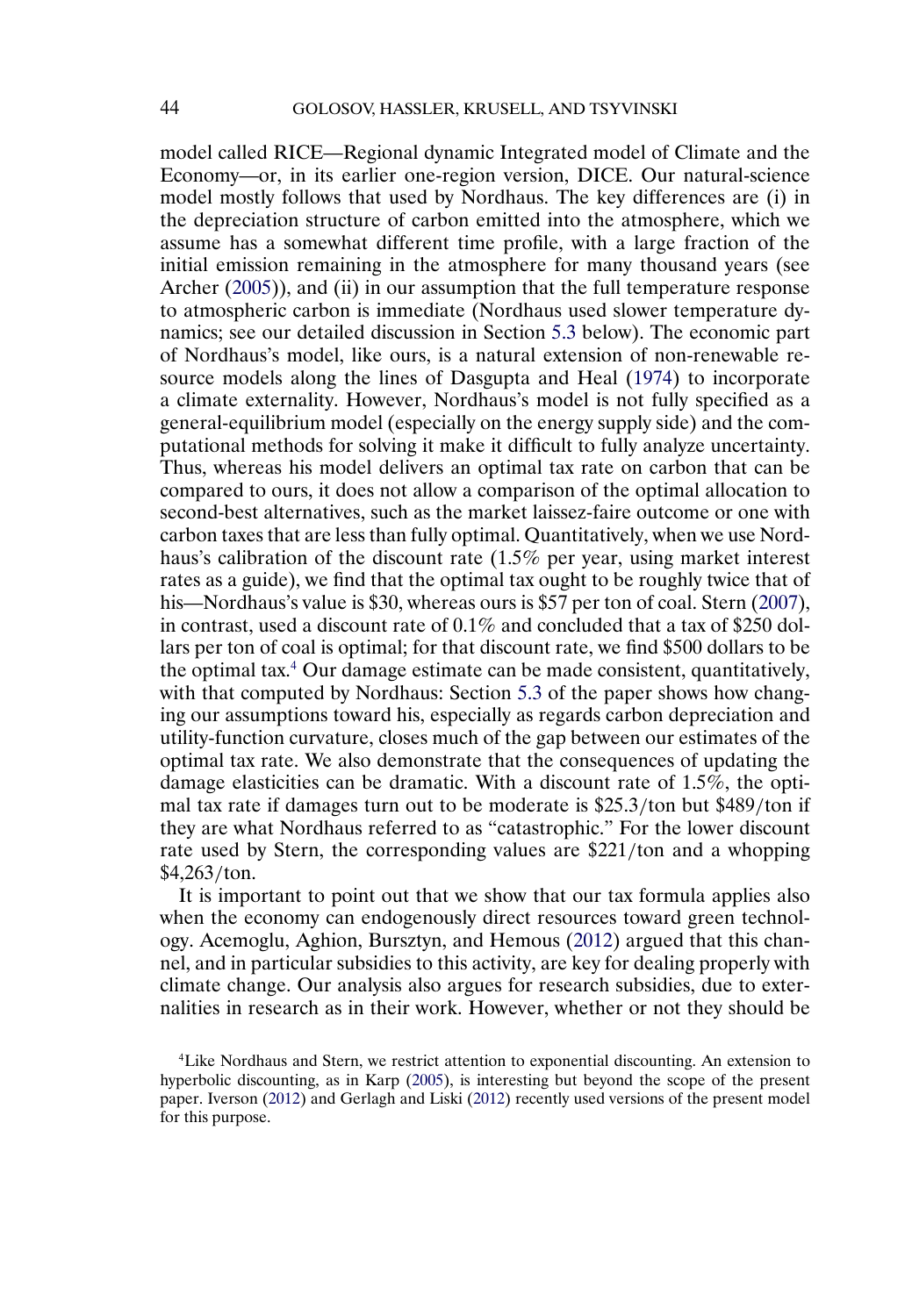<span id="page-5-0"></span>directed toward clean technology depends on details of the model. Here, Acemoglu et al. [\(2012\)](#page-45-0) took a specific, and arguably reasonable, position based on path-dependence implying that green subsidies are not only essential but also a very powerful instrument. A further and often-discussed possibility in policy discussions is carbon capture and storage (CCS). We do not specify such technologies in our parsimonious model, but our optimal-tax formula can be used to assess them. In particular, we conclude that—under Nordhaus's preferred discount rate—carbon should be captured/stored if the costs of doing so are below \$60 per ton of carbon, but otherwise not.<sup>5</sup>

An interesting aspect of our general-equilibrium results is the prescription for the time path of optimal taxes. As explained above, our estimate is that the per-unit tax on emissions should be constant as a fraction of GDP (unless new information about the parameters in the tax formula arrives). Interpreted as a percentage value-added tax, whether it will grow or fall over time depends on the kind of fossil fuel we consider. For oil, to the extent its price will grow faster than GDP, a feature of the present in most available models, the valueadded tax must then *fall* over time, thus encouraging postponed oil use.<sup>6</sup> For coal, whose Hotelling rent we assume is zero, one might expect a falling price due to technological change, and hence a contrasting increasing path for its value-added tax.

The present work not only stands on Nordhaus's and Hotelling's shoulders, but also benefits from many early analytical insights using dynamic modeling of resource extraction. Formulas for the marginal damage externality have been derived in a variety of contexts. Uzawa [\(2003\)](#page-47-0) considered a dynamic model without an exhaustible resource where pollution damages enter utility and showed that the optimal carbon taxes are proportional to income. Eyckmans and Tulkens [\(2003\)](#page-45-0) derived a formula for damages in an environment with linear utility of consumption in which the emission-to-output ratio changes exogenously. Goulder and Mathai [\(2000\)](#page-46-0) also made some headway based on the exponential damage formulation. In various studies, Hoel also exploited implications of constant marginal damages (e.g., Hoel [\(2009\)](#page-46-0)). The main contribution here relative to the earlier findings is to show that a simple formula is applicable—either exactly or approximately—for a very large set of models. Aside from Nordhaus's integrated assessment models, there are also other computational models that derive a value for the social cost of carbon; see, in particular the FUND model (Tol [\(1997\)](#page-47-0)) or the PAGE model (Hope [\(2008\)](#page-46-0)).

There are also many studies of optimal extraction problems, with or without a stock externality as that considered here. Nordhaus's setting builds on Das-

<sup>5</sup>With explicit CCS technologies added to the present model, there would be implications for CCS use from tax policy; differences in tax rates over time (relative to the marginal cost of CCS) would imply varying CCS use over time, as in Amigues, Lafforgue, and Moreaux [\(2012\)](#page-45-0).

<sup>&</sup>lt;sup>6</sup>This result goes back to Hotelling's famous formula (Hotelling [\(1931\)](#page-46-0)): the oil price net of extraction costs should rise at the rate of interest, which, on average, is above the rate of real GDP growth.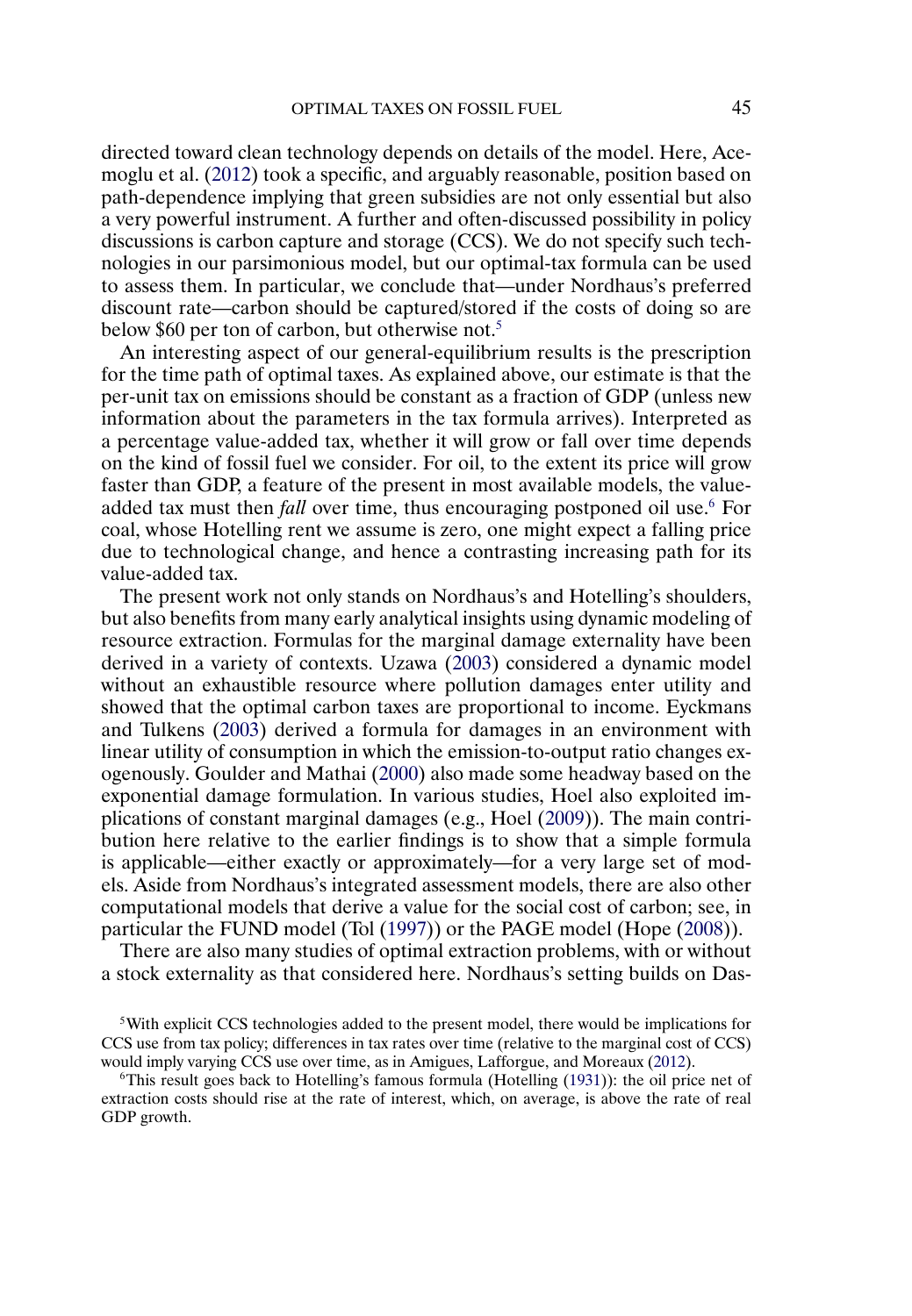gupta and Heal [\(1974\)](#page-45-0), who did not consider externalities. Withagen [\(1994\)](#page-48-0) and Tahvonen [\(1997\)](#page-47-0) studied the optimal depletion of fossil fuels under a utility damage, including with a backstop technology. These papers are forerunners to a large set of studies of different energy inputs and their optimal management; recent work includes that by van der Ploeg and Withagen [\(2012,](#page-47-0) [2014\)](#page-47-0), which showed that the qualitative features of optimal paths may depend importantly on initial conditions. van der Ploeg and Withagen [\(2012,](#page-47-0) [2014\)](#page-47-0), furthermore, argued—like we do here—that coal is the main threat to the climate. In the present paper, in terms of analytics, our functional-form assumption for the energy composite ensures interior solutions at all times. The "Herfindahl Principle," that is, the prescription of using the cheapest resources first (Herfindahl [\(1967\)](#page-46-0)), fundamentally holds in the model, but all the energy sources are used simultaneously; thus, initially the economy uses "mostly oil" and gradually moves away from oil into coal and a green energy source. We also consider a very simple backstop technology that is a perfect substitute for coal (see, e.g., the early work of Hoel [\(2009\)](#page-46-0)). Popp [\(2006\)](#page-47-0) also looked at a backstop technology, but considered endogenous R&D toward it. The literature on endogenous technology is somewhat more recent. Bovenberg and Smulders [\(1995,](#page-45-0) [1996\)](#page-45-0) are early contributions, and Acemoglu et al. [\(2012\)](#page-45-0) emphasized path-dependence. These are complementary contributions to the work here, which chiefly emphasizes that the first-best optimal carbon tax formula also holds in the presence of endogenous technical change; related results can be found in Grimaud, Lafforgue, and Magne [\(2011\)](#page-46-0). How different policies interact is also discussed in the context of the Green Paradox (the idea that the future appearance of alternative energy technology speeds up the current extraction and use of fossil fuel); see Sinclair [\(1992\)](#page-47-0) and Sinn [\(2008\)](#page-47-0). We do not explicitly look at CSS (carbon capture and storage) here; for recent studies, see Gerlagh [\(2006\)](#page-46-0) and van der Zwaan and Gerlagh [\(2009\)](#page-47-0).

Section 2 describes the model in generality as well as with more specialized assumptions. It begins with the planning problem, for which it derives our key formula for the marginal externality damage of emissions, and then looks at decentralized outcomes. This section includes the derivation of the optimal-tax formula under our key set of assumptions, and also analyzes endogenous technical change. In Section [3,](#page-19-0) we specialize the assumptions further so as to fully solve the integrated assessment model. Sections [4](#page-22-0) and [5](#page-30-0) contain our quantitative analysis (which relies on both oil and coal use); Section [5.3](#page-35-0) discusses the robustness of the results. We conclude in Section [6.](#page-42-0) An analysis of the sensitivity of the optimal carbon tax formulation comprises Supplemental Material (Barrage [\(2014\)](#page-45-0)).

#### 2. THE GENERAL MODEL

We begin by describing the general setting in Section [2.1.](#page-7-0) We then introduce a set of additional assumptions in Section [2.2](#page-10-0) that are key in deriving our main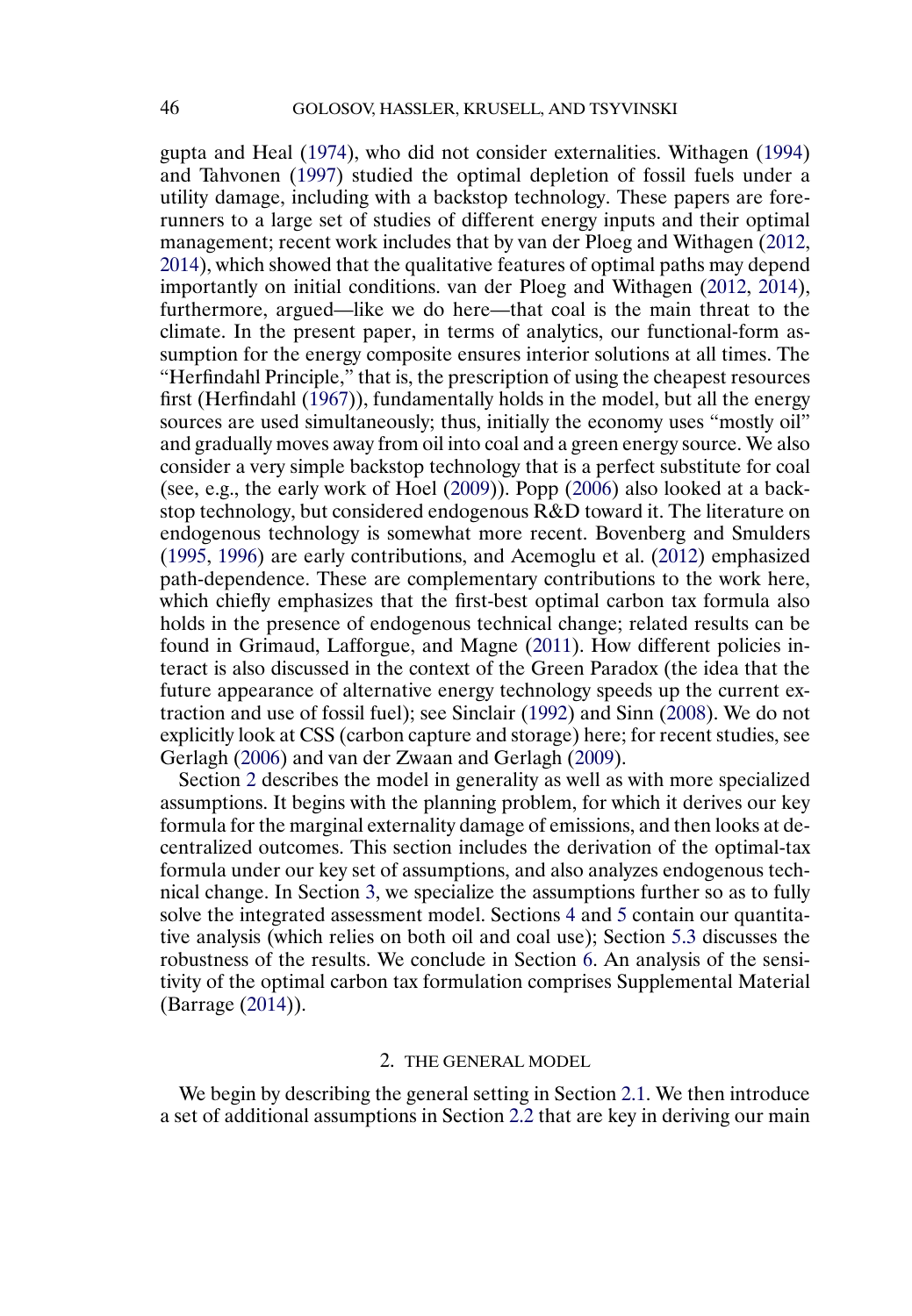<span id="page-7-0"></span>results. In Section [5.3](#page-35-0) in the paper, we discuss in detail how the results would change if one would stay within the more general setting we start out with. In Section [2.3,](#page-12-0) we state the planning problem: how to optimally allocate resources over time, taking into account how the economy affects the climate. Based on the general setting, we derive an expression for the marginal externality damage and show how it simplifies considerably with our key assumptions. We then consider the decentralized economy in Section [2.4](#page-14-0) and identify the optimal (Pigou) tax with the marginal externality damage. In Section [2.5,](#page-17-0) we consider a particular extension—endogenous technological change that is potentially directed toward "green energy"—and show that our formula for the optimal tax still applies.

#### 2.1. *The Economy and the Climate: A General Specification*

We consider a version of the multi-sector neoclassical growth model with  $I + 1$  sectors. Time is discrete and infinite. There is a representative household with the utility function

$$
\mathbb{E}_0\sum_{t=0}^\infty \beta^t U(C_t),
$$

where  $U$  is a standard concave period utility function,  $C$  is consumption, and  $\beta \in (0, 1)$  is the discount factor.

The production process consists of what we label a final-goods sector, denoted  $i = 0$  and with output  $Y_t$ , and by I intermediate-goods sectors that produce energy inputs  $E_i$ ,  $i = 1, \ldots, I$ , for use in all sectors.

The feasibility constraint in the final-goods sector is

$$
C_t + K_{t+1} = Y_t + (1 - \delta)K_t.
$$

The left-hand side is resource use—consumption and next period's capital stock. The first term on the right-hand side,  $Y_t$ , is the output of the final good. The second term is undepreciated capital.<sup>7</sup>

Output in the final-goods sector is described by an aggregate production function  $F_{0t}$ :

$$
Y_t = F_{0,t}(K_{0,t}, N_{0,t}, \mathbf{E}_{0,t}, S_t).
$$

The arguments of  $F_0$  include the standard inputs  $K_{0,t}$  and  $N_{0,t}$  (capital and labor used in this sector), along with  $\mathbf{E}_{0,t} = (E_{0,1,t}, \dots, E_{0,t,t})$  denoting a vector of energy inputs used in this final sector at  $t$ . The sub-index  $t$  on the production

7We assume zero adjustment costs for capital and that depreciation is geometric merely for simplicity.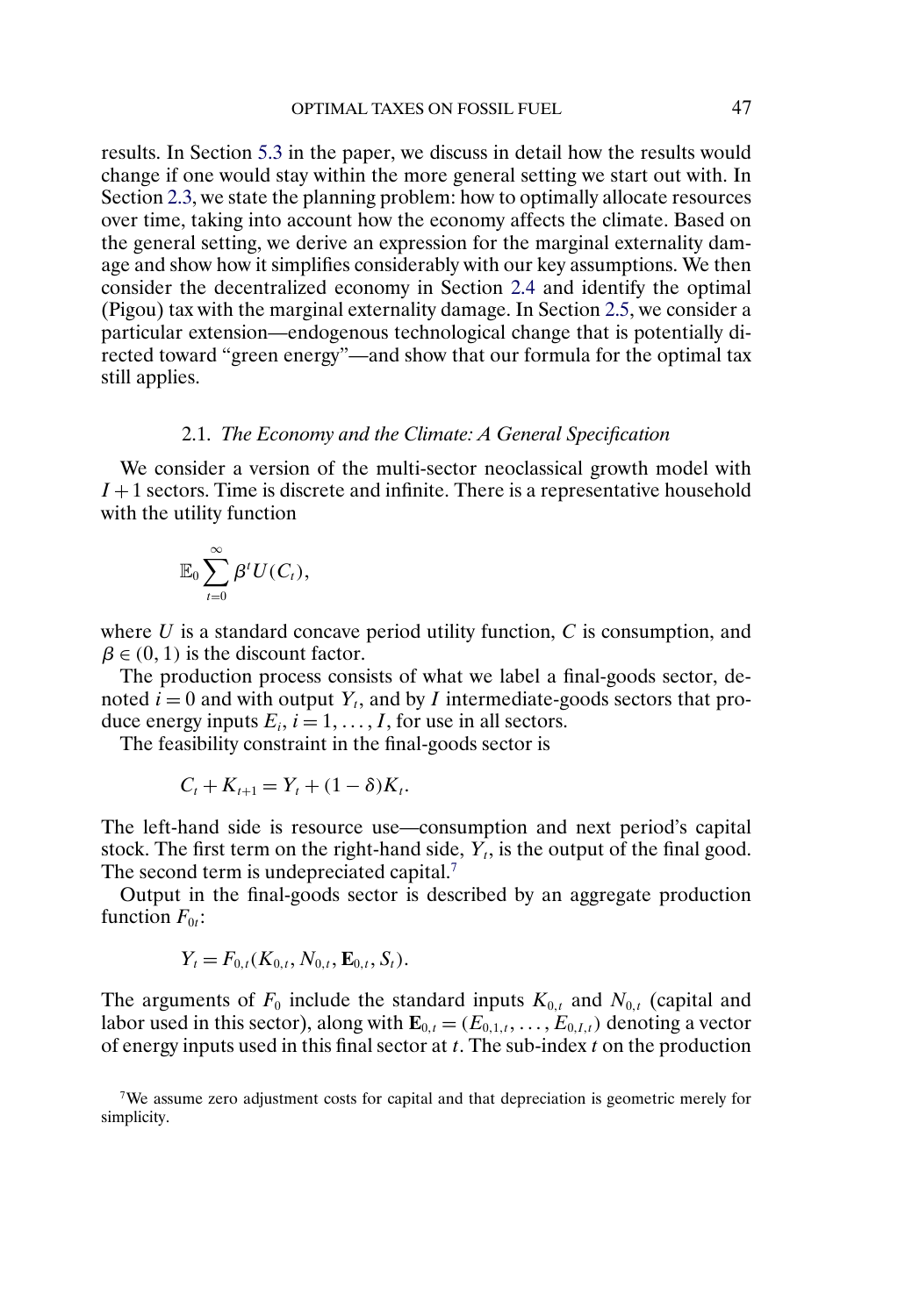<span id="page-8-0"></span>function captures the possibility of technical change. This change can appear in a variety of ways, for example, as an overall increase in productivity, a changed transformation technology across basic inputs (such as technical change saving on specific inputs), or a change in the way energy services are produced). This change can be either deterministic or stochastic.

Finally, we also allow a climate variable  $S_t$  to affect output. The effect of  $S_t$ on aggregate production could, in general, be either positive or negative, and we use the word "damage" with this understanding. We focus on various sorts of damages that are all captured through the production function. We specify later how  $F_{0,t}$  depends on S. However, note that we view the climate to be sufficiently well represented by one variable only: S is to be read as the amount of carbon in the atmosphere. We argue that this is reasonable given available medium-complexity climate models used in the natural sciences. These imply that the current climate is quite well described by current carbon concentrations in the atmosphere (e.g., lags due to ocean heating are not so important).8 We do allow damages, or the mapping from the atmospheric carbon concentration, to have a stochastic component, but we suppress it here for notational convenience.9 We discuss the stochastic component in detail later in the paper. Our assumption that  $S_t$  affects production only is made mainly so as to make our analysis closer to, and easier to compare with, Nordhaus's RICE and DICE treatments.10 Also, for an important special case, covered in Section [3](#page-19-0) below, damages to utility, production, and to capital can all be aggregated into the form we consider here.

We now turn to the production of energy services, which are both inputs and outputs. We assume that each component of  $\mathbf{E}_{0,t}$ ,  $E_{0,i,t}$ , is produced by its own technology  $F_{i,t}$ , which uses capital, labor, and a vector of energy inputs. Moreover, some energy sources *i* are in finite supply, such as oil. For any such energy source i, let  $R_{i,t}$  denote its beginning-of-period stock at t, and let  $E_{i,t}$  be the total amount extracted (produced) at  $t$ . Then the decumulation equation for any exhaustible stock  $i$  is

(1) 
$$
R_{i,t+1} = R_{i,t} - E_{i,t} \geq 0.
$$

 $8Roe$  and Bauman [\(2011\)](#page-47-0) showed that if the long-run sensitivity of the global mean temperature to the  $CO<sub>2</sub>$  concentration is higher than standard estimates, it becomes important to take into account the temperature lags. This occurs because the ocean heats more slowly than the atmosphere. We discuss the implications of this mechanism in more detail below.

9By normalizing the amount of air in the atmosphere to unity, we follow the convention of using the stock of atmospheric carbon and the atmospheric carbon concentration interchangeably.

 $10$ Documented damages from climate change also include, among other factors, loss of life (which should appear through utility and makes labor input fall), deterioration in the quality of life (arguably also expressible with a more general utility function), and depreciation of the capital stock. How large these different damages are and exactly the form they take is highly uncertain. These damages should also include any resources used to prevent disasters and, more generally, to lessen the impact of climate change on humans and human activity (such as increased spending on air conditioning and on research aimed at adaptation and mitigation). The purpose of the present paper is not to push this particular frontier of modeling.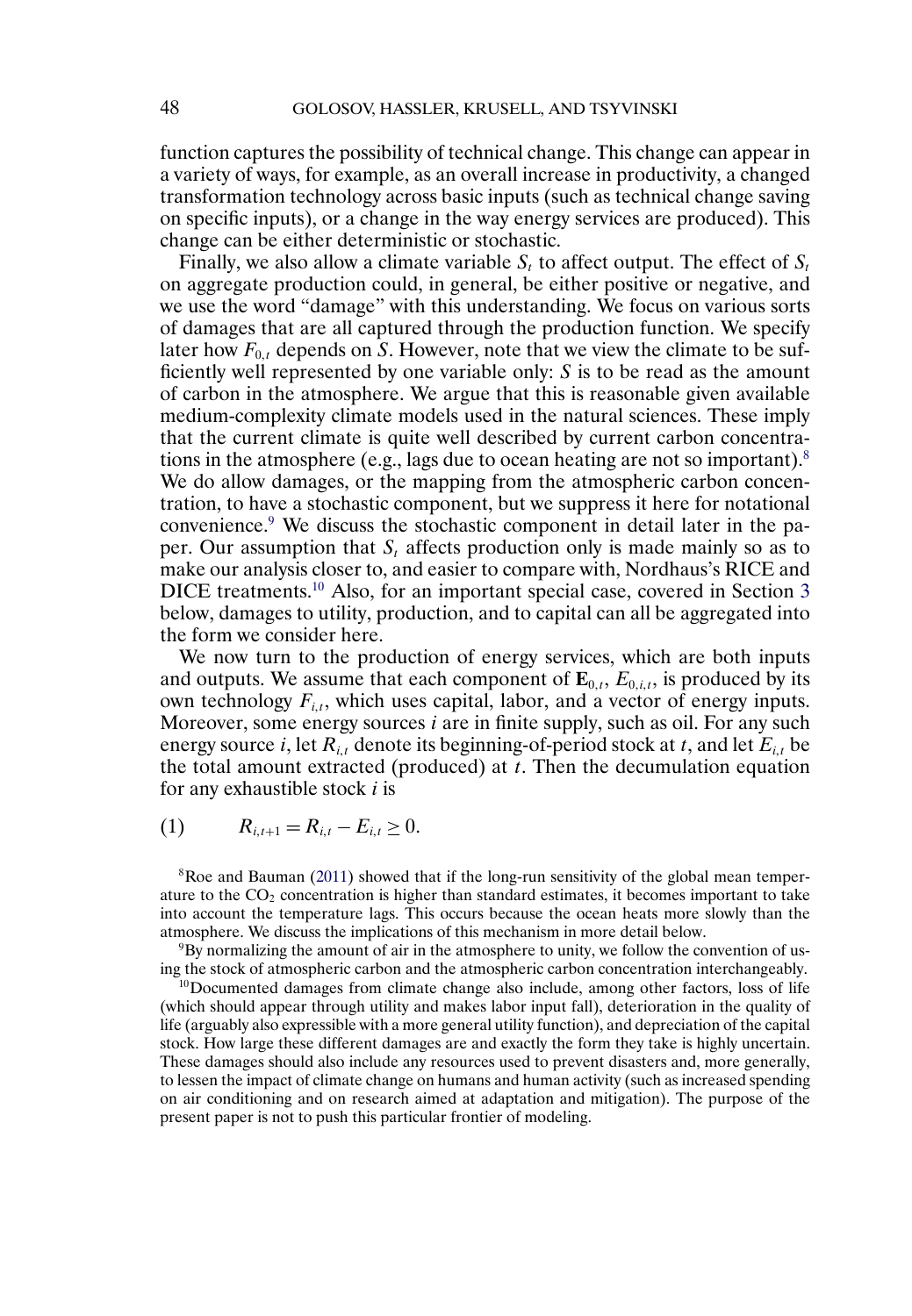<span id="page-9-0"></span>The production technology for energy from source  $i$ , exhaustible or not, is

(2) 
$$
E_{i,t} = F_{i,t}(K_{i,t}, N_{i,t}, \mathbf{E}_{i,t}, R_{i,t}) \geq 0.
$$

The appearance of the stock in the production function here allows for the possibility that energy production involves an exhaustible resource whose production costs may depend on how much of the resource remains.<sup>11</sup> Moreover, by allowing  $F$  to have decreasing returns to scale, we can account for the possibility that some sources of energy, like wind, cannot grow without limits due, for example, to space constraints. This general formulation of production technology incorporates most cases that are typically considered in the literature.

We assume that sectors  $i = 1, \ldots, I_g - 1$  are "dirty" in the sense of emitting fossil carbon to the atmosphere. Sectors  $I_g, \ldots, I$  are "clean," or "green," energy sources which are not associated with climate externalities. We normalize  $E_i$  for  $i = 1, ..., I_g - 1$  to be in the same units—one unit of  $E_i$  produces one unit of carbon content—and the relative energy efficiencies of different sources of energy are captured implicitly in the production functions.

Each period, the production factors are allocated freely across sectors:

(3) 
$$
\sum_{i=0}^{I} K_{i,t} = K_t, \quad \sum_{i=0}^{I} N_{i,t} = N_t, \quad \text{and} \quad E_{j,t} = \sum_{i=0}^{I} E_{i,j,t}.
$$

The process for  $N_t$  is exogenous and can be either deterministic or stochastic.

We do not include climate damages in the energy sectors, mainly for comparison with Nordhaus's treatment and so that we can use his damage estimates. Since damages to the energy sectors are expected to be a small part of the overall economy, this omission seems quantitatively unimportant.

Turning to the evolution of the climate, let us first just describe a general formulation. Let  $\tilde{S}_t$  be a function that maps a history of anthropogenic emissions into the current level of atmospheric carbon concentration,  $S_t$ . The history is defined to start at the time of industrialization, a date defined as  $-T$ :

(4) 
$$
S_t = \tilde{S}_t \left( \sum_{i=1}^{I_g - 1} E_{i, -T}, E_{-T+1}^f, \ldots, E_t^f \right),
$$

where  $E_s^f \equiv \sum_{i=1}^{I_s-1} E_{i,s}$  is fossil emission at s and we recall that  $E_{i,s}$  is measured in carbon emission units for all *i*. Later, we will assume a simple form for  $\tilde{S}_t$  that we argue approximates more complicated models of global carbon circulation quite well.

 $11$ We do not explicitly model a multitude of deposits with different extraction costs; see Kemp and Van Long [\(1980\)](#page-46-0) for such an analysis.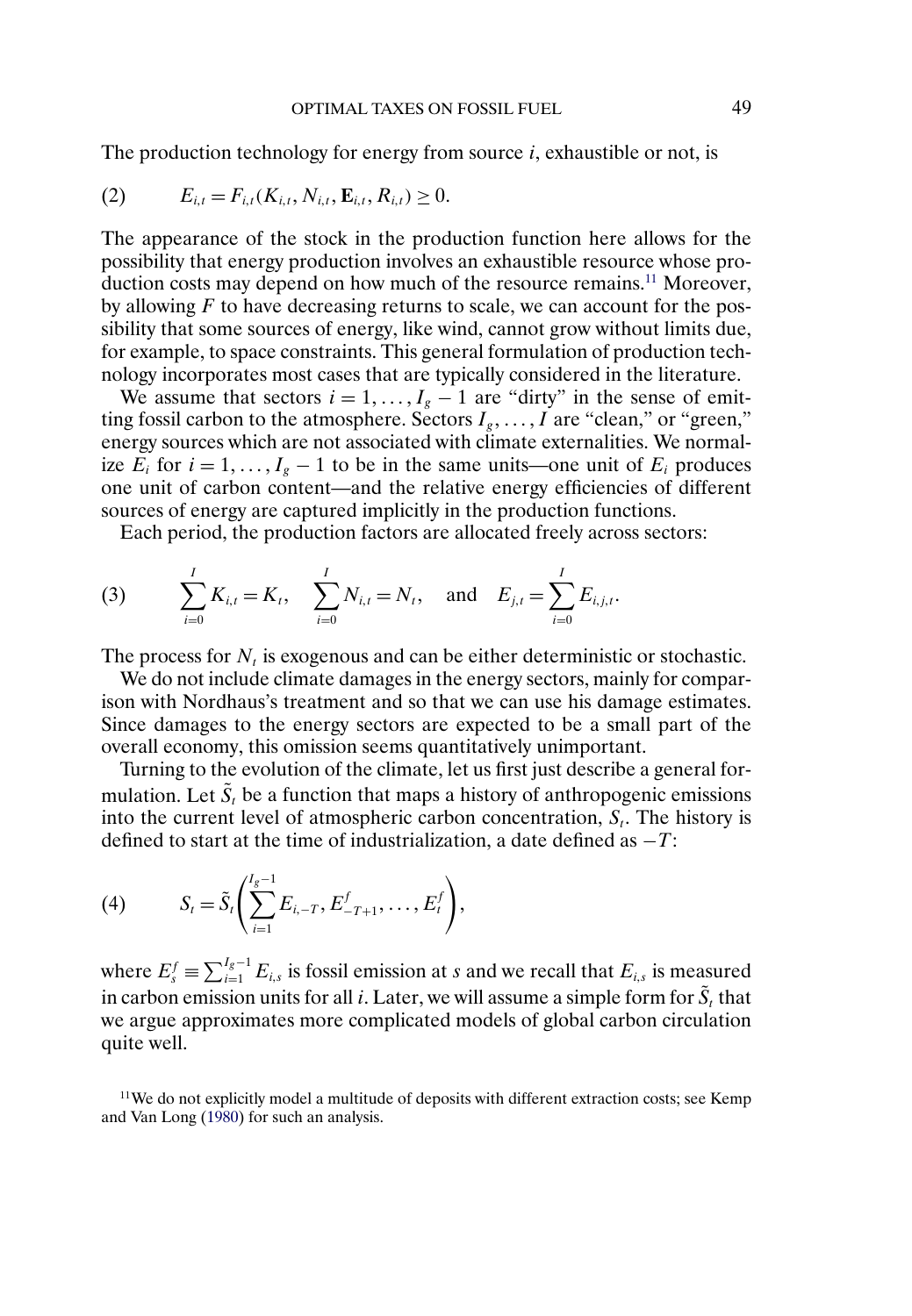# <span id="page-10-0"></span>50 GOLOSOV, HASSLER, KRUSELL, AND TSYVINSKI

# 2.2. *Specializing Some Assumptions*

In the section that follows, we characterize the solution to the planner's problem in the setup described above. We provide a sharp characterization of the optimal growth problem and the optimal carbon tax that implements it under the three assumptions that we discuss in this section.

#### 2.2.1. *Preferences*

The first special assumption is logarithmic utility:

ASSUMPTION 1:  $U(C) = \log C$ .

Logarithmic preferences are commonly used and rather standard. At long time horizons, the risk aversion and intertemporal elasticity of substitution implied by logarithmic curvature are probably not unreasonable. We discuss this issue in more detail in the quantitative section of the paper.

#### 2.2.2. *Damages*

Second, we specialize our damage formulation. We follow Nordhaus and assume that damages are multiplicative:

$$
F_{0,t}(K_{0,t}, N_{0,t}, \mathbf{E}_{0,t}, S_t) = (1 - D_t(S_t)) \tilde{F}_{0,t}(K_{0,t}, N_{0,t}, \mathbf{E}_{0,t}).
$$

Here,  $D$  is the damage function. It captures the mapping from the stock of carbon dioxide in the atmosphere,  $S_t$ , to economic damages measured as a percent of final-good output. As we discuss in detail in Section [3,](#page-19-0) the  $D(S)$  mapping can be thought of in two steps. The first is the mapping from carbon concentration to climate (usually represented by global mean temperature). The second is the mapping from the climate to damages. Both of these mappings are associated with significant uncertainty. For reasons summarized in Roe and Baker [\(2007\)](#page-47-0) and also explored in Weitzman [\(2009\)](#page-47-0) and Roe and Bauman [\(2011\)](#page-47-0), climatic feedback mechanisms of uncertain strength imply that it is reasonable to think of the warming effect of a given atmospheric  $CO<sub>2</sub>$  concentration in terms of a distribution with quite fat tails.12 Nordhaus explicitly modeled both steps in the mapping from the carbon concentration to damages. As we show in the numerical section, an exponential specification for  $D(S)$  approximates Nordhaus's formulation rather well. Note that we generally allow D to depend on time, and, implicitly, on the state of nature in case there is a random element to damages. We parameterize this dependence through the following specification:

<sup>12</sup>For example, the melting of ice reduces the earth's capacity to reflect sunlight. Letting x denote the strength of this positive feedback, the long-run climate sensitivity depends on  $\frac{1}{1-x}$ . Symmetric uncertainty about x thus translates into a skewed and fat-tailed distribution of  $\frac{1}{1-x}$ .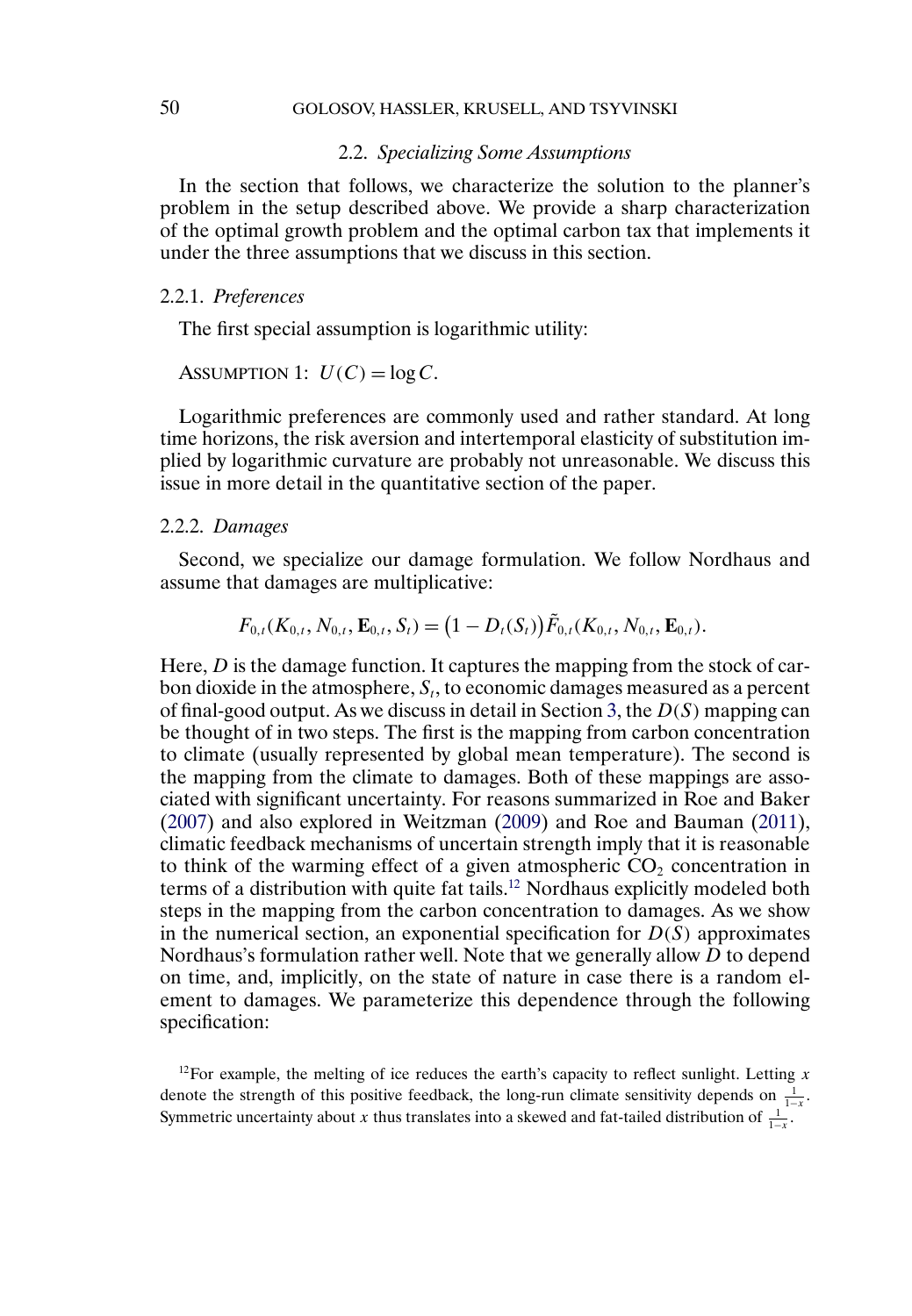<span id="page-11-0"></span>ASSUMPTION 2: *The production technology can be represented as*

$$
F_{0,t}(K_{0,t}, N_{0,t}, \mathbf{E}_{0,t}, S_t) = (1 - D_t(S_t)) \tilde{F}_{0,t}(K_{0,t}, N_{0,t}, \mathbf{E}_{0,t}),
$$

*where*  $1 - D_t(S_t) = \exp(-\gamma_t(S_t - \overline{S}))$  and where  $\overline{S}$  *is the pre-industrial atmospheric CO*<sup>2</sup> *concentration*.

Thus, the (possibly time- and state-dependent) parameter  $\gamma$  can be used to scale the damage function.

#### 2.2.3. *The Carbon Cycle*

Third, we consider the following simplified carbon cycle:

ASSUMPTION 3: The function  $\tilde{S}_t$  is linear with the following depreciation struc*ture*:

(5) 
$$
S_t - \bar{S} = \sum_{s=0}^{t+T} (1 - d_s) E_{t-s}^f,
$$

*where*  $d_s \in [0, 1]$  *for all s.* 

Here,  $1-d_s$  represents the amount of carbon that is left in the atmosphere s periods into the future. In RICE, Nordhaus also had a linear carbon depreciation schedule, but based his carbon cycle on three stocks, all containing carbon, and a linear exchange of carbon between them. It is possible to show quantitatively that, for the kinds of paths considered by Nordhaus, a one-dimensional representation comes close to his formulation. We discuss the comparison with Nordhaus's carbon-cycle formulation in more detail below.<sup>13</sup>

While for the rest of the analytical section we do not need to take any stand of a particular form of the depreciation structure in (5), it may be useful to preview the formulation we use in the quantitative section. This structure amounts to a three-parameter family with (i) a share  $\varphi_L$  of carbon emitted into the atmosphere staying in it forever; (ii) a share  $1-\varphi_0$  of the remaining emissions exiting the atmosphere immediately (into the biosphere and the surface oceans), and (iii) a remaining share decaying at a geometric rate  $\varphi$ . That is, we use

(6) 
$$
1 - d_s = \varphi_L + (1 - \varphi_L)\varphi_0(1 - \varphi)^s.
$$

<sup>13</sup>In structural and more elaborate carbon-circulation models, the depreciation structure is generally not independent of the amount of carbon in the atmosphere. This becomes a consideration if we consider extremely large pulses of carbon emissions; see Gars and Hieronymus [\(2012\)](#page-45-0).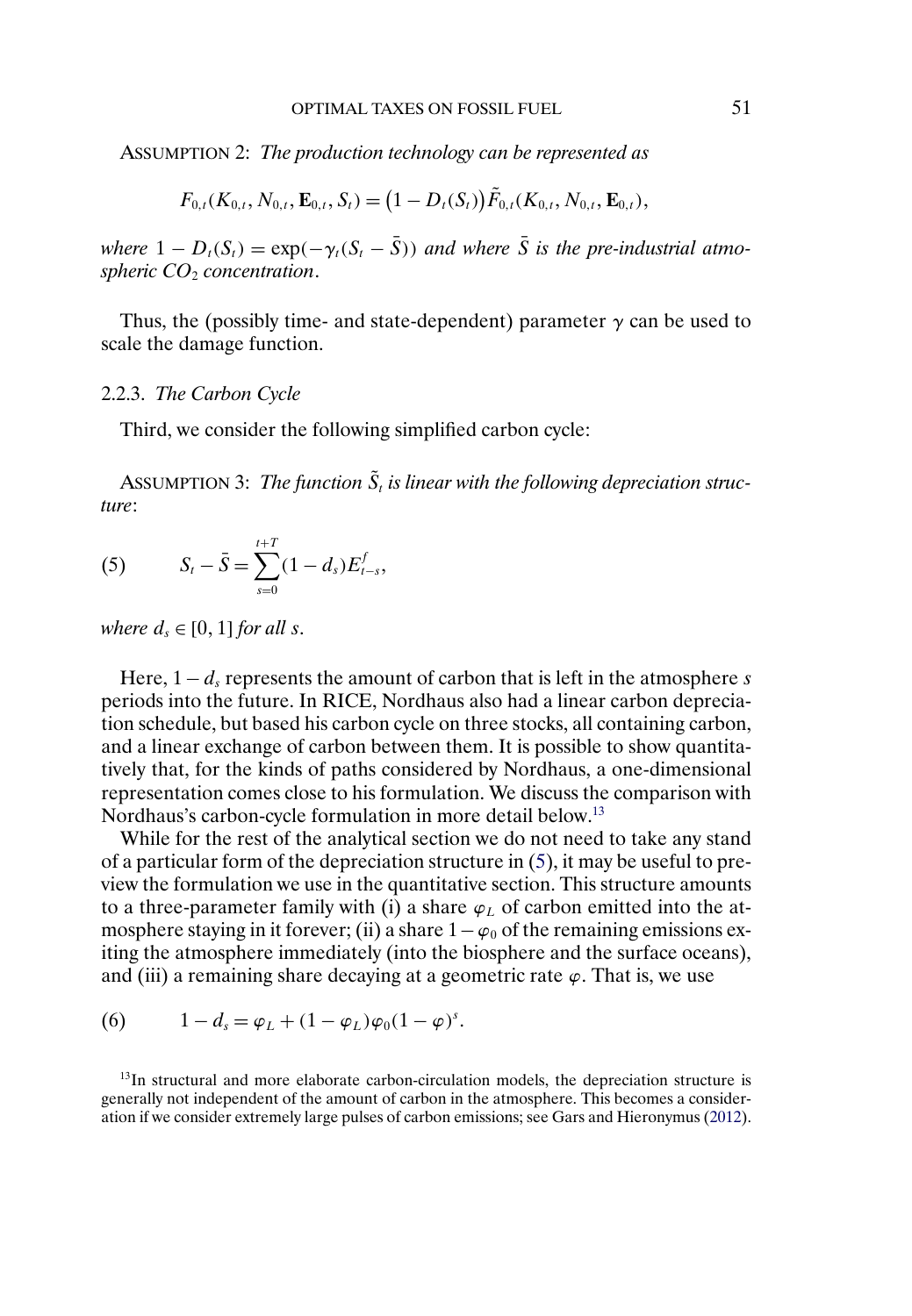# 2.3. *The Planning Problem*

<span id="page-12-0"></span>We now return to the general formulation in Section [2.1,](#page-7-0) state the planning problem, and characterize the solution to it in terms of some key relationships that will subsequently be compared to market outcomes. Later, we will point out how our more specialized assumptions yield more specific results:

$$
\max_{(C_t, N_t, K_{t+1}, K_t, R_{i,t+1}, E_t, S_t)_{t=0}^{\infty}} \mathbb{E}_0 \sum_{t=0}^{\infty} \beta^t U(C_t)
$$

subject to [\(1\)](#page-8-0), [\(2\)](#page-9-0), [\(3\)](#page-9-0), [\(4\)](#page-9-0), and

(7) 
$$
C_t + K_{t+1} = F_{0,t}(K_{0,t}, N_{0,t}, \mathbf{E}_{0,t}, S_t) + (1 - \delta)K_t
$$

as well as nonnegativity constraints.

Let  $\beta^t \lambda_{i,t}$  be a Lagrange multiplier on the production constraint for sector *i* (equation [\(2\)](#page-9-0)).<sup>14</sup> Moreover, let  $\beta^t \chi_{i,t}$  be the multiplier on the feasibility constraint for energy of type *i* (equation [\(3\)](#page-9-0)) and  $\beta^i \xi_{i,t}$  the multiplier associated nonnegativity constraint. Finally, let  $\beta^t \mu_{i,t}$  be the multiplier on the decumulation equation for exhaustible resource i. The first-order condition with respect to  $E_{i,t}$  can then be written, in terms of final consumption good at t, as

(8) 
$$
\frac{\chi_{i,t}}{\lambda_{0,t}} = \frac{\lambda_{i,t} + \mu_{i,t} + \xi_{i,t}}{\lambda_{0,t}} + \Lambda_{i,t}^s,
$$

where

$$
\Lambda_{i,t}^s = \mathbb{E}_t \sum_{j=0}^{\infty} \beta^j \frac{\lambda_{0,t+j}}{\lambda_{0,t}} \frac{\partial F_{0,t+j}}{\partial S_{t+j}} \frac{\partial S_{t+j}}{\partial E_{i,t}}.
$$

Since  $\partial S_{t+j}/\partial E_{i,t} = 0$  for  $i = I_g, \ldots, I$  and, by construction,

$$
\frac{\partial S_{t+j}}{\partial E_{i,t}} = \frac{\partial S_{t+j}}{\partial E_{i',t}} \quad \text{for} \quad i, i' \in \{1, \dots, I_g - 1\},
$$

we have that  $\Lambda_{i,t}^s = 0$  for  $i = I_s, \ldots, I$  and that  $\Lambda_{i,t}^s$  is independent of i for all  $i \in \{1, \ldots, I_g - 1\}$ . Therefore, we refer to  $\Lambda_{i,t}^s$  for the dirty sectors by  $\Lambda_t^s$ .

Equation (8) summarizes the costs and benefits of producing a unit of energy of type i. The benefit, on the left-hand side, is its use in production  $(\chi_{it} = \frac{\partial F_{0,t}}{\partial E_{0,t,t}} \lambda_{0,t}$  in terms of output in sector 0, utility-weighted). The costs include (i) the cost of production (input use),  $\lambda_{i,t}/\lambda_{0,t} = \frac{\partial F_{0,t}/\partial N_0}{\partial F_{i,t}/\partial N_i}$ , being the amount lost in final-output units; (ii) the scarcity cost  $\mu_{i,t}/\lambda_{0,t}$ , which can only

<sup>&</sup>lt;sup>14</sup>Note that since we allow uncertainty,  $\lambda_{i,t}$  is a random variable.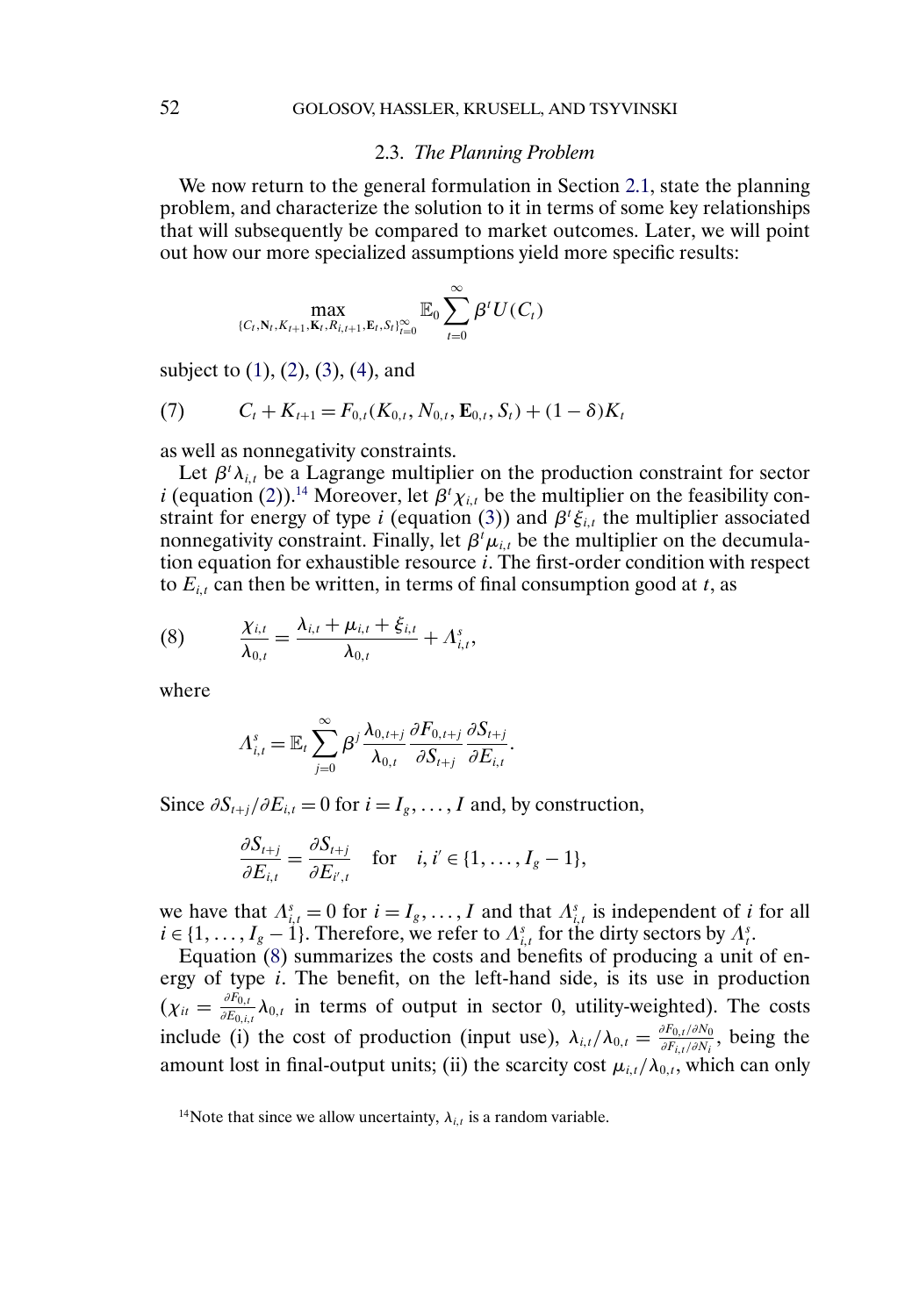<span id="page-13-0"></span>be positive if the resource is an exhaustible one; and (iii) the marginal externality damage,  $\Lambda_t^s$ . This last cost can be written

(9) 
$$
\Lambda_t^s = \mathbb{E}_t \sum_{j=0}^{\infty} \beta^j \frac{U'(C_{t+j})}{U'(C_t)} \frac{\partial F_{0,t+j}}{\partial S_{t+j}} \frac{\partial S_{t+j}}{\partial E_{i,t}},
$$

and it will play a central role in our analysis. It captures the externality from carbon emission, and we show in the next section that it is exactly equal to the optimal Pigouvian tax. In general,  $\Lambda_t^s$  depends on the structural parameters of the model in complicated ways, both through its effect on  $C_{t+j}$  and the derivatives  $\frac{\partial F_{0,t+j}}{\partial S_{t+j}}$  $\frac{\partial S_{t+j}}{\partial E_{i,t}}$ . The expression for  $\Lambda_t^s$  simplifies dramatically, however, when Assumptions [1,](#page-10-0) [2,](#page-11-0) and [3](#page-11-0) are satisfied:

(10) 
$$
\Lambda_t^s = \mathbb{E}_t \sum_{j=0}^{\infty} \beta^j C_t \frac{Y_{t+j}}{C_{t+j}} \gamma_{t+j} (1 - d_j).
$$

The advantage of formula (10) is that it expresses the costs of the externality only in terms of the exogenous parameters and the (endogenous) saving rate, along with initial output (since  $C_t$  can be written as a saving rate times output).

Expression (10) can be simplified even further if one assumes that the saving rate is constant. The tax formula in our main proposition below relies on saving-rate constancy. In Section [3,](#page-19-0) we provide a set of sufficient conditions on primitives delivering a constant saving rate. We also show, in Section [5.3,](#page-35-0) that the formula is a very good approximation when considering extensions to calibrated settings where saving rates are not constant. In the data, moreover, saving rates do not tend to vary so much over time, and long-run growth models are often specified so that  $C_t/Y_t$  is constant (see, e.g., Acemoglu [\(2009\)](#page-45-0)).

PROPOSITION 1: *Suppose Assumptions* [1,](#page-10-0) [2,](#page-11-0) *and* [3](#page-11-0) *are satisfied and the solution to the social planner's problem implies that*  $C_t/Y_t$  *is constant in all states and at all times*. *Then the marginal externality cost of emissions as a proportion of GDP is given by*

(11) 
$$
\Lambda_t^s = Y_t \left[ \mathbb{E}_t \sum_{j=0}^{\infty} \beta^j \gamma_{t+j} (1-d_j) \right].
$$

This proposition provides a formula allowing us to discuss both the quantitative and qualitative properties of the marginal externality cost of emissions. The marginal externality cost of emissions as a proportion of GDP is a very simple function of our basic parameters. The simplicity of the formula makes clear that—absent a dependence of the expected  $\gamma$  on time—the marginal externality cost of emissions as a proportion of GDP inherits the time path of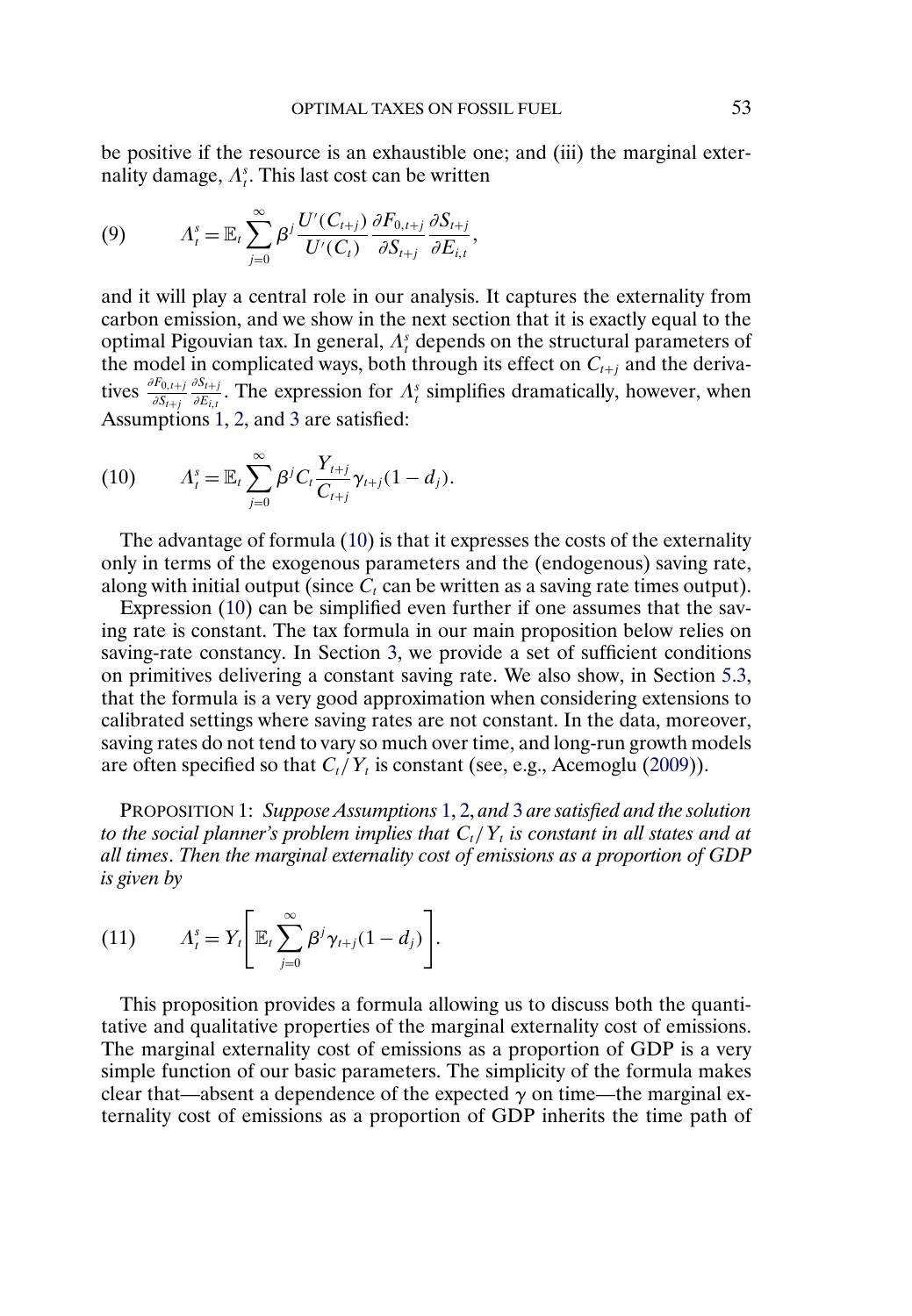<span id="page-14-0"></span>GDP. Quite critically, future values of output, consumption, and the stock of  $CO<sub>2</sub>$  in the atmosphere all disappear from the formula. Thus, no knowledge about future technology, productivity, or labor supply is needed to calculate the marginal externality cost of emissions per GDP unit.

The intuition for this important result is quite transparent. While damages are *proportional* to output, marginal utility is *inversely* proportional to output. Thus, whatever makes consumption or output grow (such as growth in TFP) will have exactly offsetting effects: damages will be higher, but due to decreasing marginal utility the value in terms of current consumption is not affected. We discuss natural departures from the result—say, if utility is not logarithmic—in our robustness section below.

Moreover, we see exactly how the different basic parameters matter. The higher expected damages raise the marginal externality cost of emissions as a proportion of GDP. A higher discount rate lowers it. The carbon-cycle parameters influence the optimal tax in the intuitive way as well: the longer the CO<sub>2</sub> stays in the atmosphere (through an increase in  $1 - d_i$ ), the higher is the marginal damage cost.

This formula simplifies further if we assume that the expected time path for the damage parameter is constant,  $\mathbb{E}_{t}[\gamma_{t+j}]= \bar{\gamma}_{t}$  for all j, and  $1 - d_j$  is defined as in equation [\(6\)](#page-11-0). In this case,

(12) 
$$
A_t^s / Y_t = \bar{\gamma}_t \bigg( \frac{\varphi_L}{1-\beta} + \frac{(1-\varphi_L)\varphi_0}{1-(1-\varphi)\beta} \bigg).
$$

Finally, the planner needs to optimally manage any finite resource stock over time. Thus, for an energy source  $i$  that is exhaustible and has a binding constraint ( $\mu_{i,t} > 0$ ), the first-order condition with respect to  $R_{i,t+1}$  becomes  $\mu_{i,t} = \beta \mathbb{E}_t(\lambda_{i,t+1}(-\frac{\partial F_{i,t}}{\partial R_{i,t+1}}) + \mu_{i,t+1})$ . The first term on the right-hand side reflects the change in extraction costs as more is extracted. This equation is the core of Hotelling's famous formula: it equalizes the marginal value of extracting one unit today to the expected value of extracting it tomorrow.

# 2.4. *Decentralized Equilibrium*

The previous section characterized the solution to the social planner's problem and derived the expression for the emission externality  $\Lambda_t^s$ . In this section, we show that  $\Lambda_t^s$  is equal to the optimal, first-best tax on carbon emission. The competitive equilibrium as defined here is also what underlies our quantitative analysis below comparing *laissez-faire* equilibria with those where taxes are set optimally.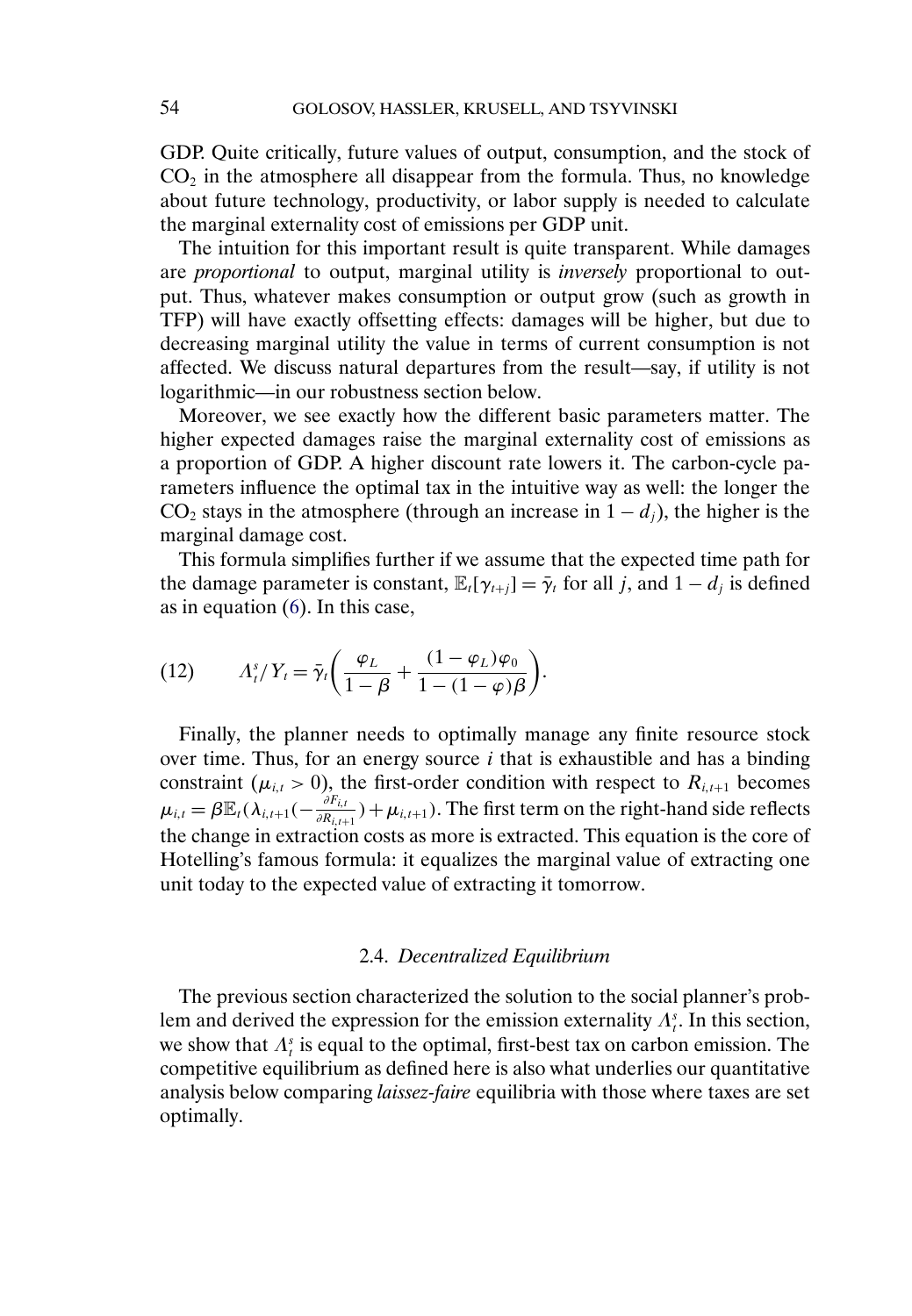#### 2.4.1. *Consumers*

A representative individual maximizes

$$
\mathbb{E}_0 \sum_{t=0}^\infty \beta^t U(C_t)
$$

subject to

$$
\mathbb{E}_0 \sum_{t=0}^{\infty} q_t (C_t + K_{t+1})
$$
  
= 
$$
\mathbb{E}_0 \sum_{t=0}^{\infty} q_t \big( (1 + r_t - \delta) K_t + w_t N_t + T_t \big) + \Pi,
$$

where  $r_t$  is the (net) rental rate of capital,  $w_t$  is the wage rate,  $T_t$  is a government transfer, and  $\Pi$  are the profits from the energy sectors which (in general) are positive because ownership of the scarce resource has value. We use probability-adjusted state-contingent prices of the consumption good, where  $q_t$  denote Arrow–Debreu prices.

# 2.4.2. *Producers*

All output and input markets are assumed competitive. There are two types of firms: final-output firms and energy firms. A representative firm in the finalgood sector solves

$$
\Pi_0 = \max_{\{K_{0,t}, N_{0,t}, \mathbf{E}_{0,t}\}_{t=0}^{\infty}} \mathbb{E}_0 \sum_{t=0}^{\infty} q_t \left[ F_{0,t}(K_{0,t}, N_{0,t}, \mathbf{E}_{0,t}, S_t) - r_t K_{0,t} - w_t N_{0,t} - \sum_{i=1}^I p_{i,t} E_{0,i,t} \right],
$$

subject to nonnegativity constraints, where  $p_{i,t}$  is the price of fuel of type *i*.

Consider first a representative, atomistic energy firm which owns a share of fossil-fuel resource *i*. Denote a *per-unit* tax on the resource of  $\tau_i$ . The problem of this firm then is to maximize the discounted value of its profits:

$$
\Pi_{i} = \max_{\{K_{i,t}, N_{i,t}, E_{i,t}, \mathbf{E}_{i,t}, R_{i,t+1}\}_{t=0}^{\infty}} \mathbb{E}_{0} \sum_{t=0}^{\infty} q_{t} \left[ (p_{i,t} - \tau_{i,t}) E_{i,t} - r_{t} K_{i,t} - w_{t} N_{i,t} - \sum_{j=1}^{I} p_{j,t} E_{i,j,t} \right],
$$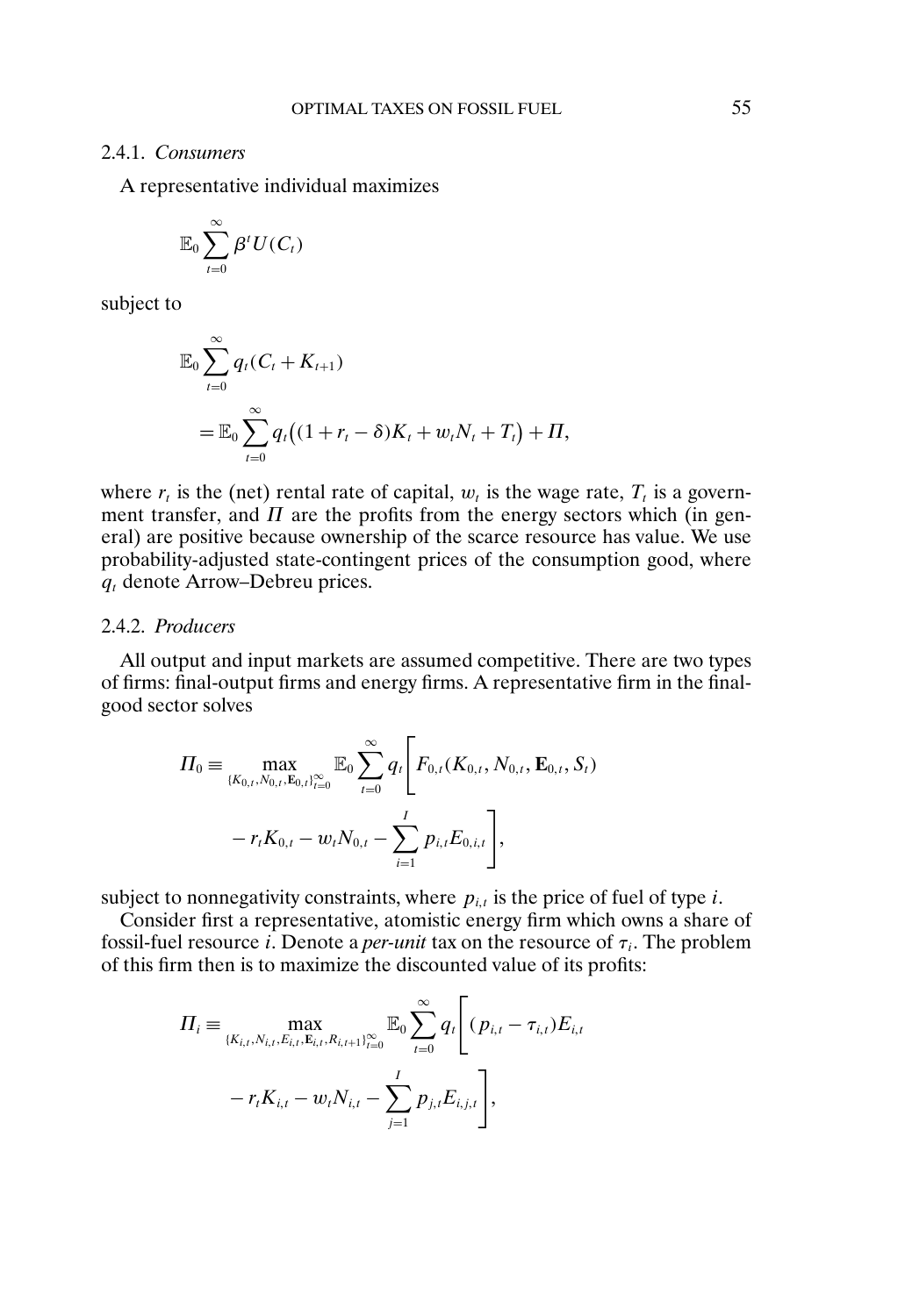<span id="page-16-0"></span>subject to nonnegativity constraints, the production constraint [\(2\)](#page-9-0), and the decumulation constraint [\(1\)](#page-8-0); firms make date- and state-contingent decisions, but we suppress the stochastic shocks for convenience. Firms producing clean energy (which may or may not involve non-fossil resources) solve similar problems. Total profits of all energy producers are  $\Pi = \sum_{i=0}^{I} \Pi_i$ .

The definition of competitive equilibrium is standard and we omit it.

# 2.4.3. *Taxes*

It is straightforward to show that the tax  $\tau_{i,t} = \Lambda_i^s$  for  $i = 1, \ldots, I_g - 1, \tau_{i,t} = 0$ for  $i \in \{1, ..., I_{g} - 1\}$ , and appropriate lump-sum rebates implement the solution to the social planner's problem. To see this, let the multipliers on the production, depletion, and nonnegativity constraints of the energy producer be  $q_t\hat{\lambda}_{i,t}$ ,  $q_t\hat{\mu}_{i,t}$ , and  $q_t\hat{\xi}_{i,t}$ , respectively, with  $\hat{\lambda}$ ,  $\hat{\mu}$ , and  $\hat{\xi}$  all expressed in units of final consumption at  $t$ . The optimality conditions for labor inputs of the two kinds of firms become

$$
\hat{\lambda}_{i,t} \frac{\partial F_{i,t}}{\partial N_{i,t}} = w_t = \frac{\partial F_{0,t}}{\partial N_{0,t}}.
$$

The energy firm chooses i so that  $\hat{\lambda}_{i,t} + \hat{\mu}_{i,t} + \hat{\xi}_{i,t} = p_{i,t} - \tau_{i,t}$ . The optimality condition for energy input of type *i* in the final-output sector is  $\frac{\partial F_{0,t}}{\partial E_{0,t,t}} = p_{i,t}$ . Let us identify hat variables with their counterparts in the planning problem divided by  $\lambda_0$ . We now see that the planner's optimality condition is identical to the condition here if, for all dirty technologies  $i$ , there is a uniform tax on all carbon energy inputs,

$$
(13) \qquad \tau_{i,t} = \Lambda_t^s \equiv \tau_t,
$$

and  $\tau_{i,t} = 0$  for  $i \in \{1, \ldots, I_g - 1\}$ . It is immediate that the allocation of inputs across sectors in competitive equilibrium will also be the same. Finally, it remains to show that the energy firm manages the resource stock the same way the planner does. This is also immediate: the firm's intertemporal first-order condition directly produces the corresponding planner condition. Thus, in this model, there is no "sustainability problem": markets use the finite resource stocks optimally, so long as taxes are set so as to internalize the climate externality.

We summarize these findings in the following proposition.

**PROPOSITION 2:** *Suppose that*  $\tau_t$  *is set as in* (13) *and that the tax proceeds are rebated lump-sum to the representative consumer*. *Then the competitive equilibrium allocation coincides with the solution to the social planner's problem*.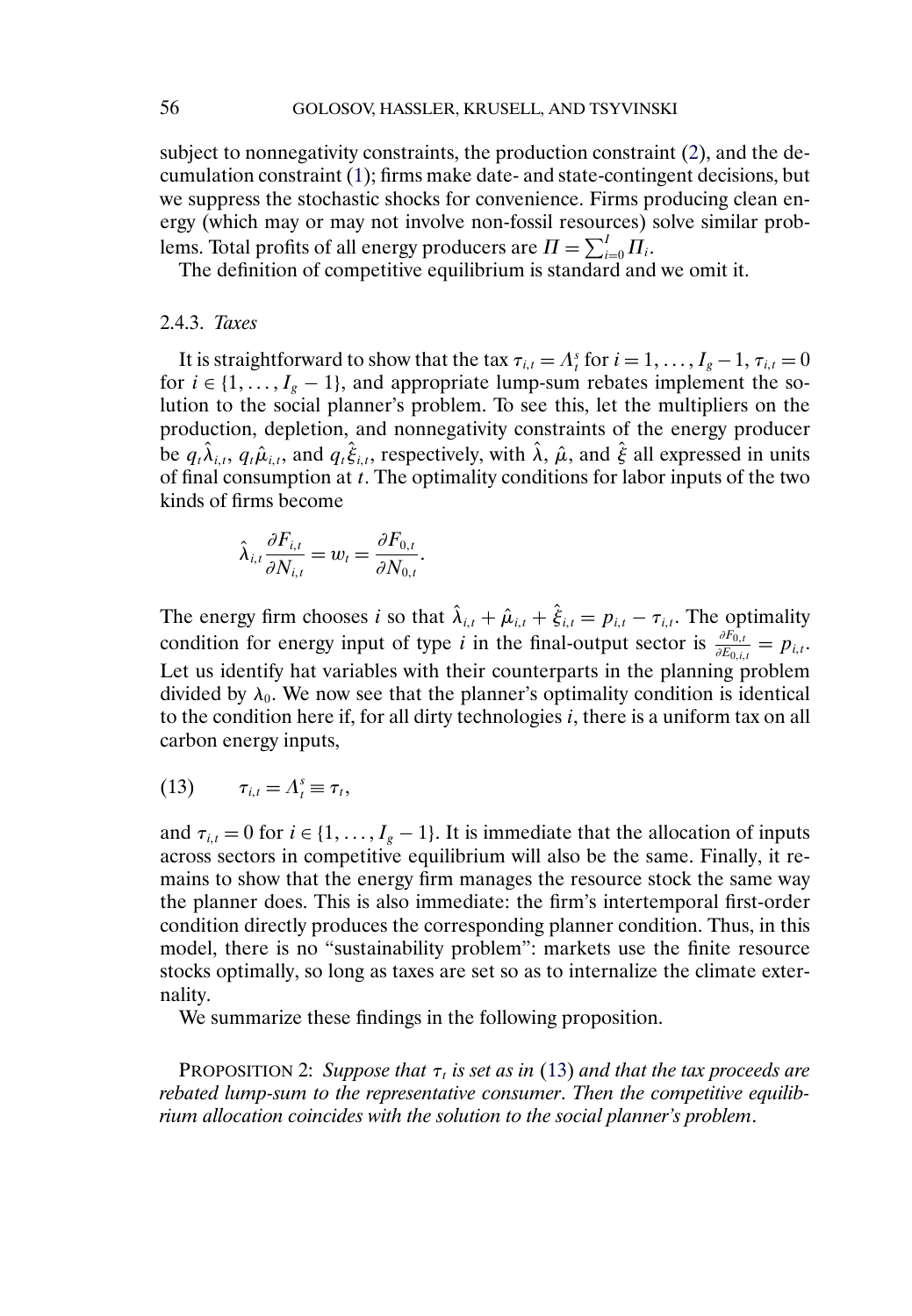<span id="page-17-0"></span>The per-unit tax on fossil fuel is not the only way to implement the optimal allocation. Alternatively, one can impose a value-added (sales) tax on dirty energy,  $\tau^v$ , so that the revenues of the energy producer become

$$
\left(1-\tau_{i,t}^v\right)p_{i,t}E_{i,t}
$$

rather than  $(p_{i,t} - \tau_{i,t})E_{i,t}$ . Under the sales tax, the energy producer instead maximizes

$$
\Pi_{i} \equiv \max_{\{K_{i,t}, N_{i,t}, E_{i,t}, \mathbb{R}_{i,t}, R_{i,t+1}\}_{t=0}^{\infty}} \mathbb{E}_{0} \sum_{t=0}^{\infty} q_{t} \Bigg[ p_{i,t} \big( 1 - \tau_{i,t}^{v} \big) E_{i,t} - r_{t} K_{i,t} - w_{t} N_{i,t} - \sum_{j=1}^{I} p_{j,t} E_{i,j,t} \Bigg].
$$

Knowing the optimal  $\tau_t$ , one can always find the equivalent value-added tax:  $\tau_{i,t}^v = \tau_t/p_{i,t}$ . Different energy inputs would now receive different value-added tax rates if their market values are different.

# 2.5. *Endogenous Technical Change*

So far we considered an environment in which technical change is exogenous. Here we argue that key parts of our analysis carry through also when technical change and, hence, growth is endogenous. Though the argument is rather general in nature, for ease of notation we use a model of endogenous technical change that builds on Romer [\(1986\)](#page-47-0).

We extend the competitive equilibrium in Section [2.4](#page-14-0) by assuming that there is a large number of firms in each sector and that each firm in section  $i > 0$  has access to the technology

(14) 
$$
E_{i,t} = A_{i,t} F_{i,t} (K_{i,t}, N_{i,t}, \mathbf{E}_{i,t}, R_{i,t}, X_{i,t}),
$$

where  $X_{i,t}$  denotes an expenditure on an intermediate good that is produced one-for-one from final output. What is key here is that  $X$  both gives a private return to the firm and has an R&D-like spillover effect. We refer to  $A_{i,t}$  as total-factor productivity in sector  $i$  and define production technology in sector 0 similarly.

We assume that total-factor productivity in sector i in period  $t + 1$  is given by

(15) 
$$
A_{i,t+1} = G_i(A_{i,t}, \bar{X}_{i,t}),
$$

where  $G_i$  is a differentiable, convex function increasing in both arguments and  $X_{i,t}$  is the *average* value of X across firms in sector i. Thus, when an individual firm chooses its  $X$ , it takes into account how it affects its output today but does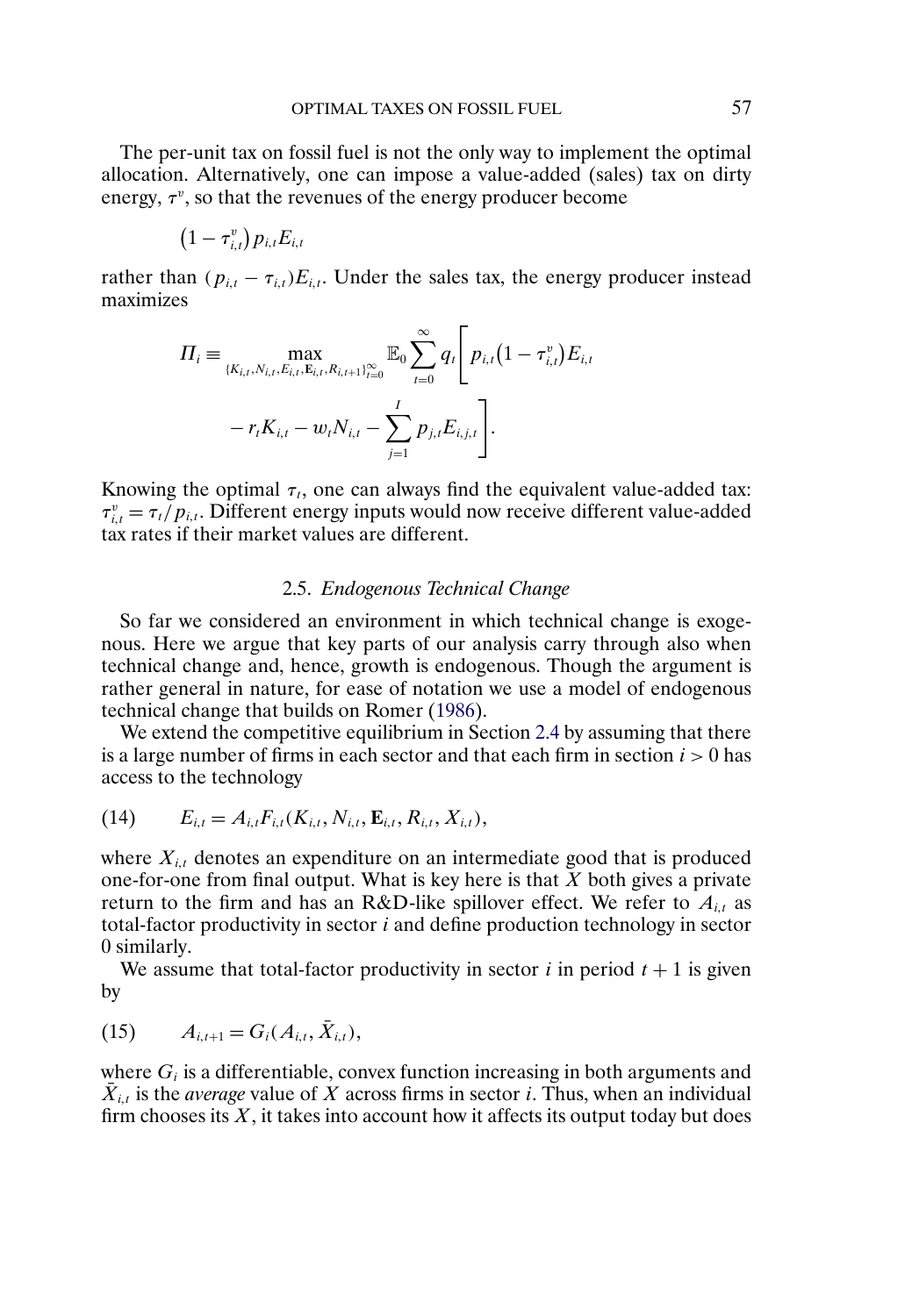<span id="page-18-0"></span>not internalize its impact on the production possibility frontier in the future. The equilibrium is inefficient and subsidies are required. Let  $\tau_{i,t}^X$  be the subsidy applying to sector *i*. Each firm in sector  $i > 0$  thus solves

$$
\Pi_i = \max_{\{K_{i,t}, N_{i,t}, E_{i,t}, R_{i,t}, X_{i,t}\}_{t=0}^{\infty}} \mathbb{E}_0 \sum_{t=0}^{\infty} q_t [(p_{i,t} - \tau_{i,t}) E_{i,t} - r_t K_{i,t} - w_t N_{i,t} - (1 + \tau_{i,t}^X) X_{i,t}],
$$

subject to nonnegativity constraints and [\(14\)](#page-17-0), along with the law of motion for  $A_{i,t}$  given by [\(15\)](#page-17-0). The maximization problem of a firm in sector 0 is defined analogously. Moreover, since all firms in the same sector make the same choices, the economy-wide feasibility constraint in sector 0 is given by

(16) 
$$
C_t + K_{t+1} + \sum_{i=0}^I X_{i,t} = A_{0,t} F_0(K_{0,t}, N_{0,t}, E_t, S_t, X_{0,t}) + (1 - \delta) K_t.
$$

The rest of the definition of competitive equilibrium is the same as in Section [2.4.](#page-14-0)

The planning problem in this economy is

$$
\max_{(C_t, \mathbf{N}_t, \mathbf{K}_t, \mathbf{E}_t, S_t, \mathbf{X}_t, \mathbf{A}_t, \mathbf{R}_t)_{t=0}^{\infty}} \mathbb{E}_0 \sum_{t=0}^{\infty} \beta^t U(C_t)
$$

subject to [\(1\)](#page-8-0), [\(3\)](#page-9-0), [\(4\)](#page-9-0), [\(14\)](#page-17-0), (16),

$$
(17) \t A_{i,t+1} = G_i(A_{i,t}, X_{i,t}),
$$

as well as nonnegativity constraints.

Let  $\beta^t \zeta_{i,t}^*$  be the value of the Lagrange multiplier on (17) evaluated at the optimum. It is straightforward to show that the optimal subsidy satisfies

(18) 
$$
1 + \tau_{i,t}^X = \frac{G_X^*(A_{i,t}^*, X_{i,t}^*)}{U'(C_t^*)} \zeta_{i,t}^*.
$$

Thus, the solution to the social planner's problem is implemented by the pollution tax [\(13\)](#page-16-0) together with the subsidies satisfying (18). This produces an analogue of Propositions [1](#page-13-0) and [2](#page-16-0) to this environment.

PROPOSITION 3: *Suppose Assumptions* [1,](#page-10-0) [2,](#page-11-0) *and* [3](#page-11-0) *are satisfied and that the solution to the social planner's problem implies that*  $C_t/Y_t$  *is constant in all states and at all times*. *Then*, *the marginal externality cost of emissions as a proportion of*  $GDP$  is given by [\(11\)](#page-13-0). Moreover, if  $\tau_t$  are set as in [\(13\)](#page-16-0) and  $\tau_{i,t}^X$  as in (18), compet*itive equilibrium allocation coincides with the solution to the planning problem*.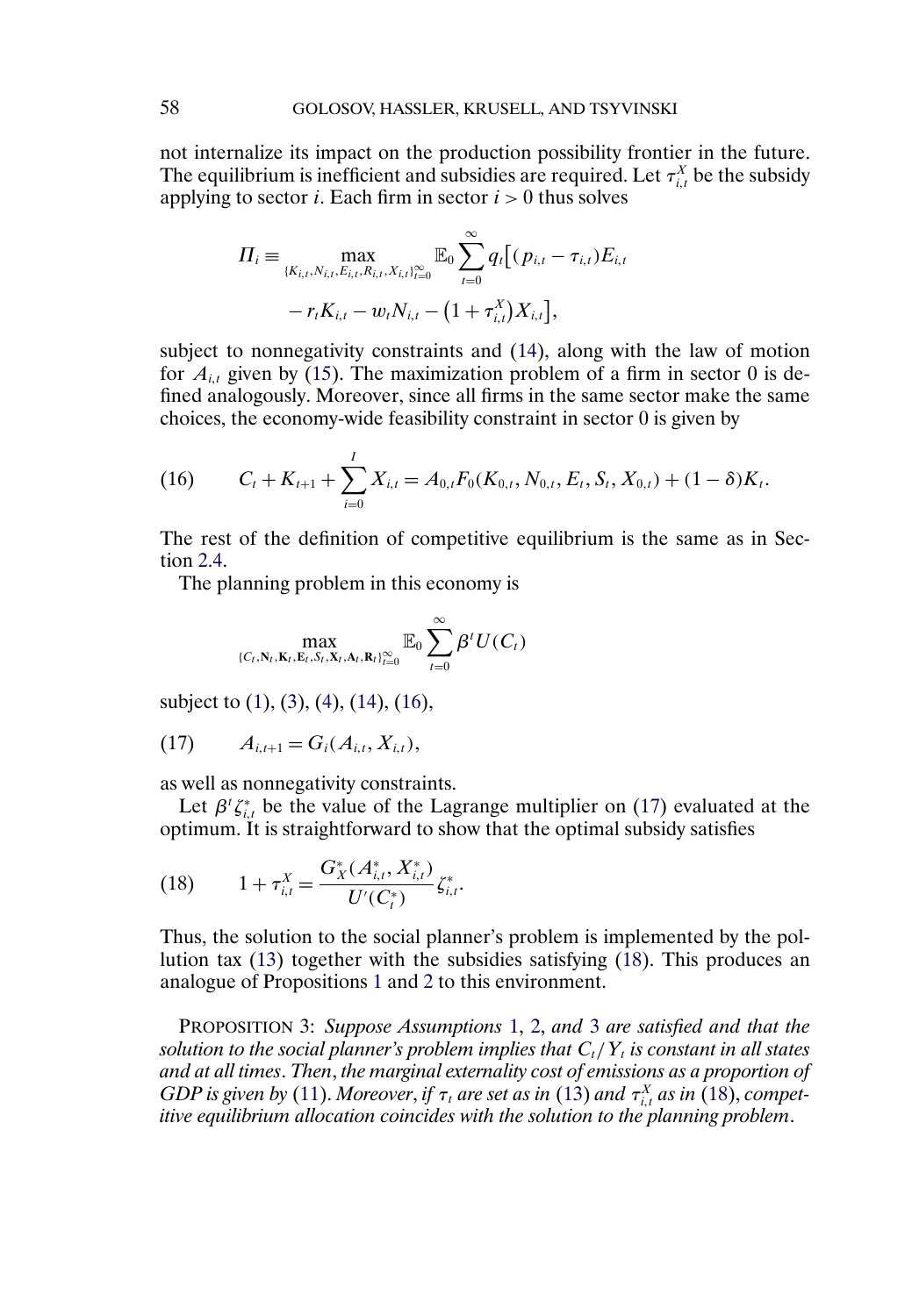<span id="page-19-0"></span>It is straightforward to allow more general innovation technologies. The general idea is simply that when there are multiple externalities, a separate Pigouvian tax is required for each of the externality sources. In the above case, there is a climate externality, and hence a carbon tax set according to formula [\(13\)](#page-16-0); and there is an R&D externality in each energy sector, and hence a subsidy for each R&D activity set according to [\(18\)](#page-18-0). Note here that there is no presumption that especially high subsidies are needed for R&D toward green energy, so long as carbon is taxed at the optimal rate—unless the externality is stronger in this sector than in other sectors. Especially high subsidies in the energy sector may, however, be called for in a second-best situation when carbon emissions are not taxed at a high enough rate.

Finally, we briefly discuss technical progress that directly reduces the negative effect of carbon emission, such as adaptation to or direct ways of controlling climate change.15 Such a possibility can be introduced in our setting by letting  $\gamma_t$  in Assumption [2](#page-11-0) be endogenous and depend on investments in adaptation and climate control technologies. Once again, the steps toward Proposition [1](#page-13-0) remain unchanged, with the optimal tax formula [\(11\)](#page-13-0) now coming from an evaluation of  $\gamma_t$  at its optimum amount. The interpretation of the formula remains the same, as  $\gamma_t$  still captures the expected damages from carbon emission.

#### 3. COMPLETE CHARACTERIZATION

In this section, we provide a complete characterization for a version of the general multi-sector model discussed above. We will use this model in the quantitative analysis in Section [4.](#page-22-0) Throughout this section, we assume that Assumptions [1,](#page-10-0) [2,](#page-11-0) and [3](#page-11-0) hold.

We assume that there are three energy-producing sectors. Sector 1 produces "oil," which we assume is in finite supply but can be extracted at zero cost. This fossil-fuel source is to be thought of as the oil that is very cheap to extract (relative to its current market price). The constraint  $E_{1,t} = R_{1,t} - R_{1,t+1}$  is an accounting equation for oil stocks and will bind at all times. Sectors 2 and 3, which we refer to as the "coal" and "green" sectors, respectively, produce energy using the technologies

(19) 
$$
E_{i,t} = A_{i,t} N_{i,t}
$$
 for  $i = 2, 3$ .

Coal is also in finite supply. However, we will assume that the parameters of the model are such that not all coal will be used up. Hence, it will not have a

<sup>&</sup>lt;sup>15</sup>The range of such technologies is vast, from cheaper air condition units to measures for changing the radiative energy balance of the earth by, for example, emitting particles into the air, controlling cloud formation, or building giant parasols in space.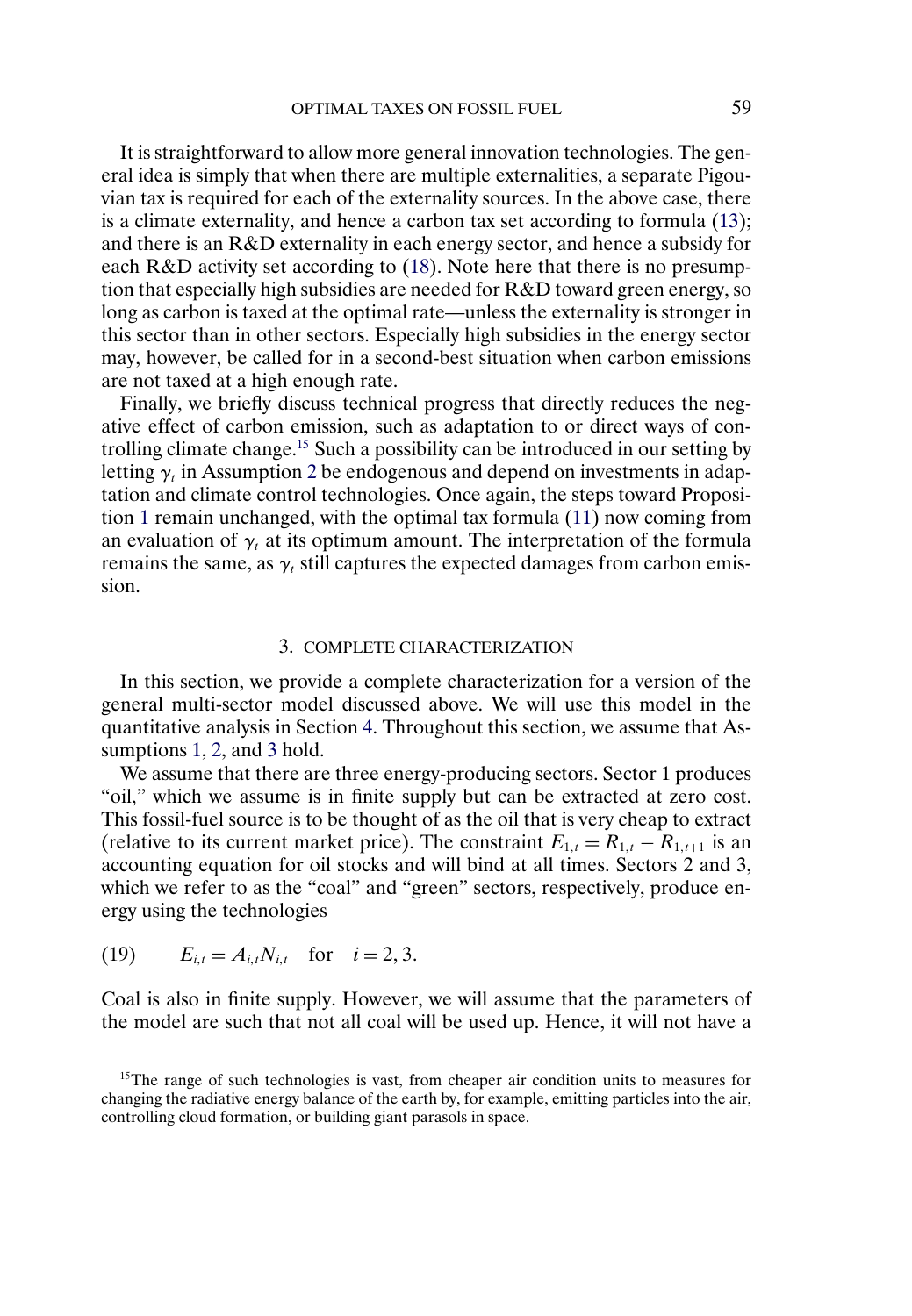scarcity rent.<sup>16</sup> Hence, we think of coal as a polar opposite kind of fossil fuel. In order to properly analyze the kind of oil reserves that are only possible to extract at high costs, and may not even be profitable to extract within the near term given current prices, one would want to extend the model to allow further categories of fossil fuel. As discussed in Section [5.3](#page-35-0) below, such a generalization would only marginally affect the optimal tax rate on carbon emissions, but it will, of course, give richer, and possibly different, implications for quantity paths.

We chose these technologies to capture the stylized features of different energy sectors in a transparent way. In particular, oil (and natural gas) are relatively cheap to convert to energy, but they rely on exhaustible resources in limited supply. On the other hand, producing energy from coal and green sources is much more expensive, but relies either on an exhaustible resource in much larger supply (coal) or on no such resource (green energy).<sup>17</sup>

We also assume a Cobb–Douglas specification for producing final output:

(20) 
$$
Y_t = e^{-\gamma_t (S_t - \bar{S})} A_{0,t} K_t^{\alpha} N_{0t}^{1-\alpha-\nu} E_t^{\nu}.
$$

Here,  $E_t$  is an energy composite, defined as

(21) 
$$
E_t = (\kappa_1 E_{1,t}^{\rho} + \kappa_2 E_{2,t}^{\rho} + \kappa_3 E_{3,t}^{\rho})^{1/\rho},
$$

where  $\sum_{i=1}^{3} \kappa_i = 1$ . The parameter  $\rho < 1$  determines the elasticity of substitution between different energy sources, and  $\kappa$  measures the relative energyefficiency of the different energy sources. In reality, coal is a "dirtier" energy source than oil: it produces more carbon emissions per energy unit produced. Since  $E_{1,t}$  and  $E_{2,t}$  are in the same units (carbon amount emitted) in the model, therefore, in a realistic calibration one should choose  $\kappa_1 > \kappa_2$ . We assume that  $A_{i,t}$  and  $N_t$  are exogenous. Finally, we assume that there is full depreciation of capital—having in mind a time period of at least 10 years.

We now characterize the solution to the social planner's problem. The firstorder conditions for  $C_t$  and  $K_t$  yield

$$
\frac{1}{C_t} = \beta \mathbb{E}_t \frac{1}{C_{t+1}} \frac{Y_{t+1}}{K_{t+1}}.
$$

This condition together with the feasibility condition

$$
C_t+K_{t+1}=Y_t
$$

 $16$  For some parameter values, this requires a backstop technology emerging at some distant point in the future; see the quantitative discussion below for further details. In the robustness section below, Section [5.3,](#page-35-0) we also discuss a setting where the backstop is introduced gradually by letting the emission content per unit of coal go to zero smoothly over time.

<sup>17</sup>Below, we show evidence that the existing amount of coal is at least an order of magnitude larger than the amount of conventional oil, that is, oil that can be extracted at low cost.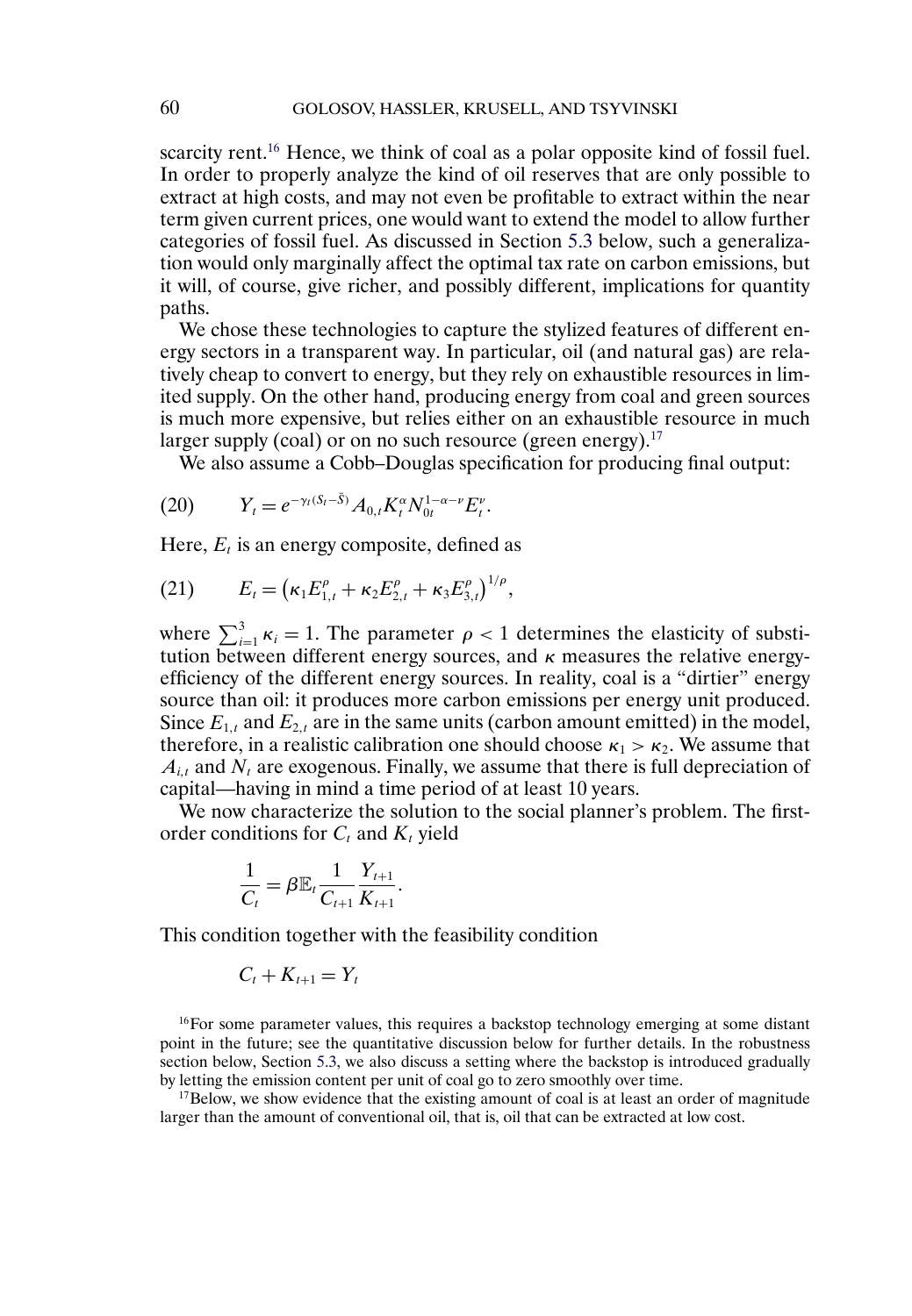<span id="page-21-0"></span>is satisfied if and only if the saving rate is constant at  $\alpha\beta$ , that is,

$$
K_{t+1} = \alpha \beta Y_t \quad \text{for all } t.
$$

This implies that the ratio  $C_t/Y_t$  is constant at  $1 - \alpha\beta$  $1 - \alpha\beta$ , and Proposition 1 then applies directly. As a result, the optimal unit tax on emissions is given by [\(11\)](#page-13-0).

The different sources of energy will all be used in strictly positive quantities due to the assumption  $\rho < 1$ , which amounts to an Inada condition. The firstorder conditions for  $E_t$  and  $E_{1,t}$  imply

(22) 
$$
\frac{\nu \kappa_1}{E_{1,t}^{1-\rho} E_t^{\rho}} - \hat{\Lambda}_t^s = \beta \mathbb{E}_t \bigg( \frac{\nu \kappa_1}{E_{1,t+1}^{1-\rho} E_{t+1}^{\rho}} - \hat{\Lambda}_{t+1}^s \bigg),
$$

where

$$
\hat{\Lambda}^s_t \equiv \frac{\Lambda^s_t}{Y_t}
$$

.

This expression is a version of Hotelling's formula corrected for the exogenous externality term  $\hat{\Lambda}_{i}^{s}$ .

The first-order conditions for  $N_{i,t}$  imply

(23) 
$$
A_{2,t}\left(\frac{\nu\kappa_2}{E_{2,t}^{1-\rho}E_t^{\rho}}-\hat{A}_t^s\right)=\frac{1-\alpha-\nu}{N_{0,t}}
$$

and

(24) 
$$
A_{3,t} \frac{\nu \kappa_3}{E_{3,t}^{1-\rho} E_t^{\rho}} = \frac{1-\alpha-\nu}{N_{0,t}}.
$$

Now notice that, for a given value of  $E_{1,t}$ , the two equations (23) and (24), the labor resource constraint  $\sum_{i=0}^{3} N_{i,t} = N_t$ , and [\(19\)](#page-19-0) allow us to solve for  $E_{2,t}$ ,  $E_{3,t}$ , and thus  $E_t$ . It is therefore possible, given any  $R_{1,0}$ , to guess on  $E_{1,0}$  and solve for all other values recursively. To see this, we observe that, since all the energy levels in period 0 can be computed as a simple function of  $E_{1,0}$ , the Hotelling equation (22) delivers an equation in  $E_{1,1}$  and  $E_1$ . More to the point, it delivers  $E_{1,1}$  as a function of  $E_1$ . It can then be used to solve for all the energy levels in period 1, again using equations (23) and (24), now for period 1. This delivers the entire sequence of energy inputs and, hence, carbon concentrations, output, consumption, and investment. Whether  $\sum_{t=0}^{\infty} R_{1,t} = R_{1,0}$  then needs to be verified and the initial guess on  $E_{1,0}$  adjusted appropriately. Our construction is thus such that oil is used up asymptotically and coal is not used up and has zero Hotelling rent.

We summarize the properties of the optimal allocations in the following proposition: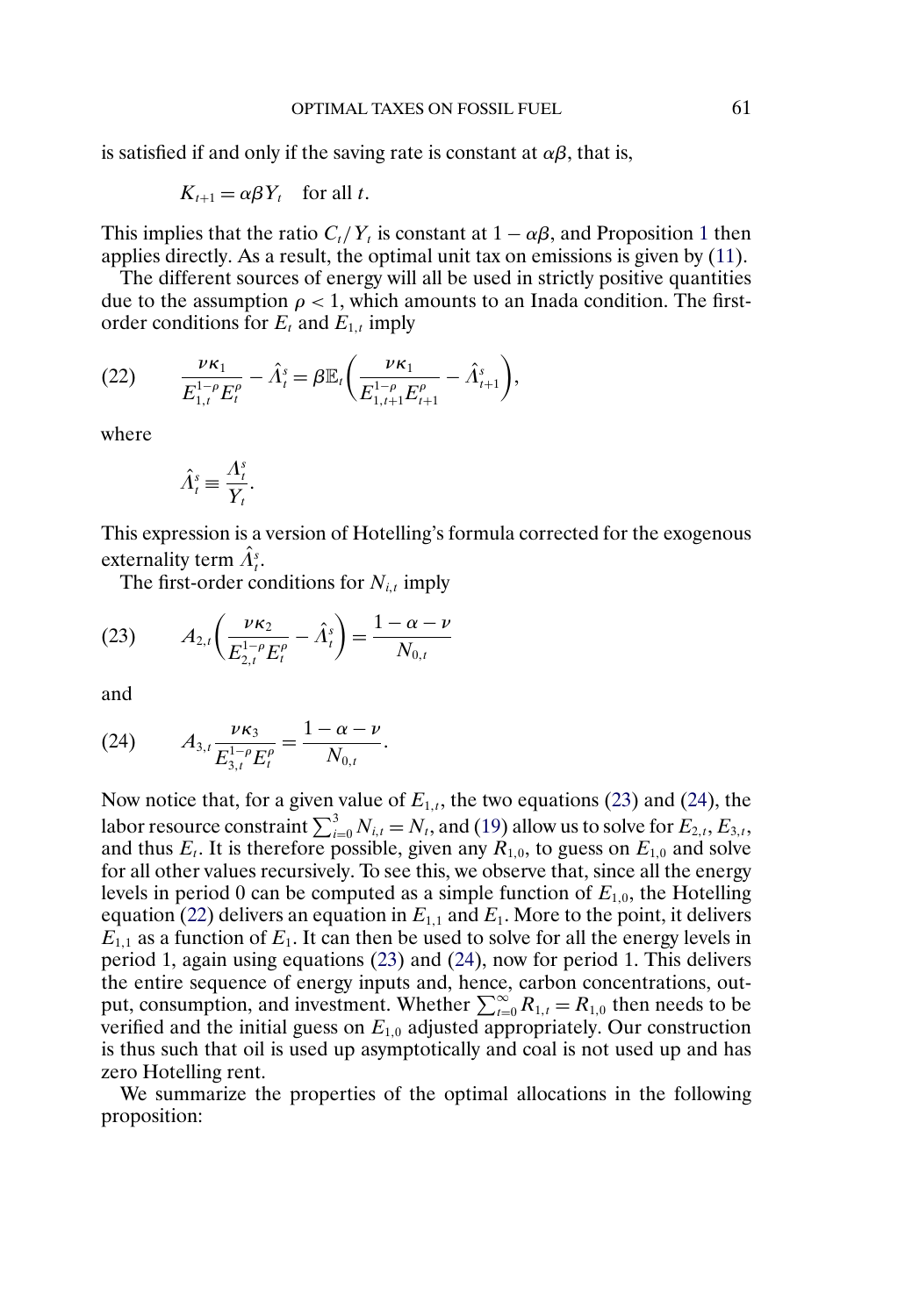<span id="page-22-0"></span>PROPOSITION 4: *At the optimum,*  $C_t/Y_t = 1 - \alpha\beta$  for all t and the optimal (*per-unit*) *tax on emission is given by* [\(11\)](#page-13-0). *The optimum path of energy use satisfies* [\(22\)](#page-21-0) *and*

$$
E_{2,t} = E_t^{-\rho/(1-\rho)} \varepsilon_{2t},
$$
  
\n
$$
E_{3,t} = E_t^{-\rho/(1-\rho)} \varepsilon_{3t},
$$

*where*  $\varepsilon_{2t}$  *and*  $\varepsilon_{3t}$  *are time-varying and given by* 

$$
\varepsilon_{2t} \equiv \left(\frac{\nu \kappa_2 A_{2,t} N_{0,t}}{1 - \alpha - \nu + \hat{\Lambda}_t^s A_{2,t} N_{0,t}}\right)^{1/(1-\rho)},
$$
  

$$
\varepsilon_{3t} \equiv \left(\frac{\nu \kappa_3 A_{3,t} N_{0,t}}{1 - \alpha - \nu}\right)^{1/(1-\rho)}.
$$

Here,  $N_{0,t}$  is labor used in the final sector. This quantity is near 1 in quantitative applications—since coal production accounts for a very small part of GDP. The  $\varepsilon$ 's can also be expressed in terms of exogenous variables and  $E_t$ , and thus the model can be very easily simulated.

#### 4. PARAMETER SELECTION

We take each period to be 10 years. Since we can base our analysis on the derived closed-form optimal-tax expression, for our calculation of the marginal externality cost of emissions we only need to calibrate three sets of parameters: those involving the damage function ( $\gamma$  and its stochastic nature), the depreciation structure for carbon in the atmosphere (the  $\varphi$ 's), and the discount factor. Thus, the remaining calibration—of the precise sources of energy, technology growth, etc.—is only relevant for the generation of specific paths of output, temperature, energy use, and so on, or for discussion of robustness of the benchmark results. All the parameters are summarized in Table I; the rest of this section discusses how the choices were made.

| φ              | $\varphi_L$      | $\varphi_0$ | $\alpha$   | $\nu$      | β            | $\rho$         |                 | $10^4 \gamma^H$ $\frac{A_{2,t+1}}{A_{2,t}} = \frac{A_{3,t+1}}{A_{3,t}}$ |
|----------------|------------------|-------------|------------|------------|--------------|----------------|-----------------|-------------------------------------------------------------------------|
| 0.0228         | 0.2              | 0.393       | 0.3        | 0.04       | $0.985^{10}$ | $-0.058$ 2.046 |                 | $1.02^{10}$                                                             |
| $S_0(S_{1,0})$ | $\boldsymbol{p}$ | $R_0$       | $\kappa_1$ | $\kappa_2$ | $A_{2,0}$    | $A_{3,0}$      | $10^4 \gamma^L$ | $\kappa_1(\kappa_2)$                                                    |
| 802 (684)      | 0.068            | 253.8       | 0.5008     | 0.08916    | 7,693        | 1,311          |                 | $0.106$ $0.5429$ $(0.1015)$                                             |

TABLE I CALIBRATION SUMMARY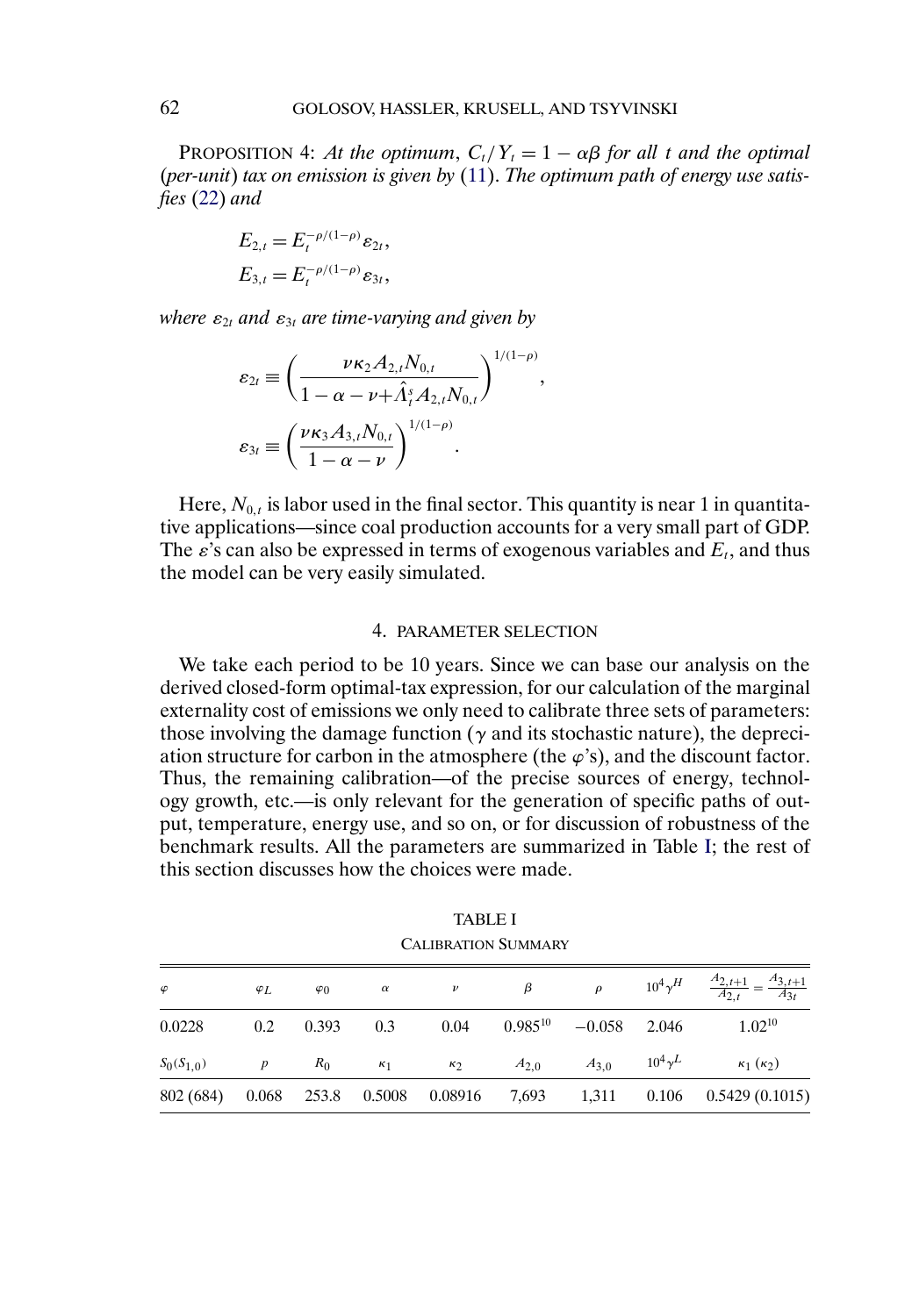# OPTIMAL TAXES ON FOSSIL FUEL 63

#### 4.1. *Preferences and Technology*

<span id="page-23-0"></span>We use the assumptions in Section [3:](#page-19-0) logarithmic preferences, Cobb– Douglas final-goods production, and full depreciation. Logarithmic utility is commonly used in the growth literature. In business-cycle models, curvatures are sometimes assumed to be higher, but with as long a time period as 10 years it is reasonable to have lower curvature, since presumably consumption smoothing can be accomplished more easily then. A depreciation rate of 100% is too high, even for a 10-year period. However, for somewhat lower depreciation rates and some implied movements in saving rates, the optimal-tax formula where saving rates are constant will still be a good approximation. Cobb–Douglas production is perhaps the weakest assumption. Though it has been widely used and defended, in particular in papers by Stiglitz [\(1974\)](#page-47-0) and Dasgupta and Heal [\(1974\)](#page-45-0), Hassler, Krusell, and Olovsson [\(2012\)](#page-46-0) argued that, at least on shorter horizons, it does not represent a good way of modeling energy demand. In particular, a much lower input elasticity is called for if one wants to explain the joint shorter- to medium-run movements of input prices and input shares over the last half a century. However, on a longer horizon, Cobb–Douglas is perhaps a more reasonable assumption, as input shares do not appear to trend.18 Finally, as for the discount rate, we do not aim to take a stand here, but report results for a range of values.

We use standard values for  $\alpha$  and  $\nu$  given by 0.3 and 0.04, respectively. When we report the optimal tax rate, we do it as a function of the discount rate. Thus, it is straightforward to read off the implications of a much smaller value, such as Stern's choice of a discount rate of  $0.1\%$  per year, or that used by Nordhaus, which is 1.5% per year.

#### 4.1.1. *The Carbon Cycle*

The carbon emitted into the atmosphere by burning fossil fuel enters the global carbon circulation system, where carbon is exchanged between various reservoirs such as the atmosphere, the terrestrial biosphere, and different layers of the ocean. When analyzing climate change driven by the greenhouse effect, the concentration of  $CO<sub>2</sub>$  in the atmosphere is the key climate driver. We therefore need to specify how emissions affect the atmospheric  $CO<sub>2</sub>$  concentration over time. A seemingly natural way of doing this would be to set up a system of linear difference equations in the amount of carbon in each reservoir. This approach was taken by Nordhaus [\(2008\)](#page-46-0) and Nordhaus and Boyer [\(2000\)](#page-46-0), where three reservoirs are specified: (i) the atmosphere, (ii) the biosphere/upper layers of the ocean, and (iii) the deep oceans. The parameters

 $^{18}$ Hassler, Krusell, and Olovsson [\(2012\)](#page-46-0) also showed that if technology is modeled as endogenous and potentially directed to specific factors, like energy or capital/labor, shares will settle down to robust intermediate values—and thus have the Cobb–Douglas feature—even if the input substitution elasticities are as low as zero.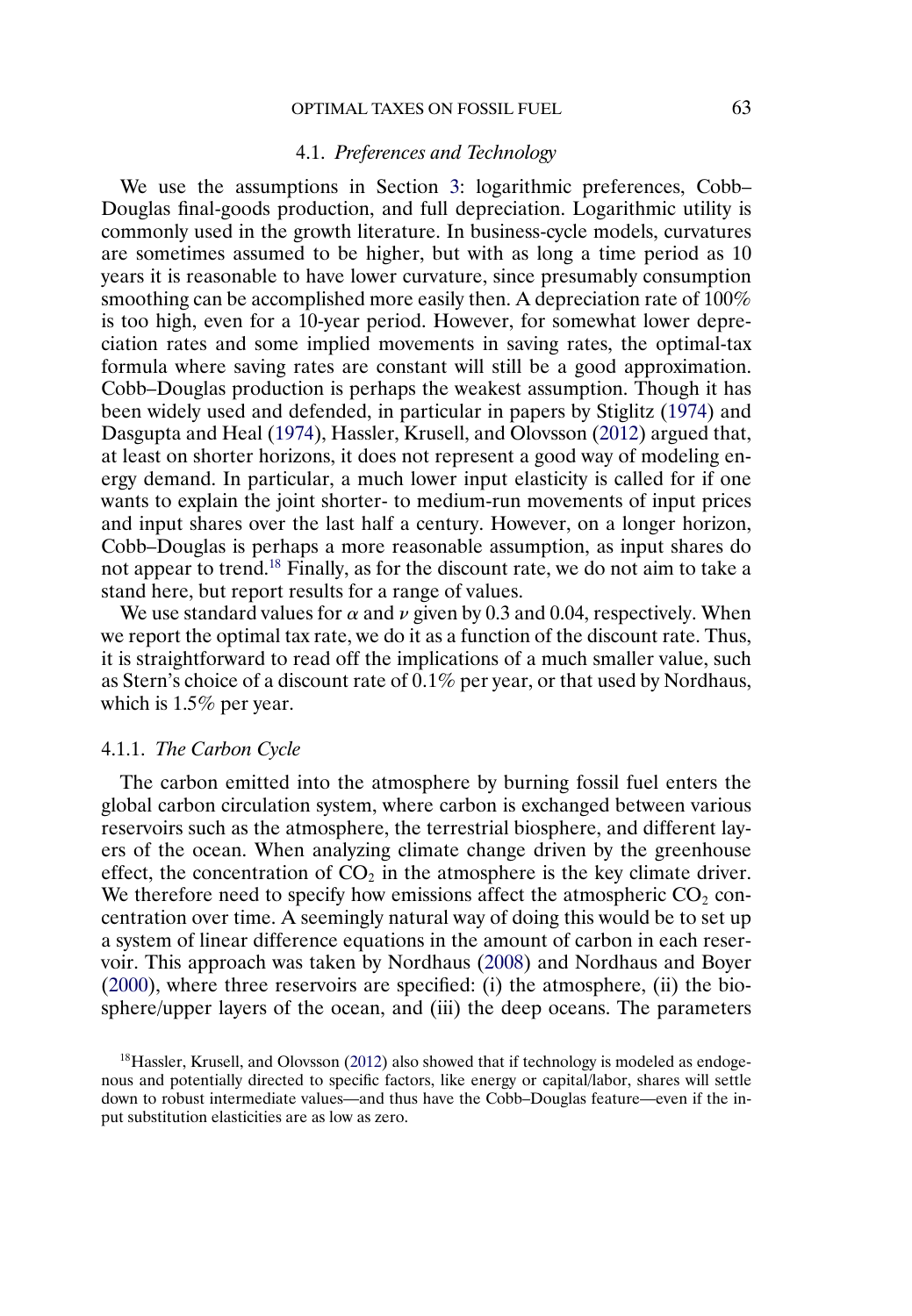<span id="page-24-0"></span>are then calibrated so that the two first reservoirs are quite quickly mixed in a partial equilibrium. Biomass production reacts positively to more atmospheric carbon, and the exchange between the surface water of the oceans and the atmosphere also reaches a partial equilibrium quickly. The exchange with the third reservoir is, however, much slower: only a few percent of the excess carbon in the first two reservoirs trickles down to the deep oceans every decade.

An important property of such a linear system is that the steady-state shares of carbon in the different reservoirs are independent of the aggregate stock of carbon. The stock of carbon in the deep oceans is very large compared to the amount in the atmosphere and also relative to the total amount of fossil fuel yet to be extracted. This means that, of every unit of carbon emitted now, only a very small fraction will eventually end up in the atmosphere. Thus, the linear model predicts that even heavy use of fossil fuel will not lead to high rates of atmospheric  $CO<sub>2</sub>$  concentration in the long run.

The linear model sketched above abstracts from important mechanisms. The most important one regards the exchange of carbon with the deep oceans; this, arguably, is the most important problem with the linear specification just discussed (see Archer [\(2005\)](#page-45-0) and Archer, Eby, Brovkin, Ridgwell, Cao, Mikolajewicz, and Tokos [\(2009\)](#page-45-0)). The problem is due to the Revelle buffer factor (Revelle and Suess [\(1957\)](#page-47-0)): as  $CO<sub>2</sub>$  is accumulated in the oceans the water is acidified, which in turn limits the capacity of the oceans to absorb more  $CO<sub>2</sub>$ . This can reduce the effective "size" of the oceans as carbon reservoirs dramatically. Very slowly, the acidity will then eventually decrease, and the preindustrial equilibrium can be restored. This process is so slow, however, that we can ignore it in economic models. For our purposes, as shown above, what is key is the rate of depreciation of the atmospheric carbon concentration in excess of the pre-industrial level. Thus, rather than develop a nonlinear version of Nordhaus's three-reservoir system, we just make direct assumptions on these depreciation rates, which we allow to change over time. From our perspective, thus, a simple, yet reasonable, representation of the carbon cycle is therefore that we describe in equation [\(6\)](#page-11-0), where (i) a share,  $\varphi_L$ , of carbon emitted into the atmosphere stays there forever; (ii) another share,  $1 - \varphi_0$ , of the remainder exits the atmosphere into the biosphere and the surface oceans within a decade; and (iii) a remaining part,  $(1 - \varphi_L)\varphi_0$ , decays (slowly) at a geometric rate  $\varphi$ . Thus, like Nordhaus, we use a linear specification, but one with a different interpretation and that implies qualitatively different dynamics that we believe better capture some of the long-run impacts from current emissions.<sup>19</sup> We show below that our formulation also has quantitative properties

<sup>19</sup>Recently, Allen, Frame, Huntingford, Jones, Lowe, Meinshausen, and Meinshausen [\(2009\)](#page-45-0) have noted, by studying an ensemble of simulations from carbon-cycle models, that the temperature effects can be captured very well by total cumulated emissions both at short- and long-run horizons and that such a formulation can be seen as an improvement over the kind of carbon concentration-based structures studied by Nordhaus. Our formulation here goes part of, though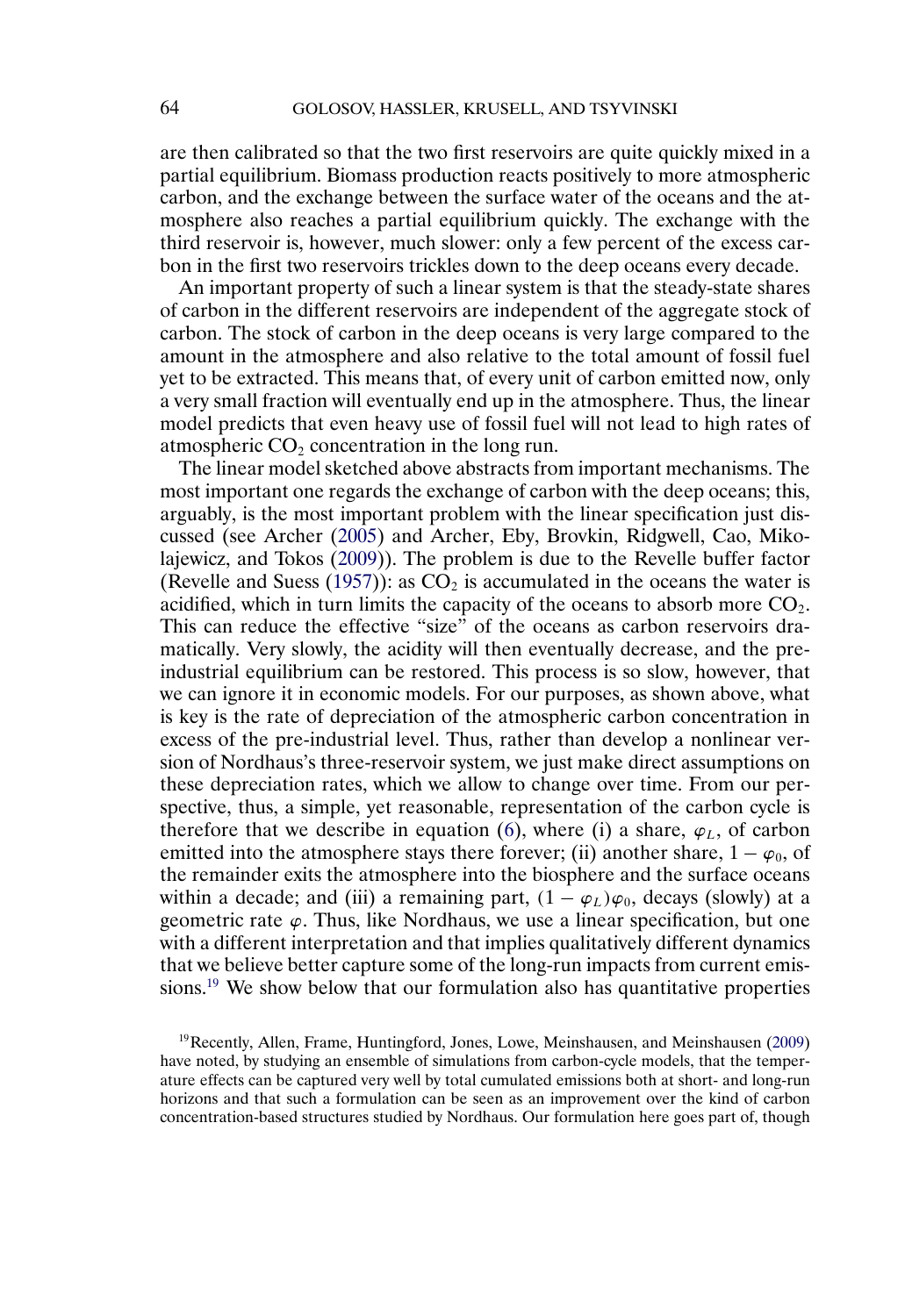that are rather different. In fact, our formulation leads to significantly larger effects of human emissions on the climate.

Our three-parameter formula amounts to  $1-d_s = \varphi_L + (1-\varphi_L)\varphi_0\varphi^s$ , where  $1 - d_s$  denotes the total fraction of a unit emitted at time 0 that is left in the atmosphere at time s. We calibrate  $\varphi_L$ ,  $\varphi_0$ , and  $\varphi$  as follows. We set  $\varphi_L$  to 0.2, according to the estimate in the 2007 IPCC report that about 20% of any emission pulse will stay in the atmosphere for thousands of years.<sup>20</sup> According to Archer [\(2005\)](#page-45-0), furthermore, the excess carbon that does not stay in the atmosphere "forever" has a mean lifetime of about 300 years. Thus, we impose  $(1 - \varphi)^{30} = 0.5$ , yielding  $\varphi = 0.0228$ . Third, again according to the 2007 IPCC report, about half of the  $CO<sub>2</sub>$  pulse to the atmosphere is removed after a time scale of 30 years. This implies  $d_2 = 0.5$  in our formula, and  $1 - \frac{1}{2} = 0.2 + 0.8\varphi_0 (1 - 0.0228)^2$  thus gives  $\varphi_0 = 0.393$ .

Finally, we need to provide an initial condition for carbon concentration. Our process is equivalent to a recursive vector representation where  $S_1$  denotes carbon that remains in the atmosphere forever, and  $S_2$ , carbon that depreciates at rate  $\varphi$ . These assumptions imply that  $S_{1,t} = S_{1,t-1} + \varphi_L E_t^f$  and that  $S_{2,t} =$  $\varphi S_{2,t-1} + \varphi_0 (1 - \varphi_L) E_t^f$ , with  $S_t = S_{1,t} + S_{2,t}$ . We calibrate so that time-0 (i.e., year-2000) carbon equals 802, with the division  $S_1 = 684$  and  $S_2 = 118$ .<sup>21</sup>

#### 4.2. *The Damage Function*

We use an exponential damage function specified in Section [2.2.2](#page-10-0) to approximate the current state-of-the-art damage function which is given in Nordhaus [\(2007\)](#page-46-0). Our damage function has carbon concentration, S, as its argument, whereas other models of course express damages as a function of a climate indicator, such as global temperature. This mapping is typically modeled as convex. Our taking S as an input should be viewed as a composition of the typical damage function, with temperature as an argument, and another function mapping carbon concentration into temperature. Typical approximations used in climate science make the latter mapping concave—indeed logarithmic—so it is not clear whether the overall function mapping  $S$  into damages should be convex or concave. We chose the exponential form because it turns out to be a very good approximation of the composition of the two mappings used by

not all, the way toward such a formulation by obtaining stronger long-run impacts on temperature from current emissions. It would be interesting to alter the current model to allow Allen et al.'s formulation and use numerical methods for studying the implications for optimal tax rates and quantity paths.

 $20$ Archer [\(2005\)](#page-45-0) estimated an even higher fraction: 0.25.

<sup>&</sup>lt;sup>21</sup>Note that  $S_1$  here includes the pre-industrial stock of 581 plus 20% of accumulation emissions.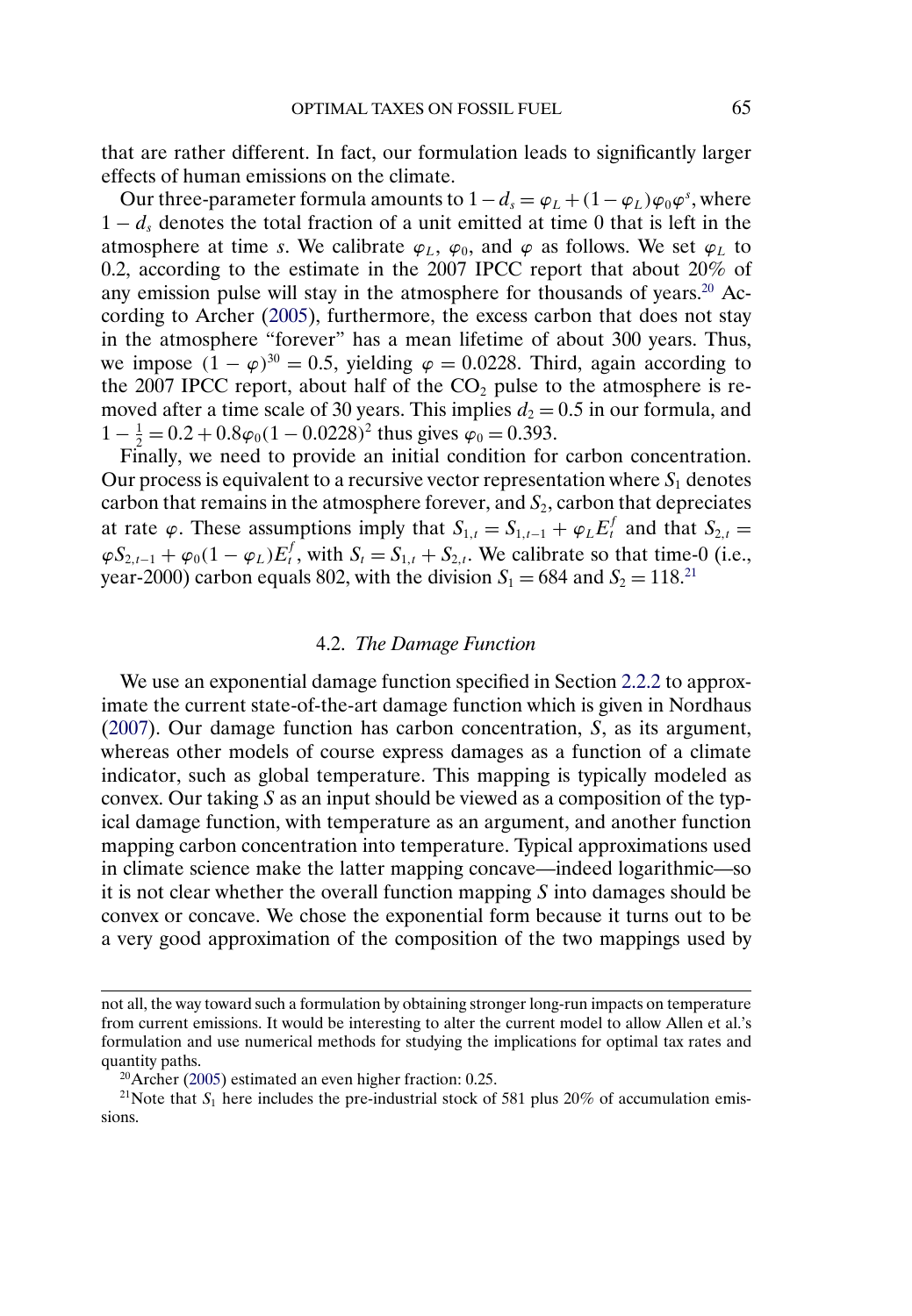<span id="page-26-0"></span>Nordhaus and many others. Nordhaus's damage function of global temperature is specified as

$$
1 - D_N(T_t) = \frac{1}{1 + \theta_2 T_t^2},
$$

where  $T$  is the mean global increase in temperature above the pre-industrial level, with  $\theta_2 = 0.0028388$ . The damage function  $D_N$  is, due to the square of temperature in the denominator, convex for a range of values up to some high temperature, after which it is concave (naturally, since it is bounded above by 1).

Turning to the mapping from  $S$  to  $T$ , the standard assumption in the literature (say, as used in RICE) is to let the steady-state global mean temperature be a logarithmic function of the stock of atmospheric carbon:

(25) 
$$
T_t = T(S_t) = \lambda \log \left( \frac{S_t}{\overline{S}} \right) / \log 2,
$$

where  $\overline{S}$  = 581 GtC (gigaton of carbon) is the pre-industrial atmospheric CO<sub>2</sub> concentration. A standard value for the climate sensitivity parameter  $\lambda$  here is 3.0 degrees Celsius. That means that a doubling of the stock of atmospheric carbon leads to a 3-degree Celsius increase in the global mean temperature. As noted above, there is substantial discussion and, perhaps more importantly, uncertainty, about this parameter, among other things due to imperfect understanding of feedback effects. Therefore, it is important to allow uncertainty, as we do in this paper.

In Figure 1, we show the composition of the  $S$ -to- $T$  and  $T$ -to-net-of-damages mappings, that is,  $1 - D(T(S))$ , as calibrated by Nordhaus (dashed) together



FIGURE 1.—Net-of-damages function  $1 - D(T(S))$ ; Nordhaus (dashed) and exponential (solid).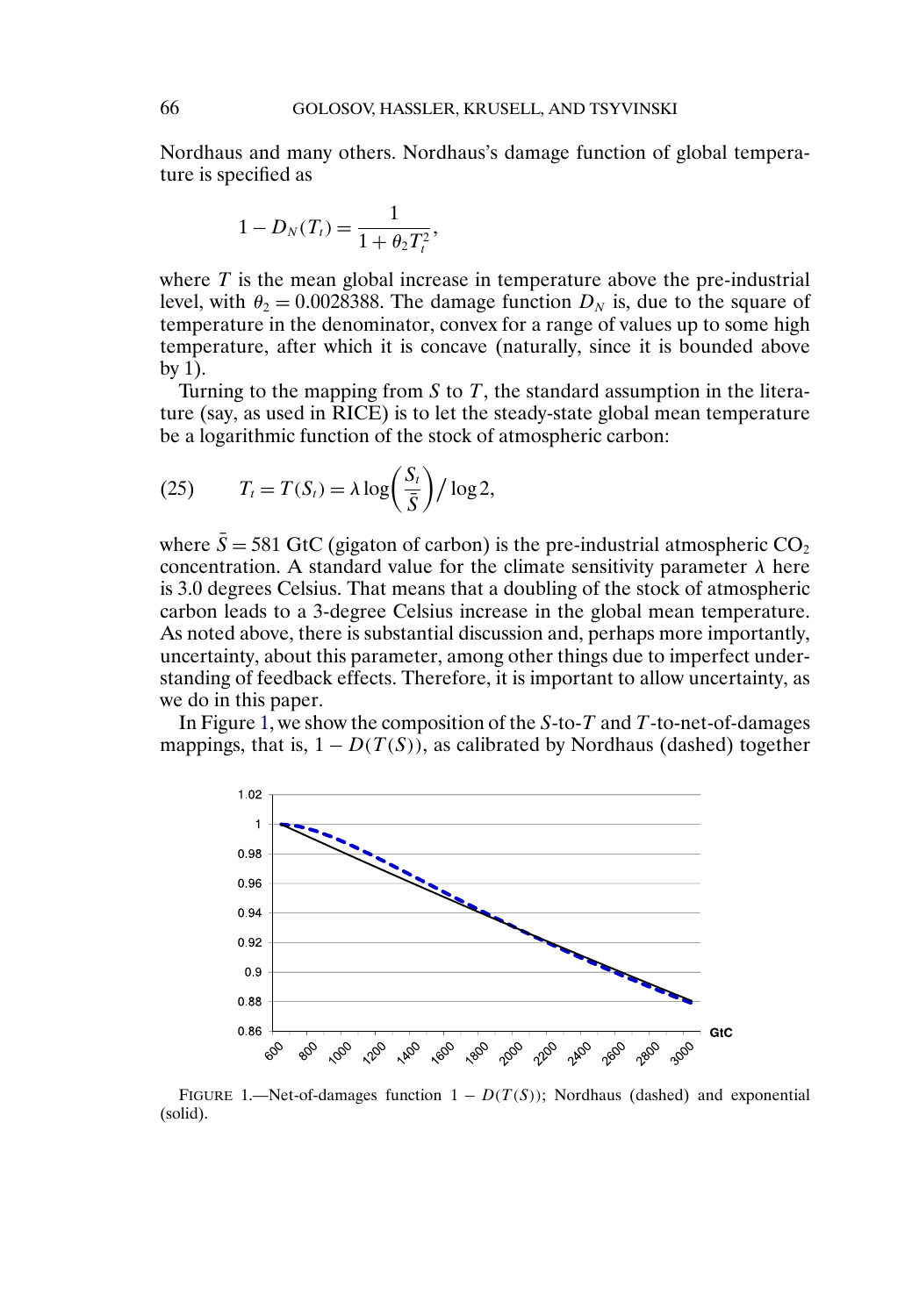<span id="page-27-0"></span>with the net-of-damages function assumed in our analysis (solid): an exponential function with parameter  $\gamma_t = 5.3 \times 10^{-5}$ . The range of the x-axis is from 600 GtC, which corresponds to pre-industrial levels, to 3,000 GtC, which corresponds to the case when most of predicted stocks of fossil fuel are burned over a fairly short period of time.<sup>22</sup> The composition implied by Nordhaus's formulation is first concave, then convex; our function is approximately linear over this range. Overall, the two curves are quite close and we thus conclude that our exponential approximation is rather reasonable.

To incorporate uncertainty into our analysis is straightforward. Many structures are possible; we simply assume that until some random future date, there is uncertainty regarding the long-run value of  $\gamma$ . At that date, all uncertainty is resolved and it turns out that  $\gamma$  will either be equal to  $\gamma^H$  or to  $\gamma^L$ , with  $\gamma^H > \gamma^L$ . The ex ante probability of the high value is denoted p. Furthermore, we also assume that until the long-run value of  $\gamma$  is learned, the current value  $\gamma_t$  will equal  $p\gamma^H + (1 - p)\gamma^L \equiv \bar{\gamma}^{23}$ 

What are the sources of the specific damage parameters? When calibrating the damage function, Nordhaus [\(2008\)](#page-46-0) used a bottom-up approach by collecting a large number of studies on various effects of global warming. Some of these are positive, that is, warming is beneficial, but most are negative. By adding these estimates up, he arrived at an estimate that a 2.5-degree Celsius heating yields a global (output-weighted) loss of  $0.48\%$  of GDP.<sup>24</sup> Furthermore, he argued, based on survey evidence, that with a probability of 6.8% the damages from heating of 6 degrees Celsius are catastrophically large, defined as a loss of 30% of GDP. Nordhaus, moreover, calculated the willingness to pay for such a risk and added it to the damage function. Here, because our analysis allows uncertainty, we can proceed slightly differently. We thus directly use Nordhaus's numbers to calibrate  $\gamma^H$  and  $\gamma^L$ . Specifically, we use the 0.48% loss at 3 degrees heating to calibrate  $\gamma^L$  (moderate damages) and the 30% loss at 6 degrees to calibrate  $\gamma^H$  (catastrophic damages). Using [\(25\)](#page-26-0), we find that a 2.5- and a 6-degree heating occurs if  $S_t$  equals 1,035 and 2,324, respectively. We thus calibrate  $\gamma^L$  to solve

$$
e^{-\gamma^L(1,035-581)} = 0.9952
$$

and  $\gamma^H$  to solve

$$
e^{-\gamma^H(2,324-581)} = 0.70,
$$

 $22$ For a discussion of the estimates of the total stocks, see Section [4.3](#page-28-0) below.

<sup>23</sup>Pizer [\(1998\)](#page-47-0) is an early study using uncertainty; Kelly and Kolstad [\(1999\)](#page-46-0) also studied Bayesian learning.

<sup>24</sup>Reduced-form estimates, for example, those in Mendelsohn, Nordhaus, and Shaw [\(1994\)](#page-46-0) exploiting interregional differences using cross-sectional data on temperatures and output from countries and regions within countries, suggest damages that are higher but of the same order of magnitude. The regression coefficient on the "distance-from-equator" variable in Hall–Jones productivity regressions is a relative of the Mendelsohn–Nordhaus study.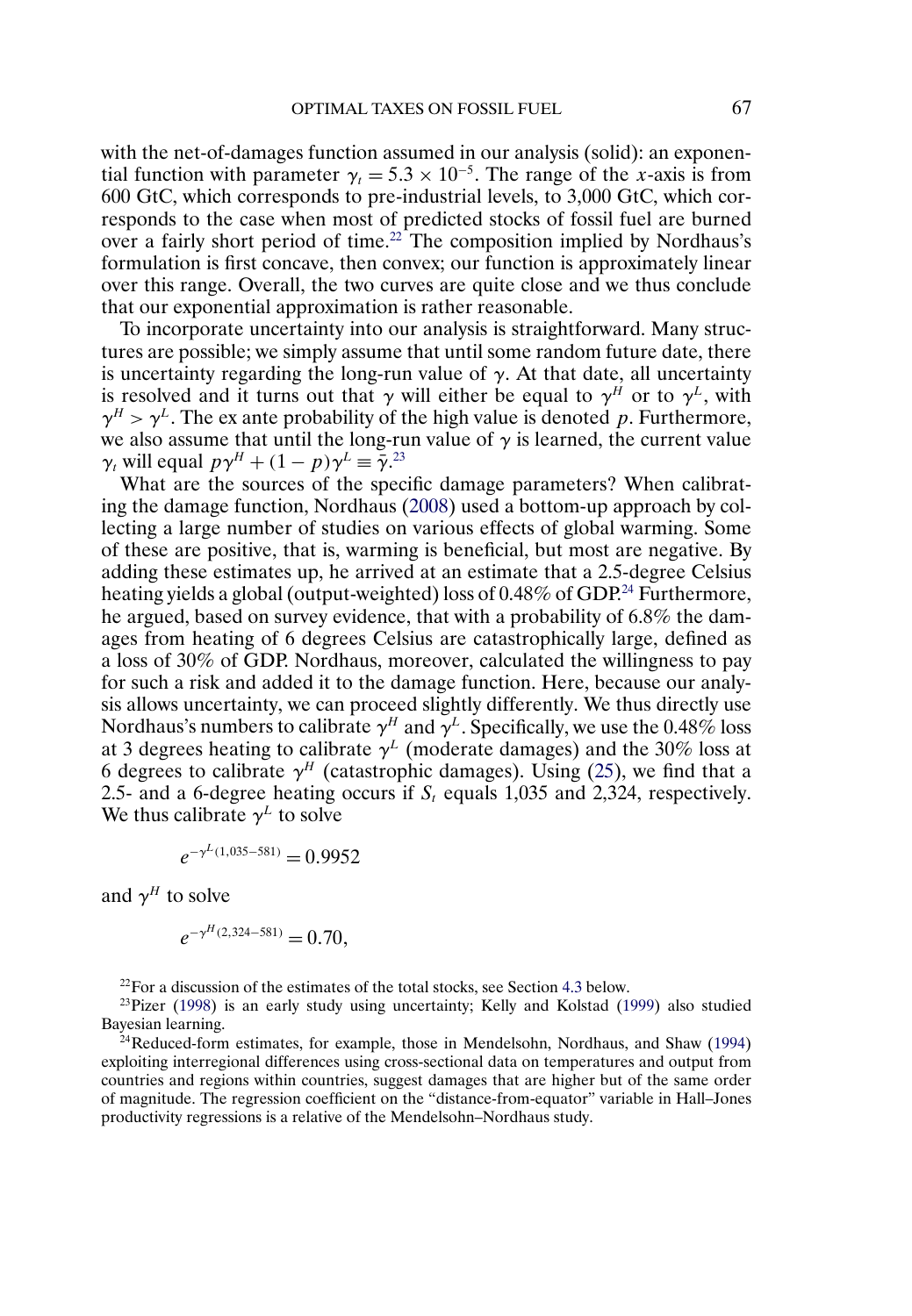<span id="page-28-0"></span>yielding  $\gamma^{L} = 1.060 \times 10^{-5}$  and  $\gamma^{H} = 2.046 \times 10^{-4}$ . Using  $p = 0.068$ , we calculate an ex ante (current) damage cost  $\bar{\gamma}$  of 2.379 × 10<sup>-5</sup>.

#### 4.3. *Energy*

For the elasticity of substitution between the three sources of energy, we use a metastudy (Stern [\(2012\)](#page-47-0)) of 47 studies of interfuel substitution. The unweighted mean of the oil-coal, oil-electricity, and coal-electricity elasticities is 0.95. The elasticity in what Stern defines as long-run dynamic elasticities is 0.72. These elasticities imply  $\rho = -0.058$  and  $-0.390$ , respectively. We use the former as a benchmark value. In addition, we will study a much higher elasticity, by setting  $\rho = 0.5$ , implying an elasticity of 2.

Another key parameter is the size of the oil reserve. BP [\(2010\)](#page-45-0) reported that proven global reserves of oil amount to 181.7 gigaton. However, these figures only aggregate reserves that are economically profitable to extract at current economic and technical conditions. Thus, they are not aimed at measuring the total resource base taking into account, in particular, technical progress, and they do not take into account the chance that new profitable oil reserves will be discovered. Rogner [\(1997\)](#page-47-0) instead estimated global reserves taking into account technical progress, ending up at an estimate of over 5,000 gigaton of oil equivalents.<sup>25</sup> Of this, around 16% is oil, that is, 800 gigaton. We take as a benchmark that the existing stock of oil is 300 gigaton, that is, somewhere well within the range of these two estimates.

To express fossil fuel in units of carbon content, we set the carbon content in crude oil to 846 KgC/ton oil. For coal, we set it to the carbon content of anthracite at 716 KgC/ton coal.26

We have assumed that the scarcity rent for coal is negligible. This appears reasonable because, as noted, the reserves of coal are very large compared to those for oil. Rogner [\(1997\)](#page-47-0) estimated that the coal supply is enough for several hundreds of years of consumption at current levels.

To calibrate  $\kappa_1$  and  $\kappa_2$ , we then use relative prices of oil to coal and oil to renewable energy, given by

(26) 
$$
\frac{\kappa_1}{\kappa_2} \left( \frac{E_{1t}}{E_{2t}} \right)^{\rho-1}
$$
 and  $\frac{\kappa_1}{1 - \kappa_1 - \kappa_2} \left( \frac{E_{1t}}{E_{3t}} \right)^{\rho-1}$ ,

respectively. We use the average price of Brent oil over the period 2005–2009, which was \$70 per barrel (BP [\(2010\)](#page-45-0)). One barrel is 7.33 metric tons. Using

 $25$ The difference in energy content between natural gas, oil, and various grades of coal is accounted for by expressing quantities in oil equivalents.

<sup>26</sup>IPCC [\(2006,](#page-46-0) Tables 1.2–1.3).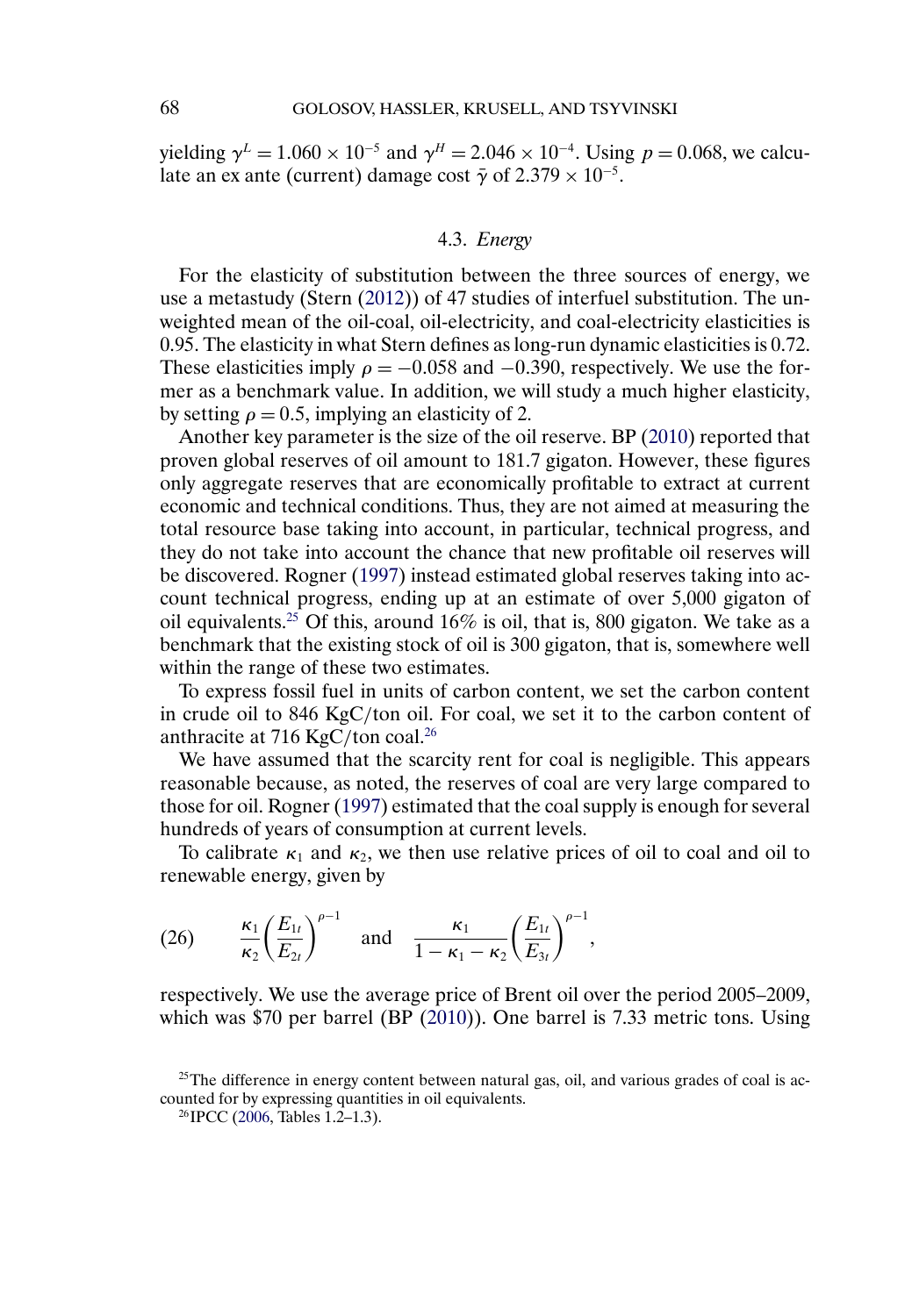<span id="page-29-0"></span>the carbon content of 84.6%, the oil price per ton of carbon is \$606.5. The 5 year average of coal price between 2005 and 2009 is \$74/ton. Using the carbon content of 71.6%, we obtain a price of \$103.35 per ton of carbon.<sup>27,28</sup> Thus, the relative price of oil and coal in units of carbon content is 5.87.

It is a little more difficult to find a representative price of renewables since this is a quite heterogeneous source of energy. We, however, take unity as a reasonable value of the current relative price between green energy and oil. Finally, we use data on global energy consumption from IEA  $(2010)^{29}$  $(2010)^{29}$  Using these numbers and the benchmark value  $\rho = -0.058$  in the expressions for the relative prices in [\(26\)](#page-28-0) gives  $\kappa_1 = 0.5008$ , and  $\kappa_2 = 0.08916$ .

The parameter  $A_{2,t}$ , which determines the cost of extracting coal, is calibrated to an average extraction cost of \$43 per ton of coal (as reported by IEA [\(2010,](#page-46-0) p. 212)). Thus, a ton of carbon costs \$43/0.716, since the carbon content of coal is 0.716. In the model, the cost of extracting a ton of carbon in the form of coal is given by  $\frac{w_t}{A_{2,t}}$ , where  $w_t$  is the wage. We normalize the total labor supply to unity. The current share of world labor used in coal extraction and green energy production is very close to zero. Using the approximation that it is literally zero, the wage is given by  $w_t = (1 - \alpha - \nu)Y_t^{30}$ Using a world GDP of \$700 trillion per decade, we thus have the cost of a gigaton of carbon (our model unit) as  $w_t/A_{2,t} = (1 - \alpha - \nu)Y_t/A_{2,t}$ , which becomes  $43 \cdot 10^9 / 0.716 = 0.66 \cdot 700 \cdot 10^{12} / A_{2,0}$ . This yields  $A_{2,0} = 7,693$ . Thus, to extract one gigaton of carbon in the form of coal, a share  $\frac{1}{7,693}$  of the labor supply of a decade is needed. The calibration of  $A_{3,0}$  is derived by noting that  $A_{3,0}/A_{2,0}$  is equal to relative price between coal and green energy, implying  $A_{3,0} = 7,693/5.87 = 1,311$ , since we calibrate the prices of oil and green to be equal and the relative price of oil in terms of coal to be 5.87.

We finally assume that there is growth in both extraction efficiency and the efficiency of green technologies, so that  $A_{2,t}$  and  $A_{3,t}$  both grow at a rate of 2% per year.<sup>31</sup>

 $31$ The stated assumptions do not imply that coal use goes to zero; hence, coal would have scarcity value. If, however, a competitive close and renewable substitute for coal is invented over the next couple of hundred years, coal will have zero scarcity value. Such a scenario seems rather likely, and we prefer it over one where coal is exhausted and has a positive scarcity rent.

<sup>&</sup>lt;sup>27</sup>The numbers refer to U.S. Central Appalachian coal. Source: BP [\(2010\)](#page-45-0).

<sup>&</sup>lt;sup>28</sup>The 10-year average over 2000–2009 is \$58.8 per ton.

<sup>&</sup>lt;sup>29</sup>Primary global energy demand in 2008 was  $3.315$  Gtoe (gigaton of oil equivalents) of coal, 4.059 of oil, 2.596 of gas, and  $0.712 + 0.276 + 1.314 = 2.302$  of nuclear, hydro, and biomass/waste/other renewables. Using the IPCC tables quoted above, we find that the ratio of energy per ton between oil and anthracite is  $\frac{42.3}{26.7}$  = 1.58, so one ton of oil equivalents is 1.58 tons of coal. We express the amount of oil and coal in carbon units by multiplying by the carbon contents 84.6 and 71.6%, respectively. Source: IEA [\(2010\)](#page-46-0).

<sup>&</sup>lt;sup>30</sup>This is thus a slight overestimate, as labor used in the production of final output in the model is not 1; it is a little over 0.97.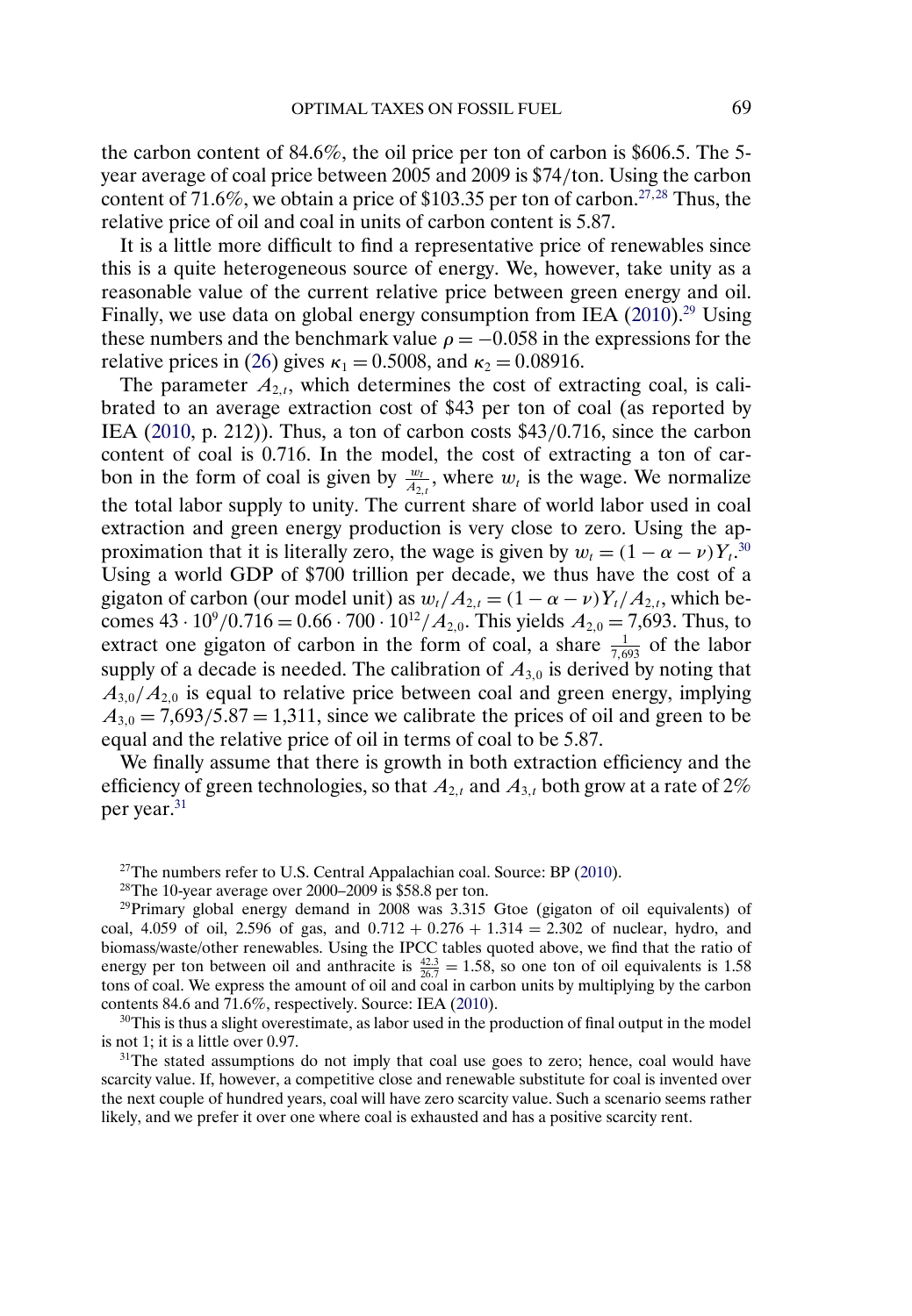<span id="page-30-0"></span>

FIGURE 2.—Optimal tax rates in current dollars per ton of emitted fossil carbon versus yearly subjective discount rate.

#### 5. QUANTITATIVE RESULTS

We now show the implications of our calibrated model, beginning with the marginal externality damage of emissions.

## 5.1. *The Marginal Externality Damage and the Optimal Tax*

Recall that the marginal externality damage of emissions—or, alternatively, the optimal tax on emissions—is characterized by Proposition [1.](#page-13-0) This tax depends only on the parameters  $β$ ,  $γ$ , and the  $φ$ 's. We calculate the optimal taxes both before and after we have learned the long-run value of  $\gamma$ . We use [\(12\)](#page-14-0) and express the tax per ton of emitted carbon at a yearly global output of 70 trillion dollars. In Figure 2, we plot the three tax rates against the yearly subjective discount rate.

To relate our optimal tax to available estimates, consider the much-discussed policy proposals in Nordhaus [\(2008\)](#page-46-0) and in the Stern report (Stern [\(2007\)](#page-47-0)). These proposals amount to a tax of \$30 and \$250 dollar per ton coal, respectively. A key difference between the two proposals is that they use very different subjective discount rates. Nordhaus used a rate of 1.5% per year, mostly based on market measures. Stern, who added a "moral" concern for future generations, used the much lower rate of 0.1% per year. In Figure 2, the solid line is the ex ante tax before the uncertainty is realized, and the upper and lower dashed lines are, respectively, the optimal taxes for the high and low values of damages after the true value of damages is known. For these two values of the discount rate, the optimal taxes using our analysis are \$56.9/ton and \$496/ton, respectively. Thus, our calculations suggest a significantly larger optimal tax than computed in both these studies. This difference is due to a number of factors. One is that our depreciation structure for carbon in the atmosphere, as calibrated, implies that more carbon stays, and stays longer, in the atmosphere. Other factors include different utility-function curvatures and different temperature dynamics; we discuss all of these in detail in Section [5.3.](#page-35-0) Furthermore, we see that the consequences of learning are dramatic. With a discount rate of 1.5%, the optimal tax rate if damages turn out to be moderate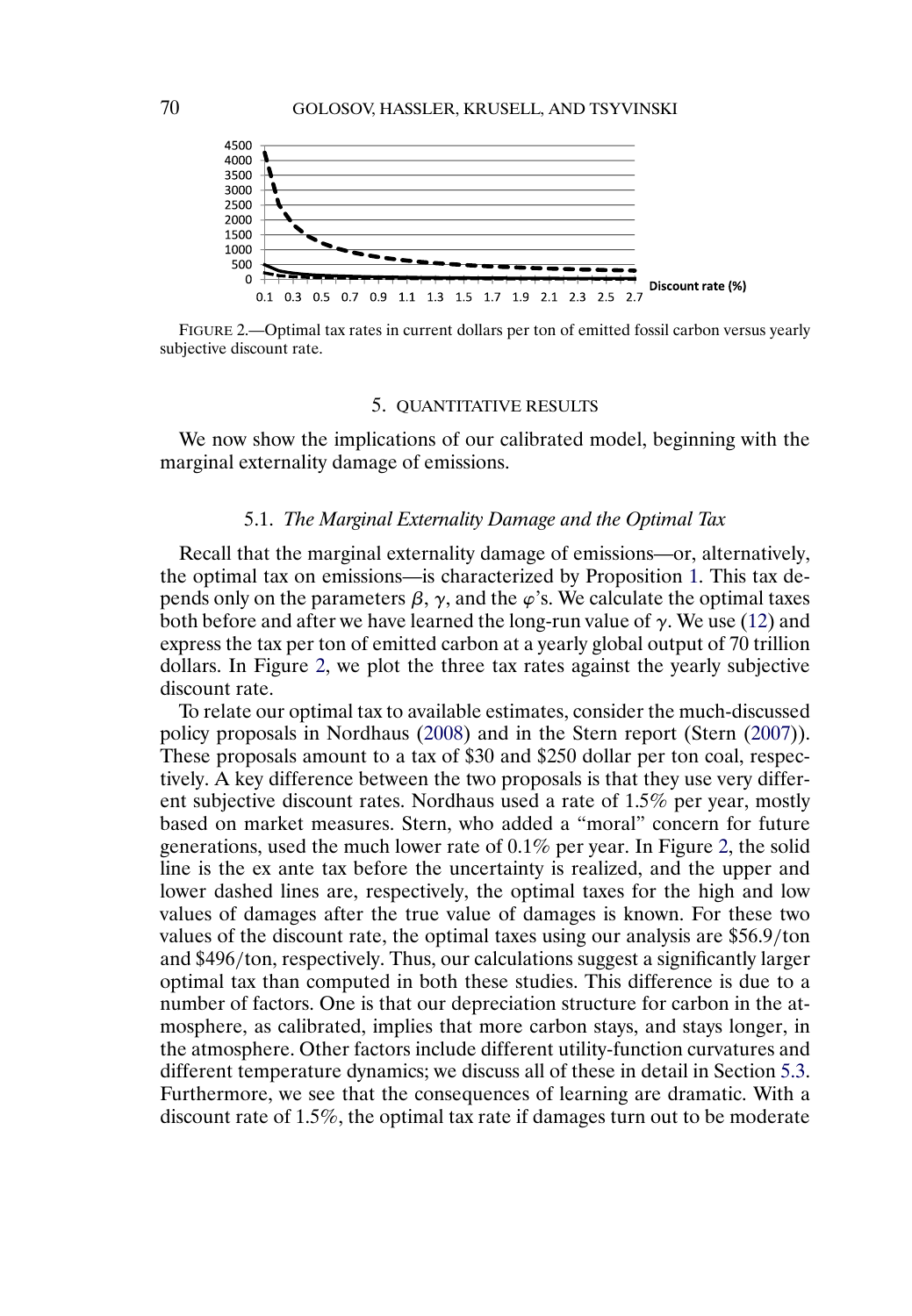is \$25.3/ton, but \$489/ton if damages turn out catastrophic. For the low discount rate, the corresponding values are \$221/ton and a whopping \$4,263/ton.

It should be noted that the large difference in the assumed discounting between Nordhaus and Stern has implications for other aspects of the model, too. If, in particular, one uses Stern's discount rate, then it follows that the laissez-faire equilibrium generates too little saving (and too high a market interest rate), calling for subsidies to saving as well. Stern's view is not necessarily that capital accumulation is too low, but it is challenging to provide a theoretically consistent model where different discounting should be applied to different forward-looking decisions. One such model is that in Sterner and Persson [\(2008\)](#page-47-0), who modeled the demand for environmental goods explicitly. They assumed a non-homotheticity in utility, leading to trend growth in relative prices and implications for discounting that potentially can justify Stern's position.

Does our analysis have implications for whether one (i.e., a global union of countries) should use taxes or quantities—cap and trade—for attaining the full optimum? In the model discussed, so long as there is no restriction either on tax rates or on quantity limits (they need to be allowed to vary over time and across states of nature), there is, in principle, no difference between tax and quantity measures. At the same time, our model reveals a new argument for taxes: the optimal-tax formula does not, as long as the assumptions allowing us to derive it are met, require any specific knowledge about available stocks of fossil fuel, technology, or population growth rates, or more generally about anything beyond the three sets of parameters in the formula. Quantity restrictions, on the other hand, demand much more knowledge; in fact, they require knowledge of all the remaining aspects of the model. As we shall see below, it is not difficult to generate quantity paths once these assumptions are made, but there is significant uncertainty about both the total current (and yet-to-bediscovered) stocks as well as technological developments that one would need to worry greatly about possible quantity misjudgments.

# 5.2. *Implications for the Future: Climate, Damages, and Output*

Given the assumptions made in Section [4.3](#page-28-0) about fossil fuel reserves, in addition to the assumptions underlying the optimal tax rates, we can now generate quantity paths—optimal and suboptimal ones—for the different energy sources and thus also for climate and damages. Solving the model is very easy due to the fact that the saving rate is constant and that the law of motion for energy use can be easily simulated with a guess only on initial energy use. The results reported refer to the case where the damage parameter  $\gamma$  remains at its expected level throughout time (significant adjustments, of course, apply in the two cases of a much higher, or a much lower, value of  $\gamma$ ).

The use of fossil fuel in the optimal allocation and in laissez-faire are depicted in Figure [3.](#page-32-0) The model's predictions of current fossil use under laissezfaire are close to actual use. For coal, the model predicts a yearly use of 4.5 GtC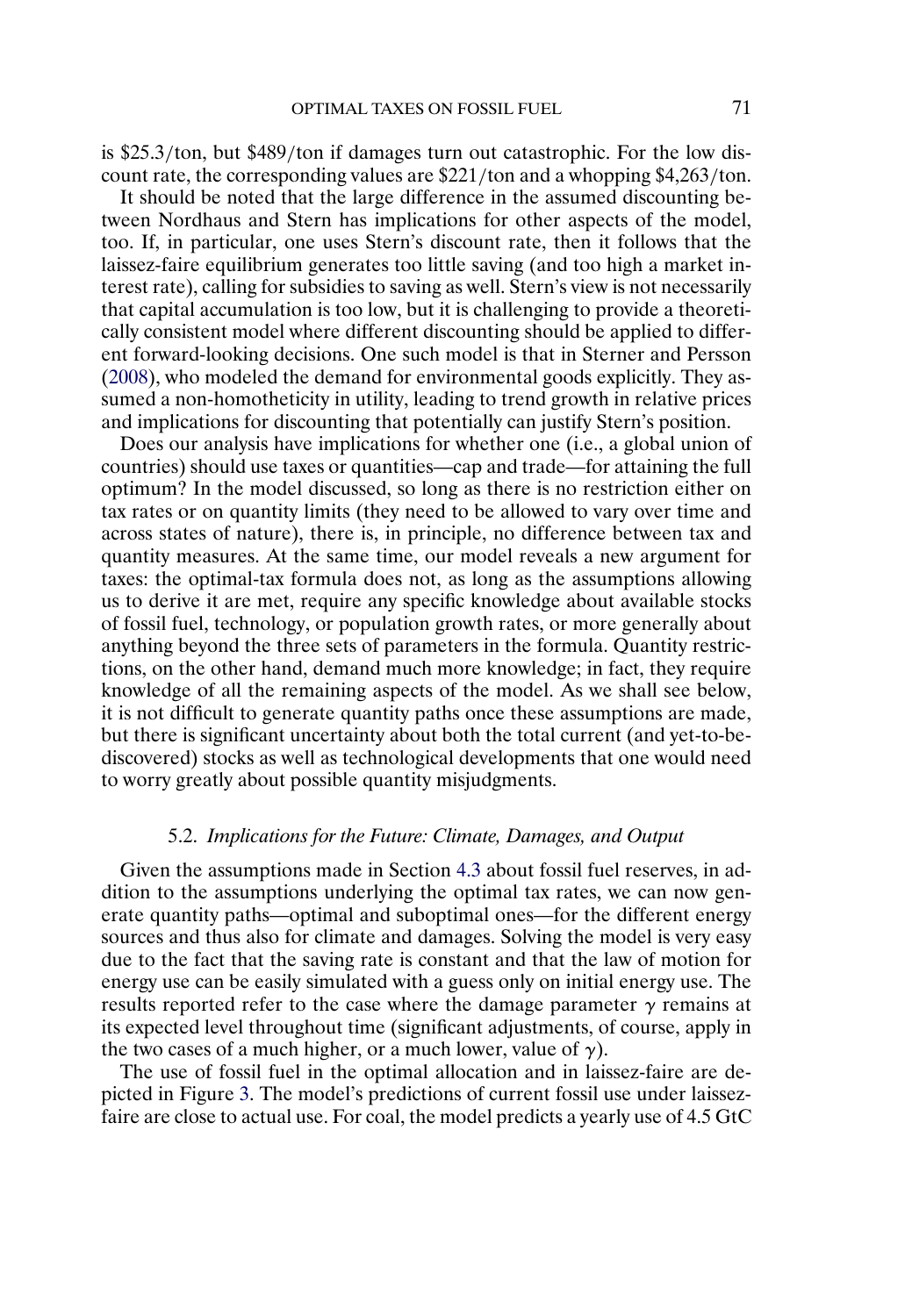<span id="page-32-0"></span>

FIGURE 3.—Fossil fuel use: optimum versus laissez-faire.

during the coming decade, compared to an actual value of 3.8 GtC. For oil, the model predicts a yearly use of 3.6 GtC, which is close to the actual value for 2008 of 3.4 GtC.

Comparing the two outcomes, we find that optimal policy leads to a much smaller use of fossil fuel. The no-tax market economy would have a continuous increase in fossil fuel use, whereas optimal taxation would imply an almost flat consumption profile.

A notable feature of our results is that the difference between the two paths for fossil fuel is almost entirely driven by differences in coal use. In Figures 4 and [5,](#page-33-0) we plot coal use and oil use in the optimal versus the laissez-faire allocations. Although the carbon tax is the same for oil and coal, its effects are very different. Coal grows quickly in the laissez-faire allocation but very slowly if optimal taxes are introduced: the tax reduces coal use immediately by 46%, and 100 years from now, the laissez-faire coal use is seven times higher than optimally. In 100 years, accumulated coal use will have risen to 340 GtC in the optimal allocation and 1200 GtC in the laissez-faire allocation; after 200 years, the accumulated optimal outtake will have risen to a little below 900 GtC, and under laissez-faire coal use increases quickly, leading to a scarcity rent unless a



FIGURE 4.—Coal use: optimum versus laissez-faire.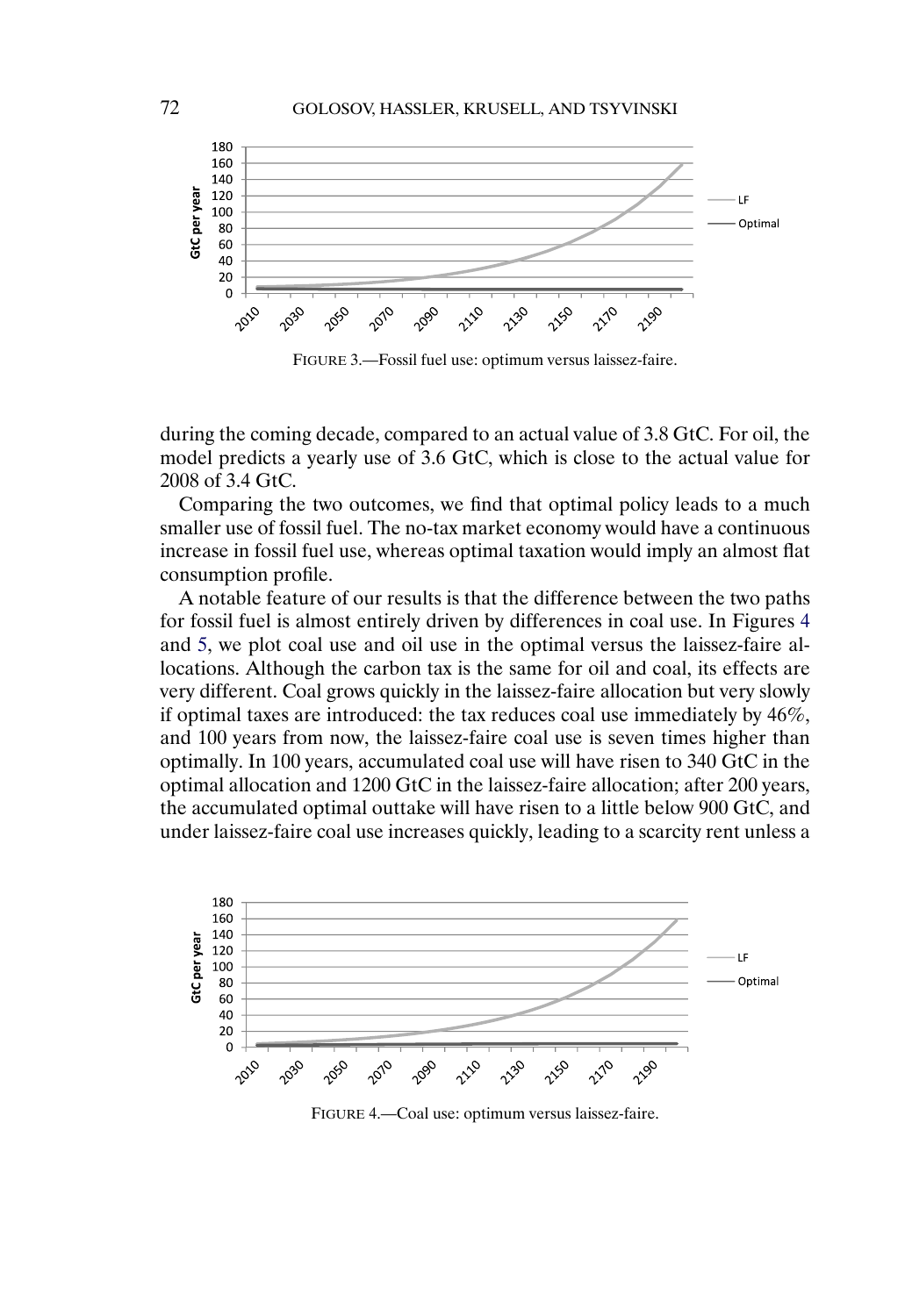<span id="page-33-0"></span>

FIGURE 5.—Oil use: optimum versus laissez-faire.

backstop appears some time within the coming 200 years.32 The two curves for oil, on the other hand, are very close to each other: they never differ by more than about 6%. The optimal and laissez-faire paths for green energy are even more similar, since they are not affected by taxes in any of the regimes (the difference is never larger than 1.1%).

The paths for total damages are plotted in Figure 6. There are significant, though not enormous, gains from raising taxes to the optimal level. The gains in the short run are small, but grow over time. One hundred years from now, damages are at 2.2% of GDP in the laissez-faire regime rather than 1.1% in the optimal allocation. At the end of the simulation period (2200), damages in laissez-faire have grown to over 10%, while they are only 1.5% in the optimal allocation.

Similarly, by using the relation between carbon concentration in the atmosphere and the temperature—using the functional forms above, where  $T$  depends logarithmically on S—we can also compute the climate outcomes under the optimal and the market allocations. The results are summarized in Figure [7.](#page-34-0) Under laissez-faire, temperatures will have increased by 4.4 degrees



FIGURE 6.—Total damages as a percent of GDP: optimum versus laissez-faire.

 $32$ In the robustness analysis conducted, we verified that optimal coal use over the next 50 years is only marginally affected by the precise timing of the emergence of the backstop, so long as it appears in 100 years or later.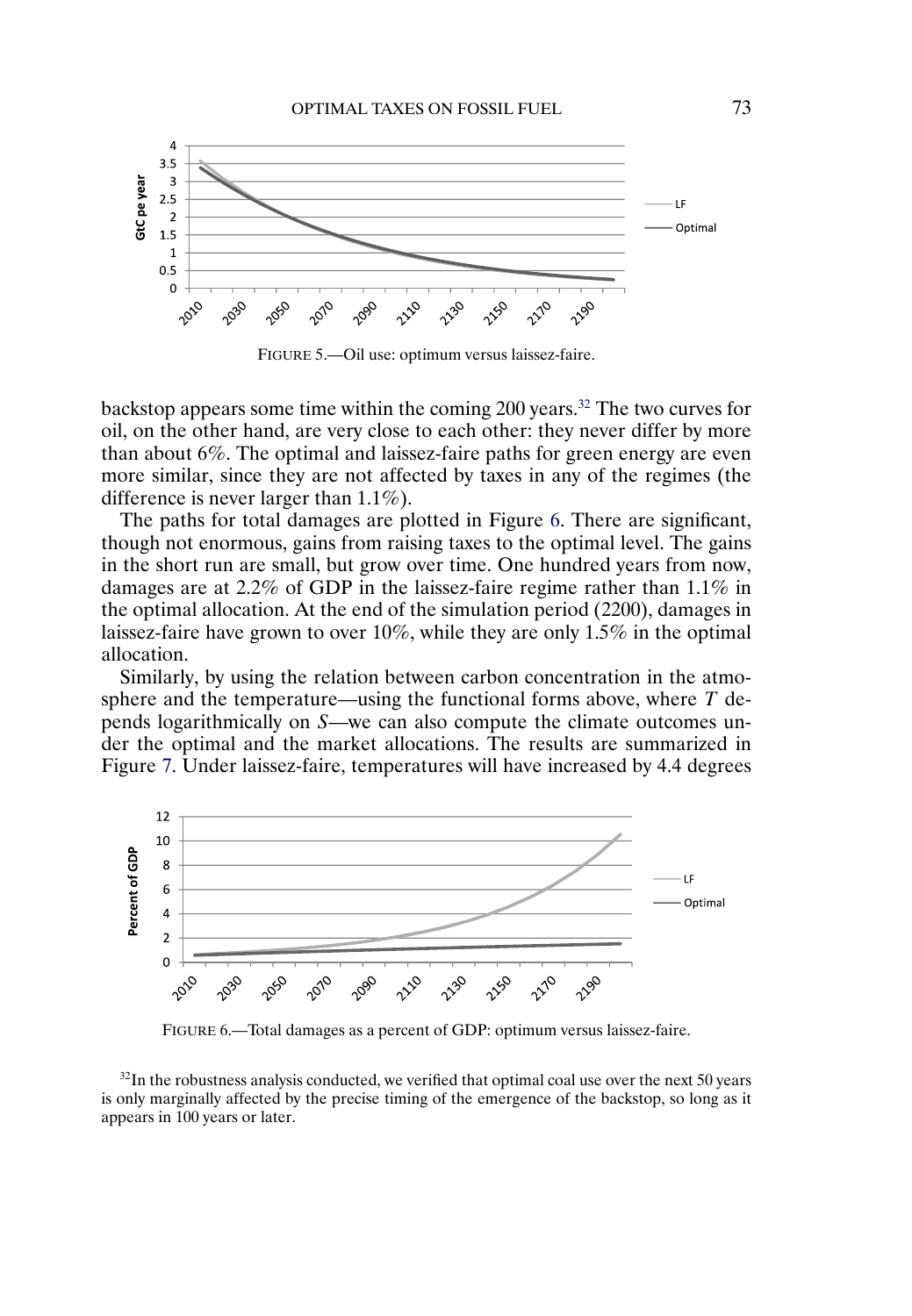<span id="page-34-0"></span>

FIGURE 7.—Increases in global temperature: optimum versus laissez-faire.

Celsius 100 years from now, while the optimal use of fossil fuels leads to a heating of 2.6 degrees, that is, about half. At the end of the simulation period, the climate on earth is almost 10 degrees Celsius warmer without policy intervention, while the optimal tax limits heating to about 3 degrees. Note, however, that these temperature increases are measured relative to the pre-industrial climate; relative to the model's prediction for the current temperature, the increases are about  $11/2$  degrees smaller.<sup>33</sup>

Finally, we show the evolution of relative (net-of-damage) production of final-good output (GDP) in Figure 8. The optimal allocation involves negligible short-run losses in GDP. Output net of damages in the optimal allocation exceeds that in laissez-faire already from 2020. To understand this finding, recall (i) that using less coal implies less labor used in coal energy production and (ii) that oil consumption is not much affected by the optimal tax. After 100 years, GDP net of damages is 2.5% higher in the optimal allocation, and in year 2200, the difference is almost 15%.



FIGURE 8.—Net output: optimum versus laissez-faire.

<sup>33</sup>Standard models of climate change tend to overpredict the heating relative to current temperatures. Our model overpredicts the current temperature by around 1 degree Celsius. A common explanation for this is that anthropogenic aerosols lead to a cooling effect, temporarily masking the full impact of greenhouse gases (see Schwartz, Charlson, Kahn, Ogren, and Rodhe [\(2010\)](#page-47-0)).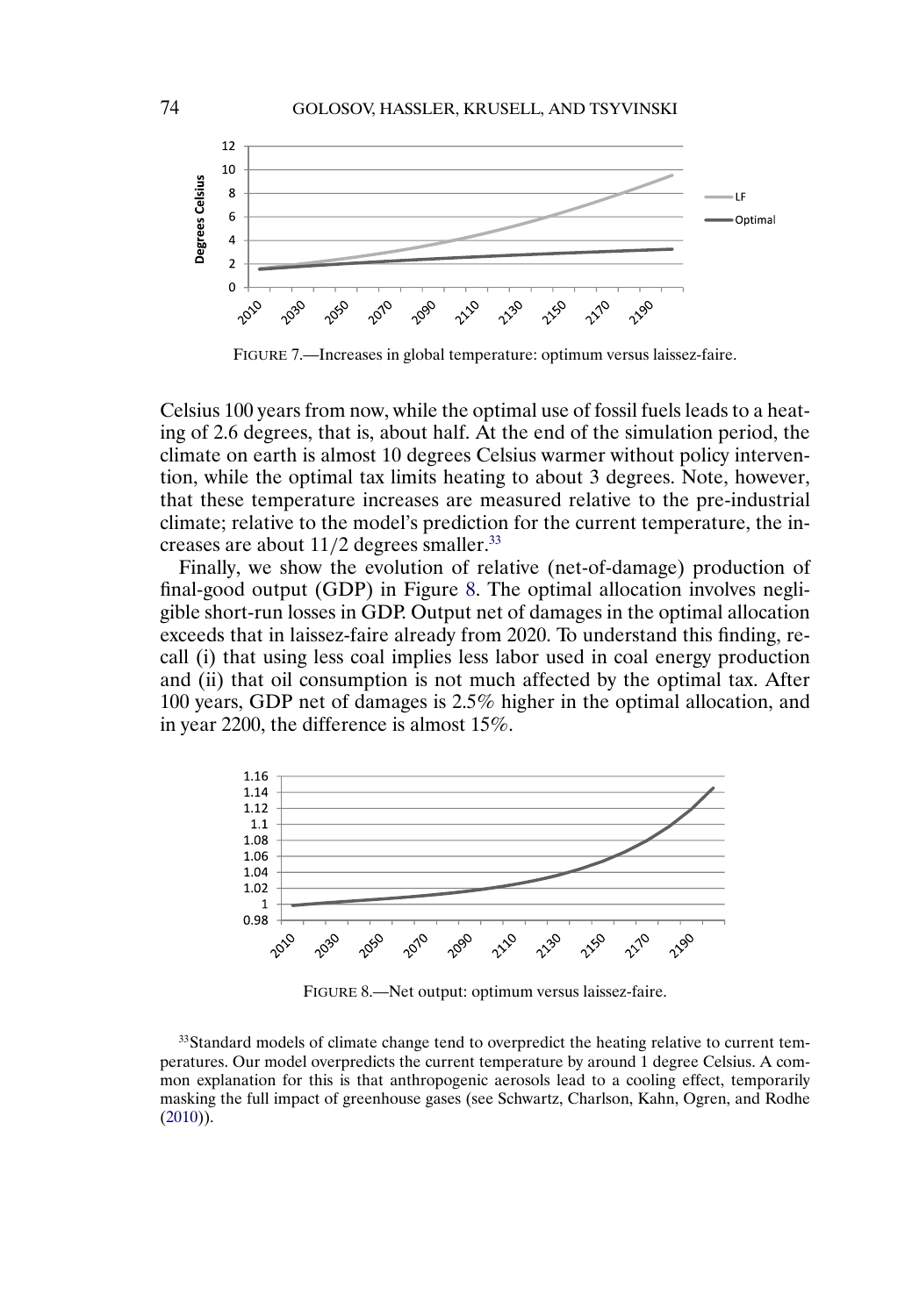<span id="page-35-0"></span>It is important to reiterate that the paths estimated above assume constant damage coefficients equalling the appropriate expected values calibrated above. Clearly, to the extent damages are much higher (e.g., because feedback effects turn out stronger than expected), the above paths would need to be adjusted upward (and a similar adjustment downward is, of course, possible, too). Similarly, the effects of adopting Stern's proposed discount factor instead of Nordhaus's would also be major in terms of the difference between the optimum and the laissez-faire outcomes.

# 5.3. *Robustness*

We now discuss how our results are affected by changes in the benchmark model. We focus first on the formula for the optimal tax, equation [\(11\)](#page-13-0), which we argue is quite robust to a number of generalizations of our benchmark formulation. We then turn to the results on the future path of quantities, including the path for climate.

# 5.3.1. *The Tax Formula*

Our exact tax formula relies on the assumption of a constant saving rate. We demonstrated in the previous section that this assumption can be justified in a model with logarithmic utility, Cobb–Douglas production, and 100% depreciation of capital, presuming that energy is produced either for free ("oil") or at a constant returns to labor ("coal/wind"). We now discuss departures from these assumptions, beginning with the depreciation-rate assumption.

The depreciation rate of capital does not appear directly in the optimal-tax formula; it is straightforward that the formula can be written

$$
\hat{\Lambda}_t^s = \mathbb{E}_t \sum_{j=0}^{\infty} \beta^j \frac{1 - s_t}{1 - s_{t+j}} \gamma_{t+j} (1 - d_j)
$$

in this case. Thus, a lowering of the depreciation rate to what we consider a reasonable value, 0.65 per decade, will only change the time path of  $\frac{1-s_t}{1-s_{t+j}}$  from 1 to different values. Figure [9](#page-36-0) depicts the carbon tax-GDP ratio for a 65% depreciation rate of capital under a number of different assumptions about the growth rate of TFP (in this figure, all other parameters are like in the benchmark calibration). In order to facilitate the comparison with our benchmark, we report the tax-GDP ratio relative to the predictions of the formula. The TFP growth rates considered include 0 and 1.5% per year as well as a path taken from Nordhaus [\(2008\)](#page-46-0) where the growth rate of TFP is assumed to decline slowly over time from 1.4% to 0.3% per year. We adjust the initial value of capital in some of the cases (graphs labeled "recal" in Figure [9\)](#page-36-0) in order to keep the net initial return on capital the same as in the benchmark. The experiments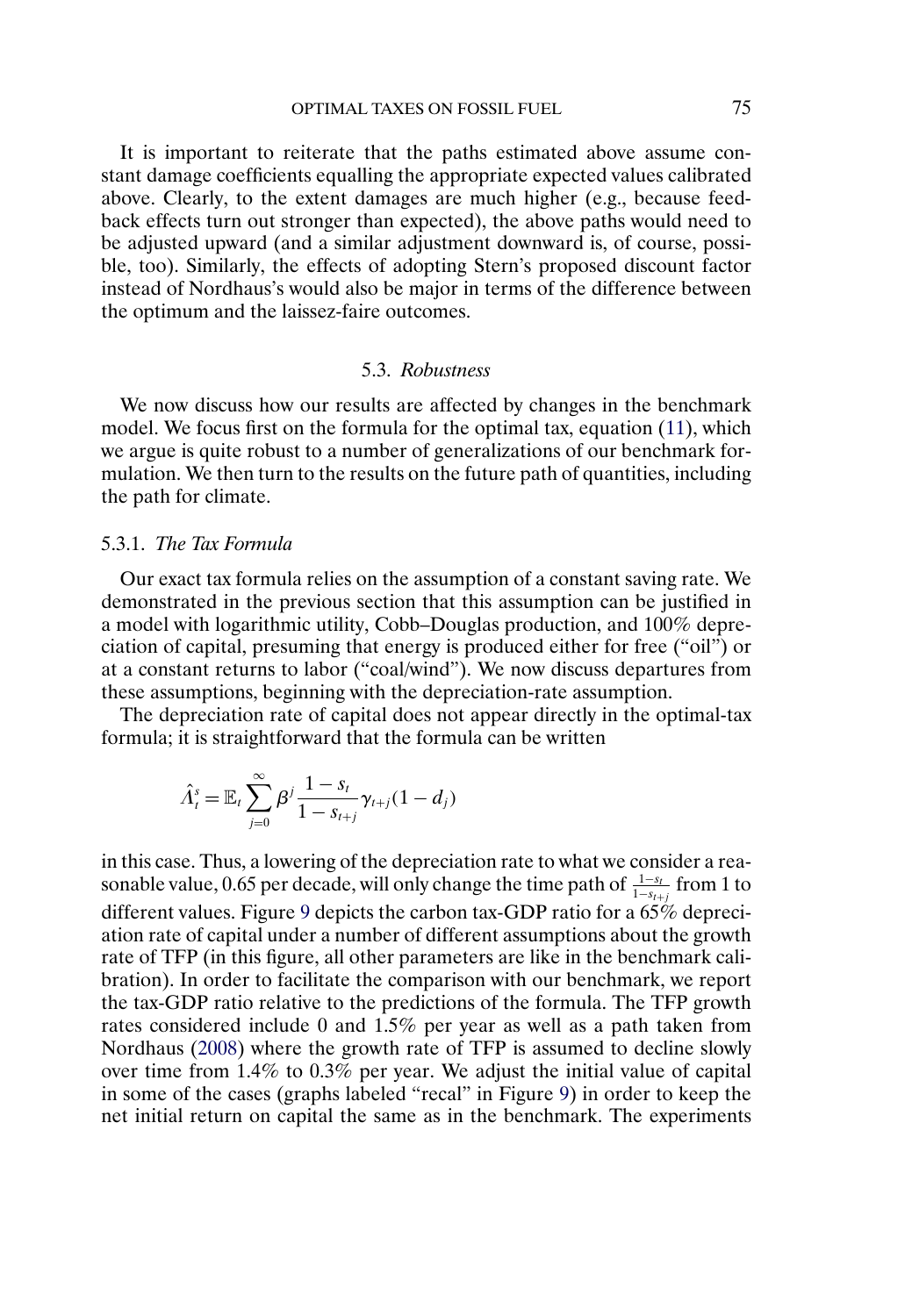<span id="page-36-0"></span>

FIGURE 9.—Optimal tax/GDP ratio, relative to case with constant saving rate.

conducted are reported on in detail—including how they are computed—in a note available online: Barrage [\(2014\)](#page-45-0).

Two things stand out from the figure. First, the transition dynamics for the optimal tax rate are negligible (recall that the rate is constant over time under our benchmark assumptions). Second, after the transition is essentially over, the tax rate is the same as in the exact formula.

Let us now turn to variations in the utility function and consider the more general power-function class (i.e., a constant relative risk aversion/elasticity of intertemporal substitution). It is again straightforward to generalize the tax formula; it becomes

(27) 
$$
\hat{\Lambda}_t^s = \mathbb{E}_t \sum_{j=0}^{\infty} \hat{\beta}_j \frac{1 - s_t}{1 - s_{t+j}} \gamma_{t+j} (1 - d_j),
$$

where

$$
\hat{\beta}_j \equiv \beta^j \left(\frac{C_t}{C_{t+j}}\right)^{\sigma-1}
$$

and  $\sigma$  is the coefficient of relative risk aversion (curvature increases in  $\sigma$ ). Clearly, a change of  $\sigma$  away from 1 implies: (i) different de facto discounting, as given by  $\beta_i$ , since marginal utility will shrink at a rate that is not equal to the rate of consumption growth; and (ii) transitional dynamics in the saving rate. We consider values of  $\sigma$  of 0.5, 1.5, and 2. If the curvature is higher than for logarithmic utility (above 1), a high growth rate implies a higher effective discounting of future damages, as is evident from the expression for  $\hat{\beta}$ above, resulting in a lower optimal tax-GDP ratio. With significant growth in consumption, a change in  $\sigma$  between, say, 1 and 2 will influence the tax rate significantly because of the discounting effect. However, our formula is still useful: the computations in Barrage [\(2014\)](#page-45-0) show that the simple and highly intuitive generalization of it provides a very good approximation to the optimal tax rate. The idea behind the approximation is to assume a constant consump-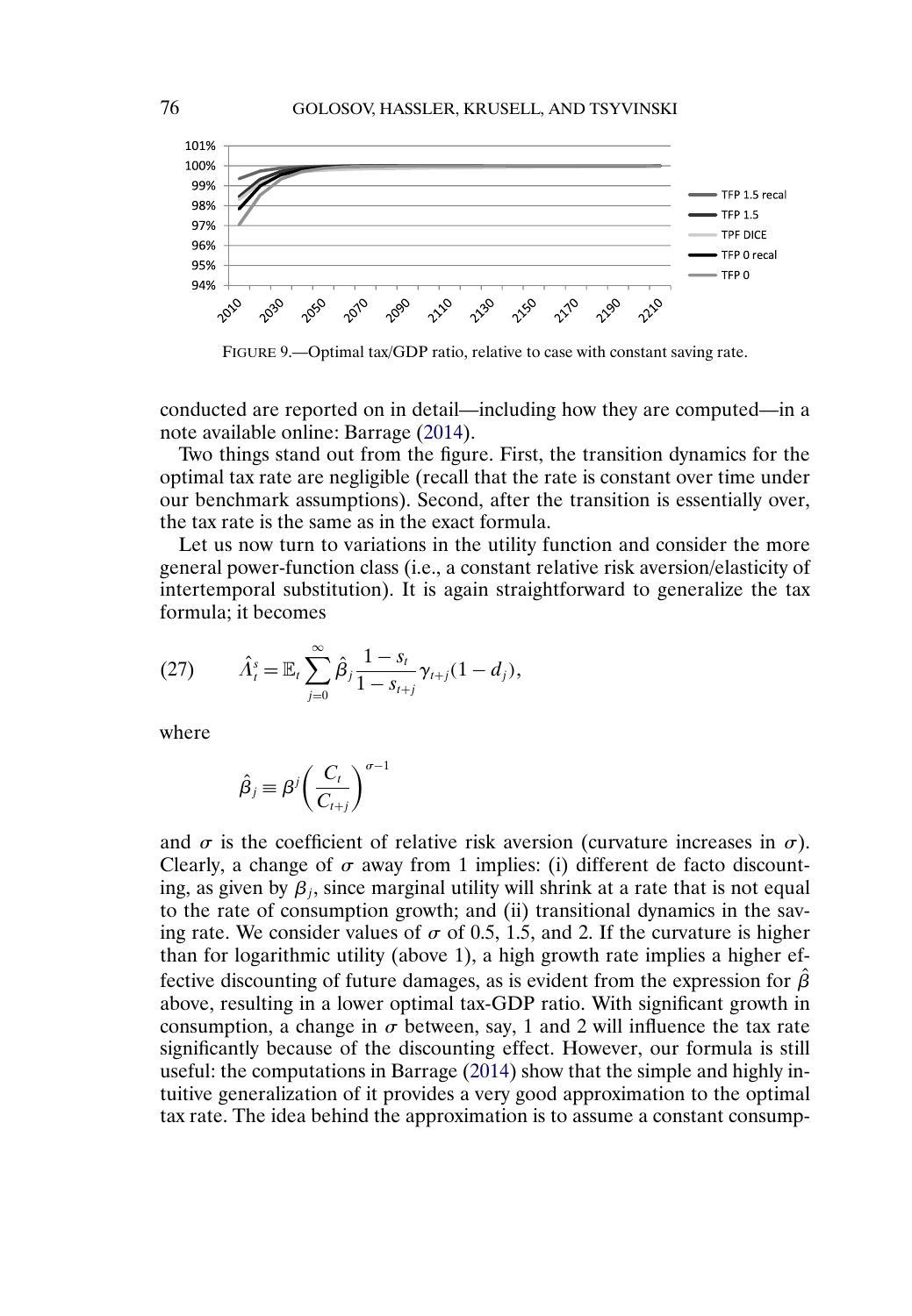<span id="page-37-0"></span>

FIGURE 10.—Optimal tax/GDP ratio, relative to approximation formula.

tion growth at net rate g, so that  $\hat{\beta}_j$  becomes  $(\beta(1+g)^{1-\sigma})^j$ , thus delivering a closed-form expression

$$
\gamma \bigg( \frac{\phi_L}{1 - \beta (1 + g)^{1 - \sigma}} + \frac{(1 - \phi_L) \phi_0}{1 - (1 - \phi) \beta (1 + g)^{1 - \sigma}} \bigg).
$$

To operationalize the formula in terms of exogenous parameters, we set  $g$ equal to the growth rate of TFP times  $(1 - \alpha)^{-1}$ . Figure 10 shows the optimal tax-GDP ratio relative to the approximation formula for the three different cases of risk aversion, assuming a TFP growth rate of 1.3% per year (producing an approximated growth rate of consumption of 1.9% per year).

As we see, the deviations are fairly modest. It should also be reiterated that the formula gives quite a large response in the tax-GDP ratio to  $\sigma$  at a growth rate of output as high as 1.9%, since the effective discount factor changes substantially with  $\sigma$ <sup>34</sup>. For example, with  $\sigma = 0.5$ , the tax rate doubles compared to the logarithmic case, and with  $\sigma = 2$ , it is roughly cut in half.

Consider now different assumptions in the production technology for output and energy. It is important to first note, with reference to equation [\(27\)](#page-36-0), that there are no direct effects of changing production technologies on the optimaltax formula: the effects occur entirely through changes in the saving rate over time and, to the extent the utility function does not have logarithmic curvature, through making the consumption growth rate nonconstant. Suppose, then, that the production function is not Cobb–Douglas between energy and the other factors (capital and labor); less than unitary input substitutability here does appear realistic at least on short horizons.<sup>35</sup> Consider extreme complementarity within the class of constant substitution elasticity: output is Leontief in  $AK^{\alpha}N^{1-\alpha}$  and E. Again, there is a balanced growth path (whose properties depend on how fast A and  $A_E$  grow). It appears reasonable to assume that K (or

<sup>&</sup>lt;sup>34</sup>As the growth rate of output approaches zero, the approximated optimal tax becomes invariant to  $\sigma$ .

 $35$ As illustrated in Hassler, Krusell, and Olovsson [\(2012\)](#page-46-0), on a medium to high frequency, the share of fossil fuel in costs is highly correlated with its price (but there does not appear to be a long-run trend in the share).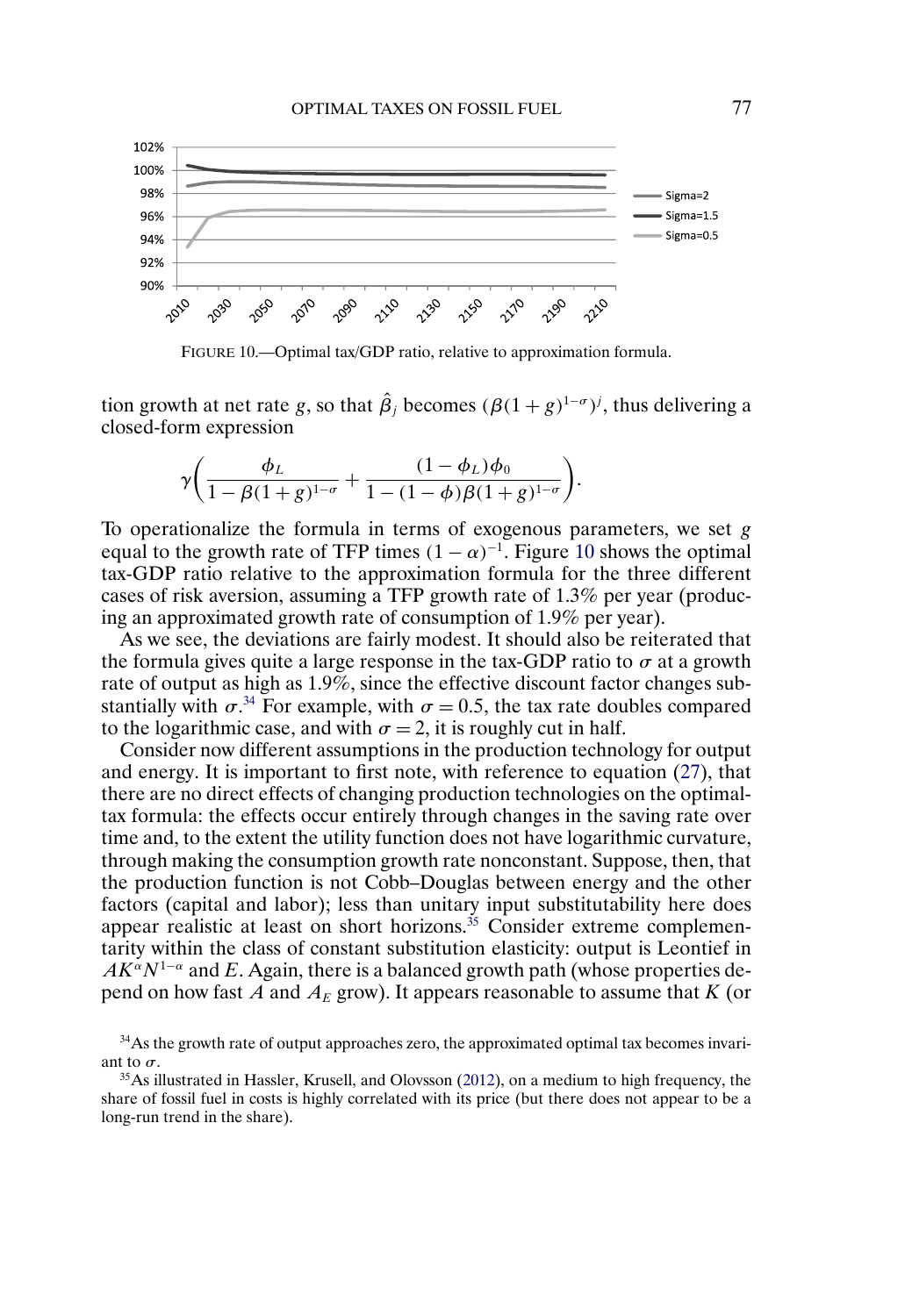<span id="page-38-0"></span>A) is low initially, delivering increasing energy use over time, something which we have observed over a long period of time. This implies high initial saving rates, but as shown in Hassler, Krusell, and Olovsson [\(2012\)](#page-46-0), the implied transition dynamics are rather quick. Thus, an extension even to the extreme Leontief formulation is unlikely to give very different optimal-taxation results than implied by the formula based on constant saving rates. Different assumptions regarding the extraction of fossil fuels, or energy production more generally, can also lead to time-varying saving rates, but since the share of fossil fuel is less than 5% of total output, extensions in this direction will only change the optimal-taxation results very marginally.

What are the consequences of different formulations of how/where the damages occur? Here, one can imagine a variety of alternative formulations, and speculating about all of these goes beyond the scope of the present analysis. One formulation that is commonly considered (say, in van der Ploeg and With-agen [\(2010\)](#page-47-0)), is an additive damage in utility:  $U(C, S) = \log C - V(S)$ . Under this assumption, the marginal externality damage of emissions would become

(28) 
$$
\hat{\Lambda}_t^s = (1 - s_t) \mathbb{E}_t \sum_{j=0}^{\infty} \beta^j V'(S_{t+j})(1 - d_j),
$$

and thus the computation of the damage would require knowing the implications for the future path of carbon in the atmosphere  $S_{t+j}$ , something which is not required with our formulation. Under the assumption that  $V$  is linear, however, the formula would again be in closed form as a function of deep parameters only (except for the appearance of the initial, endogenous saving rate). Linearity is arguably not too extreme a simplification, since the composition of a concave S-to-temperature mapping with a convex temperature-to-damage function may be close to linear. Other utility-function generalizations, such as that by Sterner and Persson [\(2008\)](#page-47-0) discussed above, would change our formula more fundamentally.

Allowing technologies for carbon capture is straightforward. If such technologies are used at the source of emissions, the tax rate should apply to emissions rather than fossil fuel use. The fact that the tax rate reflects the social cost of emission implies that it also reflects the social value of removing  $CO<sub>2</sub>$  from the atmosphere. Capturing  $CO<sub>2</sub>$  directly from the atmosphere should thus be subsidized at the rate of the optimal tax rate.

More broadly, the model here regards the world as one region. Realistically, one would want to have a model that aggregates explicitly over regions. Will such a model feature an aggregation theorem, allowing a oneregion representation? Different contributions to the macroeconomic literature on inequality—between consumers and between firms—suggest that whereas there will not be exact aggregation, at least if intertemporal and insurance markets are operating with some frictions, there may well be approximate aggregation; see Krusell and Smith [\(1998,](#page-46-0) [2006\)](#page-46-0), Angeletos and Calvet [\(2006\)](#page-45-0),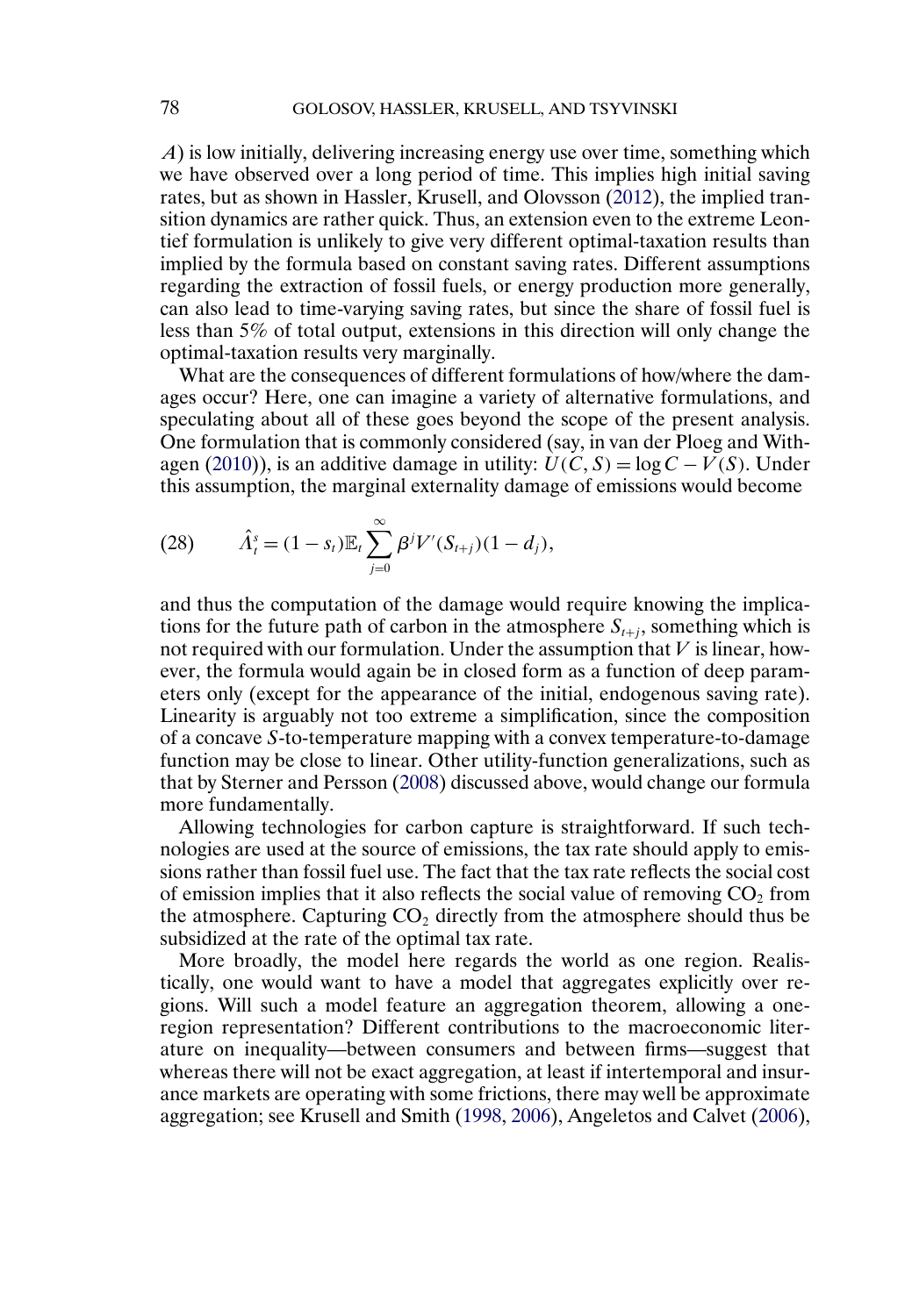<span id="page-39-0"></span>Angeletos [\(2007\)](#page-45-0), and Covas [\(2006\)](#page-45-0). However, to our knowledge, there are no calibrated medium- to long-run models of the world economy in the literature, and the extent to which approximate aggregation would hold in such a model is an open question.

# 5.3.2. *Quantity Predictions*

We now turn to the robustness of the results on quantities: how would our predictions for output, the temperature, energy use, and so on change if one considered the generalizations just discussed? These predictions are much more sensitive to our assumptions. Unlike our basic tax formula, they require knowledge of how all variables in the model develop: all exogenous parameters matter. For example, how energy use evolves over time depends critically on the details of how the supply of energy is modeled, fossil fuel-based and other, including any technological change that would influence it. This does not, of course, mean that all parameters of the model have large effects on quantities. In particular, in the robustness exercises for the tax formula discussed above, the obtained quantity predictions are all quite similar to those obtained for the benchmark case at least for the first 100 years.<sup>36</sup>

One parameter that does matter greatly for the quantity predictions is the elasticity of substitution between the different sources of energy. We illustrate this by considering a much higher elasticity. In the benchmark, the elasticity is 0.95. Let us instead consider an elasticity of 2. In this case, the introduction of a carbon tax is much more urgent since the difference between coal use in laissez-faire and in the optimal allocation is rather dramatic. One hundred years from now, coal use in laissez-faire will have increased by almost a factor of 20 relative to today. In the optimal allocation, in contrast, coal use will always be lower than it is today. In the optimal allocation, moreover, output net of damages in 2110 are 4.8% higher in the optimal allocation. After 200 years, the difference is 40%. In fact, with a high elasticity, the optimal policy implies that the temperature starts to decline in the middle of the next century by making fossil fuel use negligible.<sup>37</sup>

The intuition for the sensitivity of the results to the elasticity of substitution can be understood as follows. If energy sources are highly substitutable, coal can easily substitute for oil, which makes the laissez-faire allocation involve significant coal use. On the other hand, the optimal tax (which is independent of the elasticity) has a much stronger impact on the allocation when energy sources are highly substitutable. Thus, the social gains from introducing the optimal tax—or the costs of not doing so—are much larger in the case of high substitutability. Our results here are in line with Acemoglu et al. [\(2012\)](#page-45-0), who

<sup>36</sup>Since a gradual lowering of the carbon content of coal-burning emissions is considered in many of the robustness exercises in Barrage [\(2014\)](#page-45-0), the predictions for temperature are more favorable in the longer term.

<sup>&</sup>lt;sup>37</sup>With a high elasticity, assumptions about the technology trends also become more critical.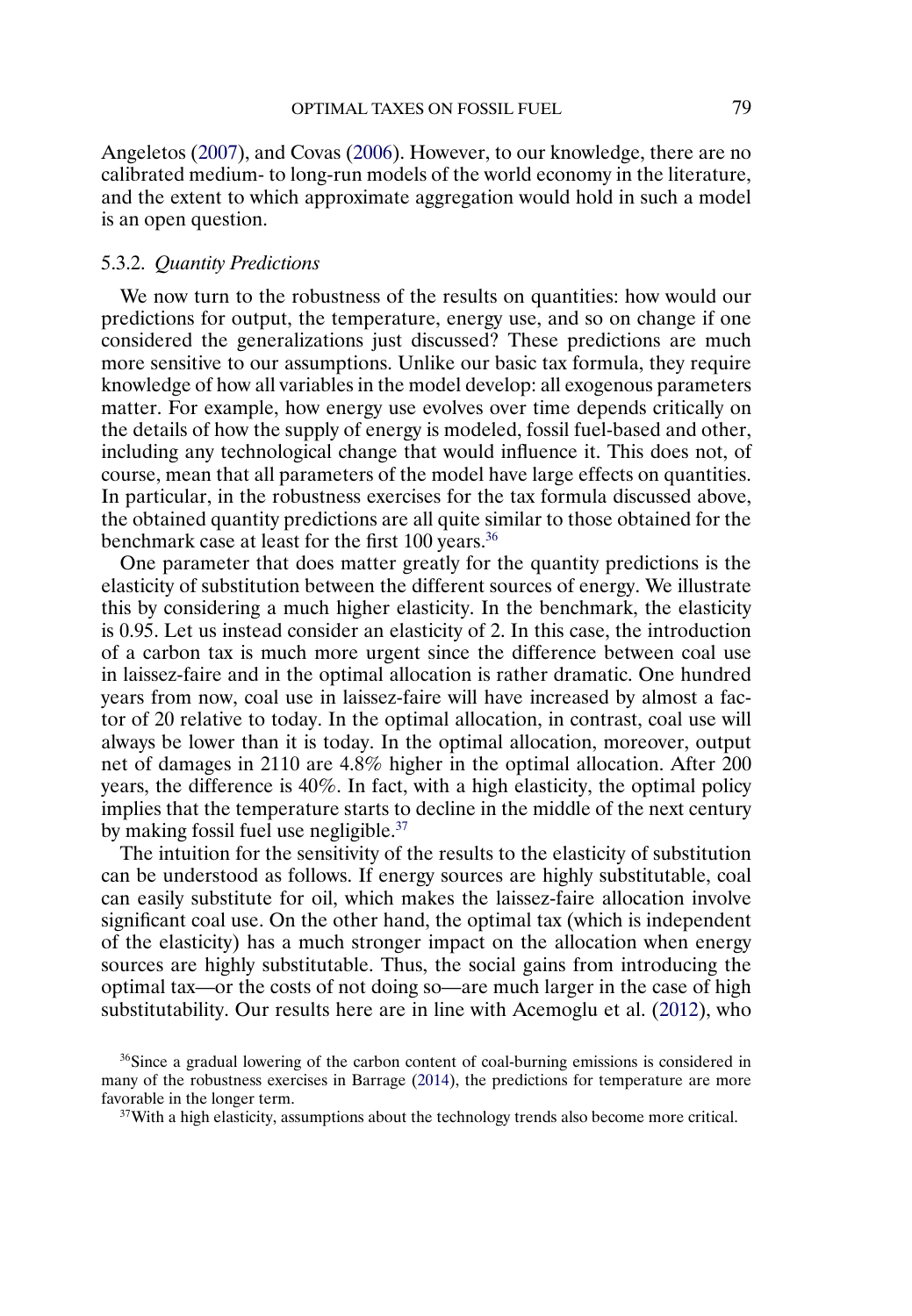<span id="page-40-0"></span>used a high degree of substitutability between clean and dirty energy. There, if one of the sources is more effective at energy production, it will dominate the market.

# 5.3.3. *Comparisons With DICE and RICE*

Before concluding, let us relate our results to the state-of-the art analysis conducted by Nordhaus [\(2007\)](#page-46-0).<sup>38</sup> In particular, we will compare to his calculation of the optimal  $CO<sub>2</sub>$  tax.<sup>39</sup> Nordhaus reported an optimal tax of \$27 for 2005 that should rise to \$42 in 2015. Nordhaus used a subjective discount rate of 1.5% per year at which our tax formula yields a tax rate of \$56 dollars. However, we should note that Nordhaus used a utility function with higher curvature (an elasticity of intertemporal substitution of 1/2). He calibrated the subjective discount rate to yield a net return of capital of 5.5%. For logarithmic utility, which we use, he reported that the subjective discount rate should be 3% to match the 5.5% capital return with only negligible effects on the optimal tax rate. Thus, taking into account the difference in utility functions used in our studies, it is perhaps more reasonable to make comparisons if we adopted a subjective discounting of 3%. For this discount rate, our formula yields \$32, which brings the two sets of results even closer together. Alternatively, the use of our approximation formula [\(28\)](#page-38-0) delivers \$32 as well if the growth rate is set to 1.5% per year and the elasticity is 1/2. However, a closer inspection implies that there are a number of countervailing effects behind this similarity.

First, we deal with uncertainty in different ways. Nordhaus used a "certaintyequivalent damage function," that is, he optimized under certainty. If we use the same approach, and calibrate our exponential damage function to match Nordhaus's damage function directly, our optimal tax rates are higher by more than a factor of 2.

38A review of the many, rather comprehensive, studies with various degrees of integration between the climate and the economy is beyond the scope here; many of these are extremely detailed and realistic in their focus compared to our present analysis. The paper by Leach [\(2007\)](#page-46-0) is a particularly close relative of the current work—a numerically solved DGE model in the spirit of DICE. Weyant, Davidson, Dowlabathi, Edmonds, Grubb, Parson, and Fankhauser [\(1996\)](#page-48-0) gave a detailed assessment and Weyant [\(2000\)](#page-47-0) summarized the main commonalities and differences behind the most widely used models. A more recent comprehensive analysis (Clarke, Edmonds, Krey, Richels, Rose, and Tavoni [\(2009\)](#page-45-0)) is an overview of the EMF 22 International Scenarios of the ten leading integrated assessment models used to analyze the climate actions proposed in the current international negotiations. Specifically, they discussed the impact on the climate and the costs of the three policy initiatives: (1) the long-term climate target, (2) whether or not this target can be temporarily overshot prior to 2100, and (3) assessment of such impacts depending on when various regions would participate in emissions mitigation. For the U.S. economy, Jorgenson, Goettle, Mun, and Wilcoxen [\(2008\)](#page-46-0) examined the effect on the U.S. economy of predicted impacts in key market activities using a computable general-equilibrium model with multiple sectors. McKibbin and Wilcoxen [\(1999\)](#page-46-0) is another important multi-country, multi-sector intertemporal general-equilibrium model that has been used for a variety of policy analyses.

<sup>39</sup>Details of this comparison are available upon request.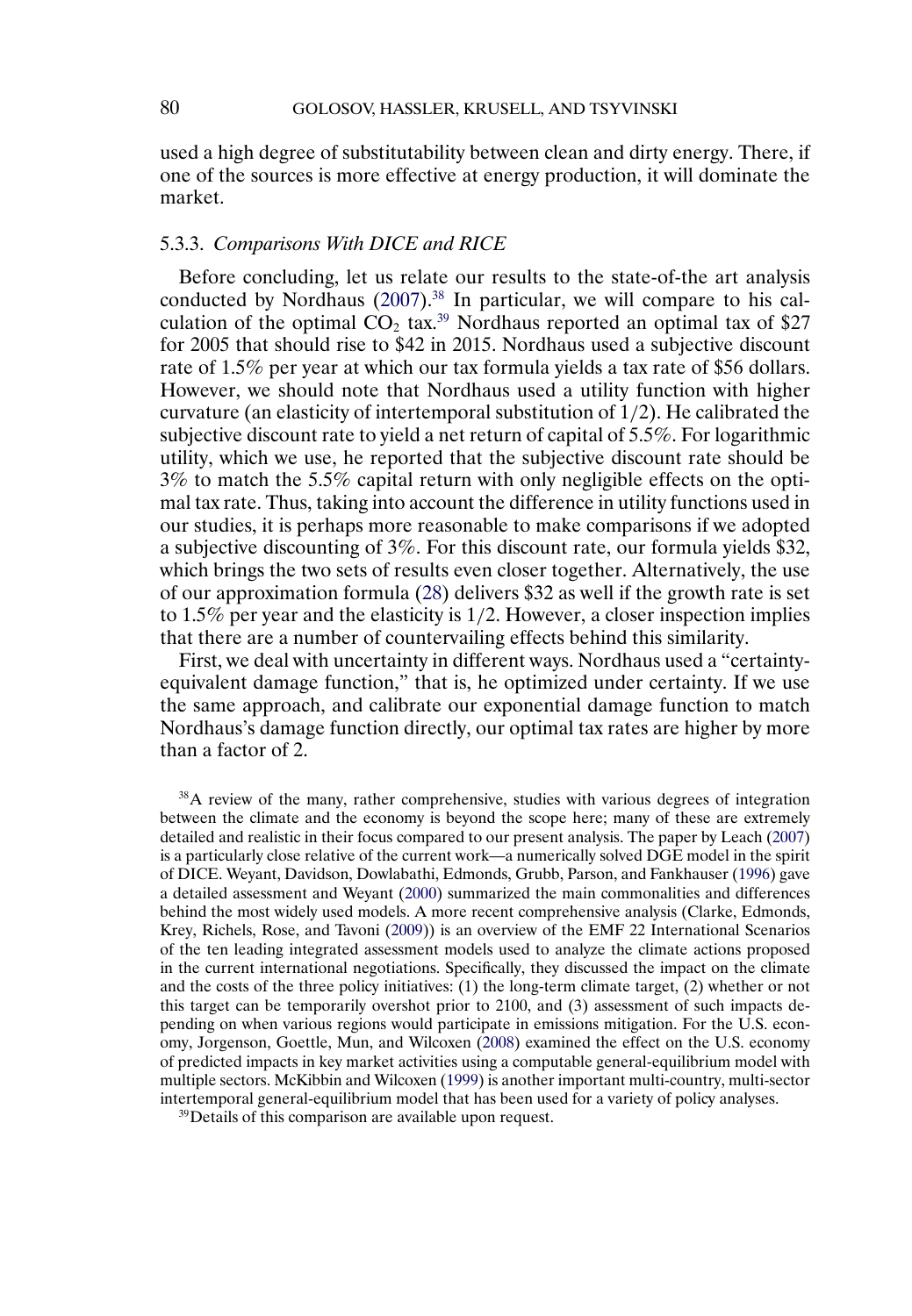<span id="page-41-0"></span>Second, there are important differences in the modeling of the carbon cycle. Specifically, while we assume that almost half of the emissions are absorbed by the biosphere and the upper layers of the ocean within 10 years, Nordhaus assumed away such a within-period absorption completely. Using Nordhaus's carbon cycle would again lead to higher tax rates in our model; how much would depend on the subjective discount rate (at 3% discounting, we would need to adjust tax rates upward by a factor of 1.5).

Nordhaus, finally, used a more complicated climate model, where, in particular, the ocean creates a drag on the temperature; in contrast, we assume an immediate impact of the  $\overline{CO_2}$  concentration on temperature.<sup>40</sup> Of course, this biases our estimate upward, and more so the larger is the discount rate. It can be shown that by adjusting our carbon depreciation structure  $d<sub>s</sub>$  in a very simple way, we can approximate the temperature response of  $CO<sub>2</sub>$  emissions in a way that follows those Nordhaus assumed rather precisely. By doing so, we take into account the differences in assumptions on the carbon cycle as well as on the dynamic temperature effects of emissions. A good fit is achieved by lagging the response by one period (setting  $d_0 = 1$ ) and then multiplying  $1 - d_s$ by  $\frac{1}{2}$  for all s. Using this adjusted depreciation structure in combination with a damage function that approximates the one used by Nordhaus, we obtain an optimal tax of \$37.6, which is almost identical to the one calculated by Nordhaus.

Although our model is nonlinear, it does not incorporate so-called threshold effects or "tipping points." These refer to literal discontinuities (or very strong nonlinearities) in some of the model relationships, implying sharply changing local dynamics and steady-state multiplicity. For example, it has been argued that if the global temperature rises enough, it could trigger a large amount of "new" additional greenhouse gas emissions, such as leakage from methane reservoirs near the surface of the arctic tundra. In our model, this kind of nonlinearity could appear in the damage function: as the elasticity  $\gamma$  depending explicitly on atmospheric carbon S. As we showed above, Nordhaus's damage function mapping S to damages—which we approximate rather closely—does have some convexity, but this convexity is weak and, for higher levels of S, turns into a concavity. The difficulty of incorporating a non-convexity is not an analytical one. Non-convexities can be rather straightforwardly analyzed using our setting, with some more reliance of numerical methods. The real challenge is a quantitative one: at what levels of S does a nonlinearity appear, and what is its nature, including its dynamics? A tipping point could also occur in the model of carbon depreciation: if the temperature becomes sufficiently high, some carbon reservoirs may switch rather abruptly from net absorption to net

<sup>&</sup>lt;sup>40</sup>Recent work by Roe and Bauman [\(2011\)](#page-47-0) showed that it is important to take this drag effect into account if the climate sensitivity ( $\lambda$  in our analysis) is high, but much less so for more moderate values like the ones we have used. When dealing with an uncertain climate sensitivity including very large but unlikely values, this may be a relevant concern.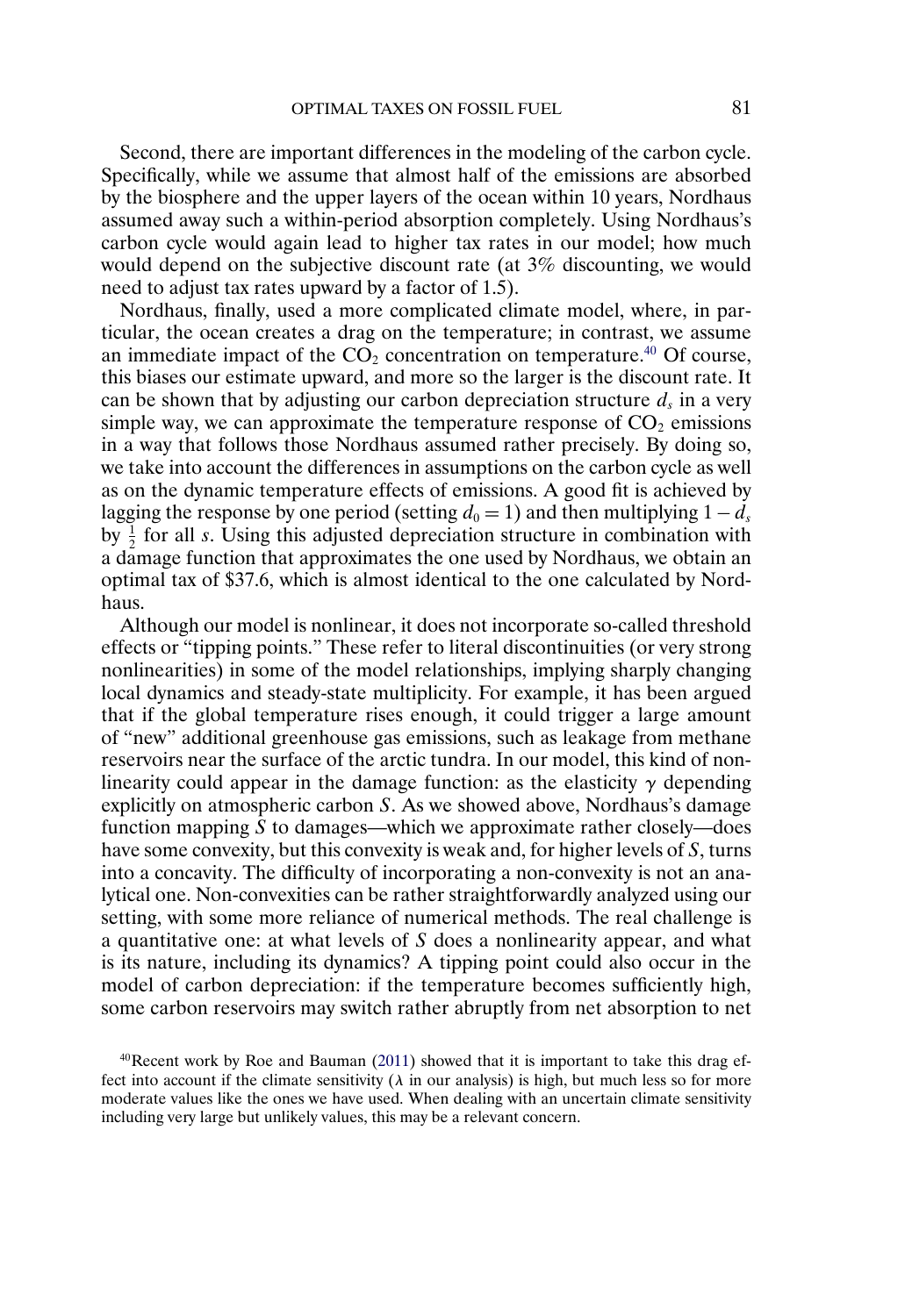<span id="page-42-0"></span>emission. We follow Nordhaus, however, in not explicitly incorporating strong nonlinearities. There does not appear to be anything near a consensus among scientists on these issues, let alone on the issue of whether threshold effects are at all relevant. Therefore, Nordhaus's approach seems reasonable at the present level of scientific understanding of the links between the carbon cycle and the climate. Finally, one must be reminded that several aspects of our model have elements that are often mentioned in the context of threshold effects; one is the fact that a significant fraction of emissions stay forever in the atmosphere (a feature motivated by the acidification of the oceans) and another is our explicit consideration of a probabilistic catastrophe scenario (a very high  $\gamma$ ).

#### 6. CONCLUSIONS

In this paper, we formulate a DSGE model of the world, treated as a uniform region inhabited by a representative consumer dynasty, where there is a global externality from emitting carbon dioxide, a by-product of using fossil fuel as an energy input into production. We show that, under quite plausible assumptions, the model delivers a closed-form formula for the marginal externality damage of emissions. Due to standard Pigou reasoning—if a tax is introduced that makes the user internalize the externality, the outcome is optimal—the formula also expresses the optimal tax on carbon emissions. We evaluate this formula quantitatively and find results that are about twice the size of those put forth by Nordhaus and Boyer [\(2000\)](#page-46-0). The differences between our findings are due to a variety of differences in assumption, for example, the carbon depreciation structure. However, it is possible to arrive at estimates that are very close to Nordhaus's by making appropriate adjustments to carbon depreciation rates, the discount rates, utility-function curvatures, and lags in temperature dynamics. Stern [\(2007\)](#page-47-0) arrived at much higher estimates; if we simply adjust our subjective discount rate down to the level advocated in his report, we obtain an optimal tax rate that is about twice the size of his.

Our estimate, for a discount rate of 1.5% per annum, is that the marginal externality damage cost is a little under \$60 per ton of carbon; for a discount rate of 0.1%, it is about \$500 per ton. We also argue that the optimal-tax computation relying on our closed form is likely robust to a number of extensions. Put in terms of projections for future taxes, our optimal-tax computation robustly implies a declining value-added tax on fossil energy use.<sup>41</sup>

To relate our estimates to actually implemented carbon taxes, consider Sweden, where the tax on private consumption of carbon actually exceeds \$600

 $41$ It should also be pointed out that we have in mind a tax on emissions; energy use based on clean energy should not be taxed, and any negative emissions should be subsidized.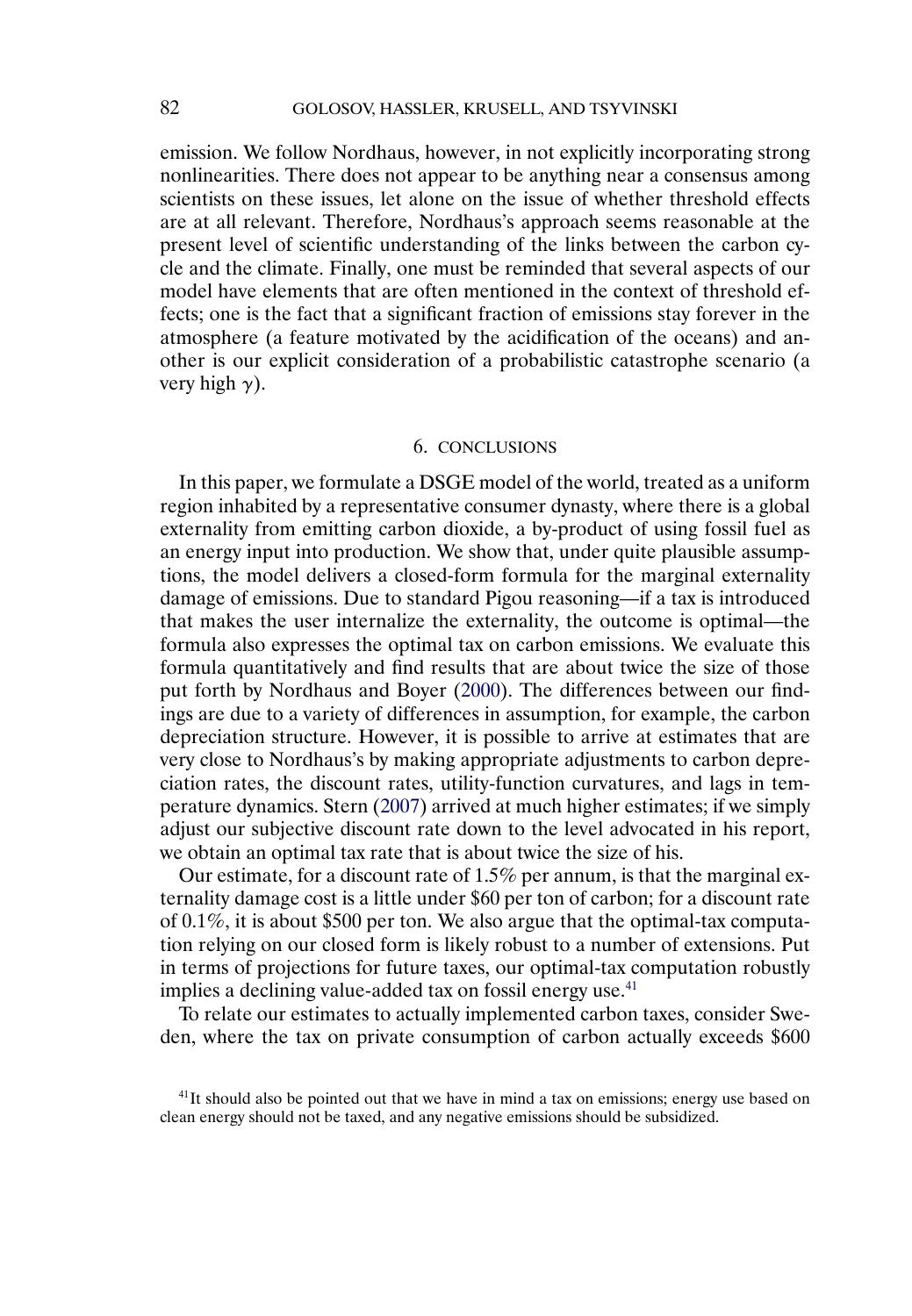<span id="page-43-0"></span>per ton.42 Though industrial carbon use is subsidized relative to private consumption in Sweden, these rates are very high from a worldwide perspective. Whether they are also too high, even with Stern's discounting assumption and even if Swedish policymakers truly take the whole world's utility into account, because our high taxes may induce higher fossil fuel use elsewhere ("carbon leakage") is an interesting issue. This issue, however, requires a more elaborate model for a meaningful evaluation.

We may also relate our findings to the price of emission rights in the European Union Emission Trading System, in operation since 2005 and covering large  $CO<sub>2</sub>$  emitters in the EU. After collapsing during the great recession of 2008–2009, the price has hovered around 15 Euro per ton  $CO_2$ , at an exchange rate of 1.4 dollar per Euro corresponding to US\$77 per ton carbon.<sup>43,44</sup> This price is more in line with the optimal tax rates we find for standard discount rates.

Based on further assumptions about fossil fuel stocks and their extraction technologies and about important sources of output growth, such as TFP growth, we then compute paths for our key variables for a laissez-faire market economy and compare them to the optimal outcome. In the optimal outcome, coal extraction is much lower than in laissez-faire. The use of oil and green energy is, however, almost identical in the two allocations. The temperature increase will therefore be much smaller if the optimal tax is introduced. Total damages in laissez-faire will rise over time and amount to over 2% of GDP 100 years from now and close to 10% in the year 2200. In the optimal allocation, in contrast, they grow only slowly to reach 1.4% 200 years from now. These numbers all refer to an estimate of the damage elasticity—how much an extra unit of  $CO<sub>2</sub>$  in the atmosphere will decrease output in percentage terms—that is the baseline considered in Nordhaus and Boyer [\(2000\)](#page-46-0). It is well known, however, that the damages may turn out to be much higher, either because a given carbon concentration will influence temperatures more (see, e.g., Roe and Baker [\(2007\)](#page-47-0) or Weitzman [\(2009\)](#page-47-0)) or because the damages implied by any additional warming will be higher; but, of course, they can be lower, too. These numbers, and our optimal-tax prescription, should be revised up or down as more accurate measures of the damage elasticity become available. Until then, it is optimal to keep it at our prescribed level.

As already mentioned, our tax formula has the very important feature that little about the economy needs to be known to compute the tax rate: one needs information neither about the precise sources of energy—fossil or not—nor

<sup>&</sup>lt;sup>42</sup>In 2010, the tax was 1.05SEK per kilo of emitted  $CO<sub>2</sub>$  (Swedish Tax Agency [\(2010\)](#page-47-0)). A kilo of CO<sub>2</sub> contains 0.27 kilos of carbon. Using an exchange rate of 6.30SEK/\$, one obtains a tax of \$617.28/tC.

<sup>&</sup>lt;sup>43</sup>The price of EU emissions allowances can be found on the home page of the European Energy Exchange, <http://www.eex.com/>.

<sup>&</sup>lt;sup>44</sup>A ton of CO<sub>2</sub> contains 0.273 tons of carbon, implying a conversion factor of 0.273<sup>-1</sup> = 3.66.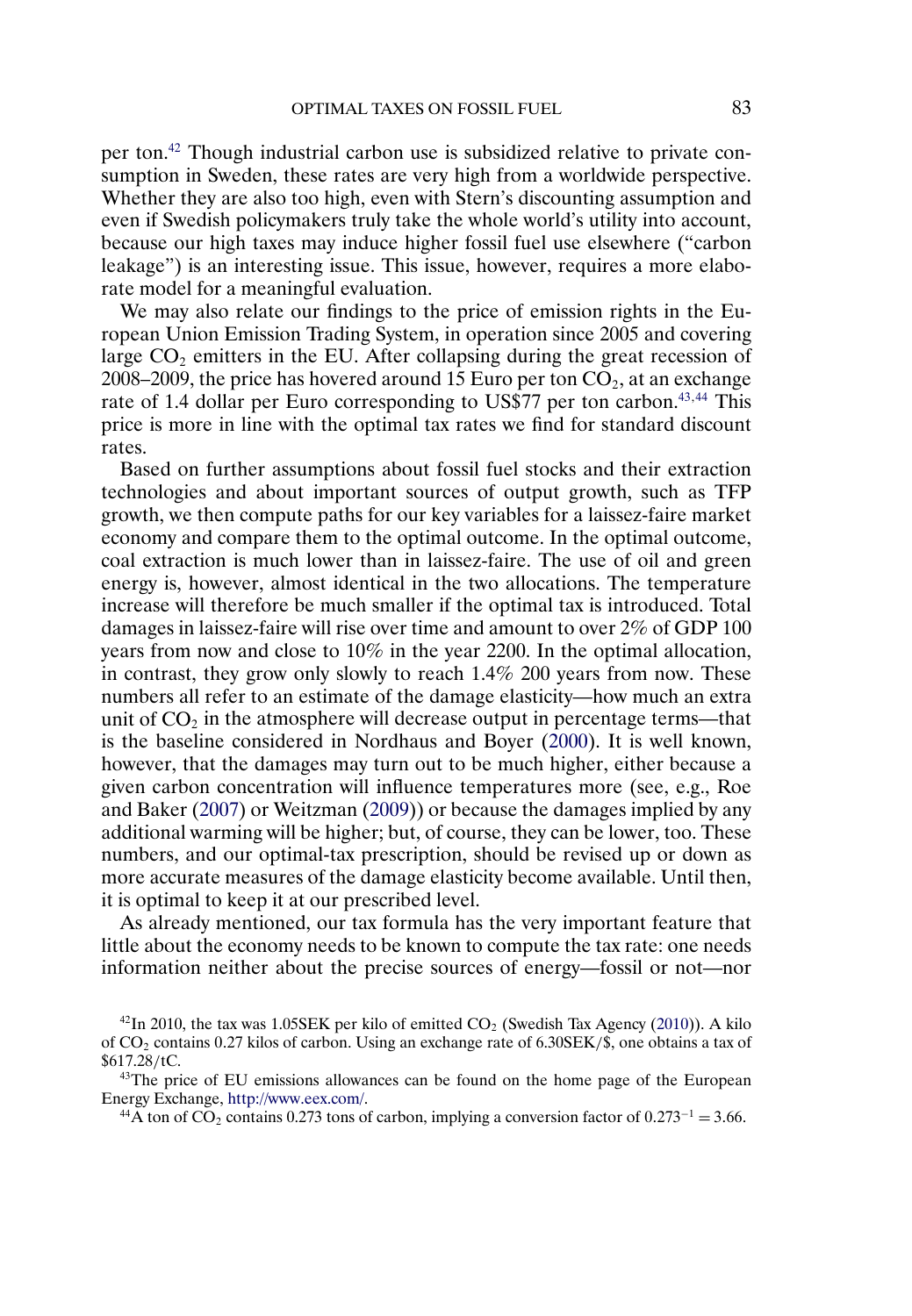<span id="page-44-0"></span>about the future paths of population growth and technical change (energyspecific or other). Quantity restrictions that would implement the optimum, that is, a "cap-and-trade" system, are equally good *in principle*: if the entire model is known. That is, to compute optimal quantity restrictions, one would critically need to know the many details that go into computing the endogenous variables in our model, for example, the available stocks of fossil fuels, their extraction costs, and technological change in alternative energy technologies. Since our optimal-tax formula does not depend on these assumptions, we believe to have uncovered an important advantage of using taxes over using quantity restrictions. Other pros and cons of taxes and quantity restrictions, we believe, remain.

It is also important to realize that our optimal-tax prescription holds whether or not energy technology is provided endogenously. In terms of formal analysis, endogenous technology choice—not formally spelled out in this version of our paper—simply amounts to more model equations and more first-order conditions, the outcome of which might influence consumption and output, as well as what sources of energy are in use at different points in time. But since none of these variables appear in our central formula, the formula remains intact. An implication of this is that if taxes are set according to our formula, there is no a priori need to subsidize alternative ("clean") technology relative to other kinds of technology, at least not from the perspective of climate change. Such subsidization—and a possible Green Paradox (Sinn [\(2008\)](#page-47-0)) would, of course, be relevant policy issues if the optimal carbon tax cannot be implemented for some reason. Moreover, it seems reasonable that technology accumulation in general, and that for green technology in particular, ought to be subsidized, since there are arguably important externalities associated with R&D. It is far from clear, however, that there should be favorable treatment of green R&D in the presence of an optimal carbon tax. An argument in favor of this has been proposed in important recent work: Acemoglu et al. [\(2012\)](#page-45-0) showed that green-technology R&D should be favored even under an optimal carbon tax; the reason is a built-in path dependence where reliance on fossil energy eventually would lead to a disaster, motivating early efforts to switch to alternatives. We conjecture that if the present model were to be enhanced with a choice between green and fossil energy technologies, then it would be optimal to subsidize both, and rather symmetrically, given that an optimal carbon tax has been adopted.45 Of course, this is not to say that it is feasible to implement the optimal tax: for this, worldwide agreement is needed. As a general conclusion, no general insights are yet available here, and further research in this area should be quite valuable.

Finally, it should be clear from our discussions of the model throughout the text that many extensions to the present setting are desirable. One advantage

 $45$ See also Saint-Paul [\(2002,](#page-47-0) [2007\)](#page-47-0); in the latter paper, it was argued that optimal subsidies should be higher for environmental innovation even if Pigou tax on emissions is used.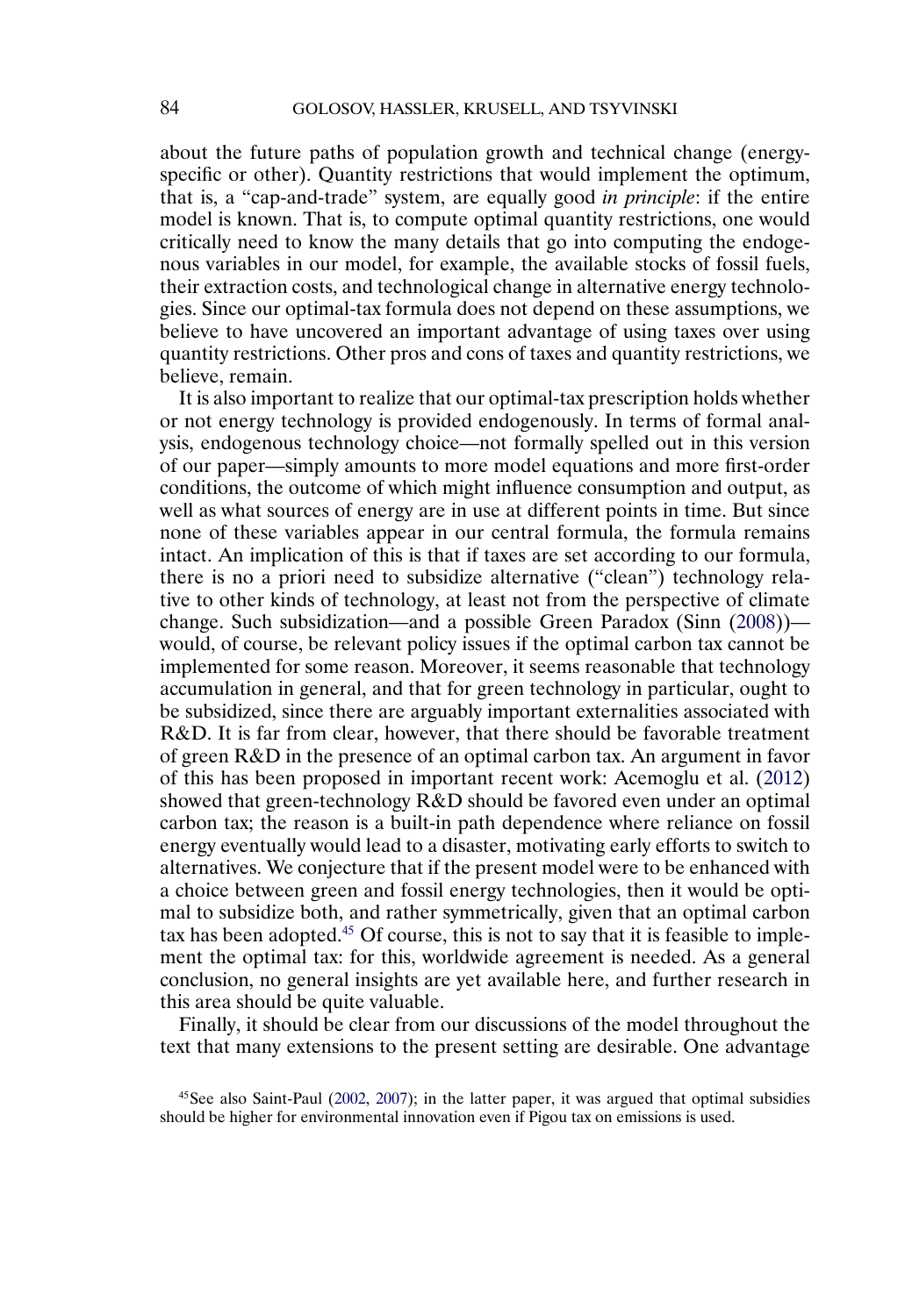<span id="page-45-0"></span>of the simplicity/tractability our model offers is precisely that extensions come at a low cost. Work in several directions along the lines of the present setting is already in progress (see Krusell and Smith [\(2009\)](#page-46-0) for multi-regional modeling, Hassler, Krusell, and Olovsson [\(2012\)](#page-46-0) for some productivity accounting and an examination of endogenous technology, and Gars, Golosov, and Tsyvinski (2009) for a model with a backstop technology).

#### **[REFERENCES](http://www.e-publications.org/srv/ecta/linkserver/setprefs?rfe_id=urn:sici%2F0012-9682%28201401%2982%3A1%3C41%3AOTOFFI%3E2.0.CO%3B2-L)**

- ACEMOGLU, D. (2009): *Introduction to Modern Economic Growth*. Princeton, NJ: Princeton University Press. [\[53\]](#page-12-0)
- [ACEMOGLU, D., P. AGHION, L. BURSZTYN,](http://www.e-publications.org/srv/ecta/linkserver/openurl?rft_dat=bib:2/Aceetal2012&rfe_id=urn:sici%2F0012-9682%28201401%2982%3A1%3C41%3AOTOFFI%3E2.0.CO%3B2-L) AND D. HEMOUS (2012): "The Environment and [Directed Technical Change,"](http://www.e-publications.org/srv/ecta/linkserver/openurl?rft_dat=bib:2/Aceetal2012&rfe_id=urn:sici%2F0012-9682%28201401%2982%3A1%3C41%3AOTOFFI%3E2.0.CO%3B2-L) *American Economic Review*, 102 (1), 131–166. [\[44-](#page-3-0)[46](#page-5-0)[,79,](#page-38-0)[84\]](#page-43-0)
- [ALLEN, M., D. FRAME, C. HUNTINGFORD, C. JONES, J. LOWE, M. MEINSHAUSEN,](http://www.e-publications.org/srv/ecta/linkserver/openurl?rft_dat=bib:3/Alletal2009&rfe_id=urn:sici%2F0012-9682%28201401%2982%3A1%3C41%3AOTOFFI%3E2.0.CO%3B2-L) AND N. MEIN-SHAUSEN [\(2009\): "Warming Caused by Cumulative Carbon Emissions Towards the Trillionth](http://www.e-publications.org/srv/ecta/linkserver/openurl?rft_dat=bib:3/Alletal2009&rfe_id=urn:sici%2F0012-9682%28201401%2982%3A1%3C41%3AOTOFFI%3E2.0.CO%3B2-L) Tonne," *Nature*[, 458, 1163–1166.](http://www.e-publications.org/srv/ecta/linkserver/openurl?rft_dat=bib:3/Alletal2009&rfe_id=urn:sici%2F0012-9682%28201401%2982%3A1%3C41%3AOTOFFI%3E2.0.CO%3B2-L) [\[64\]](#page-23-0)
- AMIGUES, J.-P., G. LAFFORGUE, AND M. MOREAUX (2012): "Optimal Timing of Carbon Capture Policies Under Alternative CCS Cost Functions," Working Paper 12-318, Toulouse School of Economics. [\[45\]](#page-4-0)
- [ANGELETOS, M. \(2007\): "Uninsured Idiosyncratic Investment Risk and Aggregate Saving,"](http://www.e-publications.org/srv/ecta/linkserver/openurl?rft_dat=bib:5/Ang2007&rfe_id=urn:sici%2F0012-9682%28201401%2982%3A1%3C41%3AOTOFFI%3E2.0.CO%3B2-L) *Re[view of Economic Dynamics](http://www.e-publications.org/srv/ecta/linkserver/openurl?rft_dat=bib:5/Ang2007&rfe_id=urn:sici%2F0012-9682%28201401%2982%3A1%3C41%3AOTOFFI%3E2.0.CO%3B2-L)*, 10 (1), 1–30. [\[79\]](#page-38-0)
- ANGELETOS, M., AND L. CALVET [\(2006\): "Idiosyncratic Production Risk, Growth and the Busi](http://www.e-publications.org/srv/ecta/linkserver/openurl?rft_dat=bib:6/AngCal2006&rfe_id=urn:sici%2F0012-9682%28201401%2982%3A1%3C41%3AOTOFFI%3E2.0.CO%3B2-L)ness Cycle," *[Journal of Monetary Economics](http://www.e-publications.org/srv/ecta/linkserver/openurl?rft_dat=bib:6/AngCal2006&rfe_id=urn:sici%2F0012-9682%28201401%2982%3A1%3C41%3AOTOFFI%3E2.0.CO%3B2-L)*, 53 (6), 1095–1115. [\[78\]](#page-37-0)
- [ARCHER, D. \(2005\): "The Fate of Fossil Fuel CO2](http://www.e-publications.org/srv/ecta/linkserver/openurl?rft_dat=bib:7/Arc2005&rfe_id=urn:sici%2F0012-9682%28201401%2982%3A1%3C41%3AOTOFFI%3E2.0.CO%3B2-L) in Geologic Time," *Journal of Geophysical Research*[, 110, C09S05.](http://www.e-publications.org/srv/ecta/linkserver/openurl?rft_dat=bib:7/Arc2005&rfe_id=urn:sici%2F0012-9682%28201401%2982%3A1%3C41%3AOTOFFI%3E2.0.CO%3B2-L) [\[44,](#page-3-0)[64](#page-23-0)[,65\]](#page-24-0)
- [ARCHER, D., M. EBY, V. BROVKIN, A. RIDGWELL, L. CAO, U. MIKOLAJEWICZ,](http://www.e-publications.org/srv/ecta/linkserver/openurl?rft_dat=bib:8/Arcetal2009&rfe_id=urn:sici%2F0012-9682%28201401%2982%3A1%3C41%3AOTOFFI%3E2.0.CO%3B2-L) AND K. TOKOS [\(2009\): "Atmospheric Lifetime of Fossil Fuel Carbon Dioxide,"](http://www.e-publications.org/srv/ecta/linkserver/openurl?rft_dat=bib:8/Arcetal2009&rfe_id=urn:sici%2F0012-9682%28201401%2982%3A1%3C41%3AOTOFFI%3E2.0.CO%3B2-L) *Annual Review of Earth and [Planetary Sciences](http://www.e-publications.org/srv/ecta/linkserver/openurl?rft_dat=bib:8/Arcetal2009&rfe_id=urn:sici%2F0012-9682%28201401%2982%3A1%3C41%3AOTOFFI%3E2.0.CO%3B2-L)*, 37, 117–134. [\[64\]](#page-23-0)
- BARRAGE, L. (2014): "Sensitivity Analysis for Golosov, Hassler, Krusell, and Tsyvinski (2014): 'Optimal Taxes on Fossil Fuel in General Equilibrium'," *Econometrica Supplemental Material*, 82, [http://www.econometricsociety.org/ecta/supmat/10217\\_extensions.pdf.](http://www.econometricsociety.org/ecta/supmat/10217_extensions.pdf) [\[46](#page-5-0)[,76,](#page-35-0)[79\]](#page-38-0)
- BOVENBERG, L., AND S. SMULDERS [\(1995\): "Environmental Quality and Pollution-Augmenting](http://www.e-publications.org/srv/ecta/linkserver/openurl?rft_dat=bib:10/BovSmu1995&rfe_id=urn:sici%2F0012-9682%28201401%2982%3A1%3C41%3AOTOFFI%3E2.0.CO%3B2-L) [Technological Change in a Two-Sector Endogenous Growth Model,"](http://www.e-publications.org/srv/ecta/linkserver/openurl?rft_dat=bib:10/BovSmu1995&rfe_id=urn:sici%2F0012-9682%28201401%2982%3A1%3C41%3AOTOFFI%3E2.0.CO%3B2-L) *Journal of Public Economics*[, 57, 369–391.](http://www.e-publications.org/srv/ecta/linkserver/openurl?rft_dat=bib:10/BovSmu1995&rfe_id=urn:sici%2F0012-9682%28201401%2982%3A1%3C41%3AOTOFFI%3E2.0.CO%3B2-L) [\[46\]](#page-5-0)
- BOVENBERG, L., AND S. SMULDERS [\(1996\): "Transitional Impacts of Environmental Policy in an](http://www.e-publications.org/srv/ecta/linkserver/openurl?rft_dat=bib:11/BovSmu1996&rfe_id=urn:sici%2F0012-9682%28201401%2982%3A1%3C41%3AOTOFFI%3E2.0.CO%3B2-L) Endogenous Growth Model," *[International Economic Review](http://www.e-publications.org/srv/ecta/linkserver/openurl?rft_dat=bib:11/BovSmu1996&rfe_id=urn:sici%2F0012-9682%28201401%2982%3A1%3C41%3AOTOFFI%3E2.0.CO%3B2-L)*, 37 (4), 861–893. [\[46\]](#page-5-0)
- BP (2010): "BP Statistical Review of World Energy," June, available at [http://bp.com/](http://bp.com/statisticalreview) [statisticalreview](http://bp.com/statisticalreview). [\[68,](#page-27-0)[69\]](#page-28-0)
- [CLARKE, L., J. EDMONDS, V. KREY, R. RICHELS, S. ROSE,](http://www.e-publications.org/srv/ecta/linkserver/openurl?rft_dat=bib:13/Claetal2009&rfe_id=urn:sici%2F0012-9682%28201401%2982%3A1%3C41%3AOTOFFI%3E2.0.CO%3B2-L) AND M. TAVONI (2009): "Interna[tional Climate Policy Architectures: Overview of the EMF 22 International Scenarios,"](http://www.e-publications.org/srv/ecta/linkserver/openurl?rft_dat=bib:13/Claetal2009&rfe_id=urn:sici%2F0012-9682%28201401%2982%3A1%3C41%3AOTOFFI%3E2.0.CO%3B2-L) *Energy Economics*[, 31, S64–S81.](http://www.e-publications.org/srv/ecta/linkserver/openurl?rft_dat=bib:13/Claetal2009&rfe_id=urn:sici%2F0012-9682%28201401%2982%3A1%3C41%3AOTOFFI%3E2.0.CO%3B2-L) [\[80\]](#page-39-0)
- [COVAS, F. \(2006\): "Uninsured Idiosyncratic Production Risk With Borrowing Constraints,"](http://www.e-publications.org/srv/ecta/linkserver/openurl?rft_dat=bib:14/Cov2006&rfe_id=urn:sici%2F0012-9682%28201401%2982%3A1%3C41%3AOTOFFI%3E2.0.CO%3B2-L) *Jour[nal of Economic Dynamics and Control](http://www.e-publications.org/srv/ecta/linkserver/openurl?rft_dat=bib:14/Cov2006&rfe_id=urn:sici%2F0012-9682%28201401%2982%3A1%3C41%3AOTOFFI%3E2.0.CO%3B2-L)*, 30 (11), 2167–2190. [\[79\]](#page-38-0)
- DASGUPTA, P., AND G. HEAL [\(1974\): "The Optimal Depletion of Exhaustable Resources,"](http://www.e-publications.org/srv/ecta/linkserver/openurl?rft_dat=bib:15/DasHea1974&rfe_id=urn:sici%2F0012-9682%28201401%2982%3A1%3C41%3AOTOFFI%3E2.0.CO%3B2-L) *Review [of Economic Studies](http://www.e-publications.org/srv/ecta/linkserver/openurl?rft_dat=bib:15/DasHea1974&rfe_id=urn:sici%2F0012-9682%28201401%2982%3A1%3C41%3AOTOFFI%3E2.0.CO%3B2-L)*, 41, 3–28. [\[44](#page-3-0)[,46](#page-5-0)[,63\]](#page-22-0)
- EYCKMANS, J., AND H. TULKENS [\(2003\): "Simulating Coalitionally Stable Burden Sharing Agree](http://www.e-publications.org/srv/ecta/linkserver/openurl?rft_dat=bib:16/EycTul2003&rfe_id=urn:sici%2F0012-9682%28201401%2982%3A1%3C41%3AOTOFFI%3E2.0.CO%3B2-L)[ments for the Climate Change Problem,"](http://www.e-publications.org/srv/ecta/linkserver/openurl?rft_dat=bib:16/EycTul2003&rfe_id=urn:sici%2F0012-9682%28201401%2982%3A1%3C41%3AOTOFFI%3E2.0.CO%3B2-L) *Resource and Energy Economics*, 25, 299–327. [\[45\]](#page-4-0)
- GARS, J., AND J. HIERONYMUS (2012): "The Marine Carbon Cycle in an Integrated Assessment Model," Report, Stockholm University. [\[51\]](#page-10-0)
- GARS, J., M. GOLOSOV, AND A. TSYVINSKI (2009): "Carbon Taxing and Alternative Energy," Report, Yale University. [\[85\]](#page-44-0)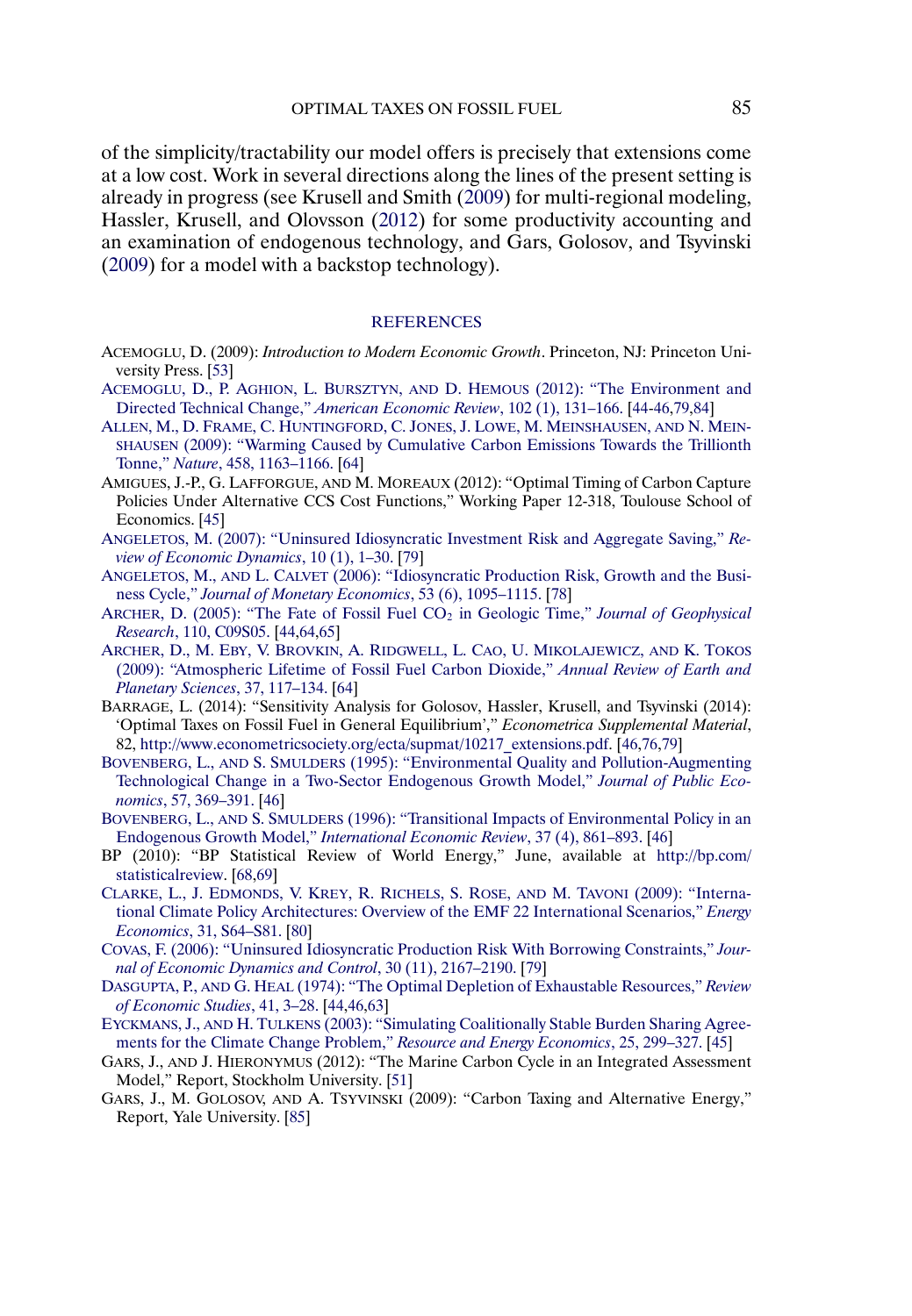- <span id="page-46-0"></span>[GERLAGH, R. \(2006\): "ITC in a Global Growth-Climate Model With CCS: The Value of Induced](http://www.e-publications.org/srv/ecta/linkserver/openurl?rft_dat=bib:19/Ger2006&rfe_id=urn:sici%2F0012-9682%28201401%2982%3A1%3C41%3AOTOFFI%3E2.0.CO%3B2-L) [Technical Change for Climate Stabilization,"](http://www.e-publications.org/srv/ecta/linkserver/openurl?rft_dat=bib:19/Ger2006&rfe_id=urn:sici%2F0012-9682%28201401%2982%3A1%3C41%3AOTOFFI%3E2.0.CO%3B2-L) *The Energy Journal*, 27 (Special I), 223–240. [\[46\]](#page-5-0)
- GERLAGH, R., AND M. LISKI (2012): "Carbon Prices for the Next Thousand Years," Working Paper 3855, CESifo. [\[44\]](#page-3-0)
- GOULDER, L., AND K. MATHAI (2000): "Optimal CO2 [Abatement in the Presence of Induced](http://www.e-publications.org/srv/ecta/linkserver/openurl?rft_dat=bib:21/GouMat2000&rfe_id=urn:sici%2F0012-9682%28201401%2982%3A1%3C41%3AOTOFFI%3E2.0.CO%3B2-L) Technological Change," *[Journal of Environmental Economics and Management](http://www.e-publications.org/srv/ecta/linkserver/openurl?rft_dat=bib:21/GouMat2000&rfe_id=urn:sici%2F0012-9682%28201401%2982%3A1%3C41%3AOTOFFI%3E2.0.CO%3B2-L)*, 39, 1–38. [\[45\]](#page-4-0)
- GRIMAUD, A., G. LAFFORGUE, AND B. MAGNÉ [\(2011\): "Climate Change Mitigation Options](http://www.e-publications.org/srv/ecta/linkserver/openurl?rft_dat=bib:22/Grietal2011&rfe_id=urn:sici%2F0012-9682%28201401%2982%3A1%3C41%3AOTOFFI%3E2.0.CO%3B2-L) [and Directed Technical Change: A Decentralized Equilibrium Analysis,"](http://www.e-publications.org/srv/ecta/linkserver/openurl?rft_dat=bib:22/Grietal2011&rfe_id=urn:sici%2F0012-9682%28201401%2982%3A1%3C41%3AOTOFFI%3E2.0.CO%3B2-L) *Resource and Energy Economics*[, 33 \(4\), 938–962.](http://www.e-publications.org/srv/ecta/linkserver/openurl?rft_dat=bib:22/Grietal2011&rfe_id=urn:sici%2F0012-9682%28201401%2982%3A1%3C41%3AOTOFFI%3E2.0.CO%3B2-L) [\[46\]](#page-5-0)
- HASSLER, J., P. KRUSELL, AND C. OLOVSSON (2012): "Energy-Saving Technical Change," Working Paper 18456, NBER. [\[63](#page-22-0)[,77,](#page-36-0)[78,](#page-37-0)[85\]](#page-44-0)
- HERFINDAHL, O. (1967): "Depletion and Economic Theory," in *Extractive Resources and Taxation*, ed. by M. Gaffney. Madison, WI: University of Wisconsin Press. [\[46\]](#page-5-0)
- HOEL, M. (2009): "Climate Change and Carbon Tax Expectations," Working Paper 2966, CESifo. [\[45,](#page-4-0)[46\]](#page-5-0)
- [HOPE, C. W. \(2008\): "Discount Rates, Equity Weights and the Social Cost of Carbon,"](http://www.e-publications.org/srv/ecta/linkserver/openurl?rft_dat=bib:26/Hop2008&rfe_id=urn:sici%2F0012-9682%28201401%2982%3A1%3C41%3AOTOFFI%3E2.0.CO%3B2-L) *Energy Economics*[, 30 \(3\), 1011–1019.](http://www.e-publications.org/srv/ecta/linkserver/openurl?rft_dat=bib:26/Hop2008&rfe_id=urn:sici%2F0012-9682%28201401%2982%3A1%3C41%3AOTOFFI%3E2.0.CO%3B2-L) [\[45\]](#page-4-0)
- [HOTELLING, H. \(1931\): "The Economics of Exhaustible Resources,"](http://www.e-publications.org/srv/ecta/linkserver/openurl?rft_dat=bib:27/Hot1931&rfe_id=urn:sici%2F0012-9682%28201401%2982%3A1%3C41%3AOTOFFI%3E2.0.CO%3B2-L) *Journal of Political Economy*, [39 \(2\), 137–175.](http://www.e-publications.org/srv/ecta/linkserver/openurl?rft_dat=bib:27/Hot1931&rfe_id=urn:sici%2F0012-9682%28201401%2982%3A1%3C41%3AOTOFFI%3E2.0.CO%3B2-L) [\[45\]](#page-4-0)
- IEA (INTERNATIONAL ENERGY AGENCY) (2010): "World Energy Outlook," OECD/IEA Paris. [\[69\]](#page-28-0)
- IPCC (INTERGOVERNMENTAL PANEL ON CLIMATE CHANGE) (2006): "Guidelines for National Greenhouse Gas Inventories, Vol. 2 Energy," IPCC. [\[68\]](#page-27-0)
- IVERSON, T. (2012): "Optimal Carbon Taxes With Non-Constant Time Preference," Working Paper. [\[44\]](#page-3-0)
- JORGENSON, D., R. GOETTLE, M. HO, AND P. WILCOXEN (2008): "The Economic Costs of a Market-Based Climate Policy," Working Paper, Pew Center on Global Climate Change. [\[80\]](#page-39-0)
- [KARP, L. \(2005\): "Global Warming and Hyperbolic Discounting,"](http://www.e-publications.org/srv/ecta/linkserver/openurl?rft_dat=bib:32/Kar2005&rfe_id=urn:sici%2F0012-9682%28201401%2982%3A1%3C41%3AOTOFFI%3E2.0.CO%3B2-L) *Journal of Public Economics*, [89, 261–282.](http://www.e-publications.org/srv/ecta/linkserver/openurl?rft_dat=bib:32/Kar2005&rfe_id=urn:sici%2F0012-9682%28201401%2982%3A1%3C41%3AOTOFFI%3E2.0.CO%3B2-L) [\[44\]](#page-3-0)
- KELLY, D., AND C. KOLSTAD [\(1999\): "Bayesian Learning, Growth, and Pollution,"](http://www.e-publications.org/srv/ecta/linkserver/openurl?rft_dat=bib:33/KelKol1999&rfe_id=urn:sici%2F0012-9682%28201401%2982%3A1%3C41%3AOTOFFI%3E2.0.CO%3B2-L) *Journal of [Economic Dynamics and Control](http://www.e-publications.org/srv/ecta/linkserver/openurl?rft_dat=bib:33/KelKol1999&rfe_id=urn:sici%2F0012-9682%28201401%2982%3A1%3C41%3AOTOFFI%3E2.0.CO%3B2-L)*, 23 (4), 491–518. [\[67\]](#page-26-0)
- KEMP, M., AND N. VAN LONG [\(1980\): "On Two Folk Theorems Concerning the Extraction of](http://www.e-publications.org/srv/ecta/linkserver/openurl?rft_dat=bib:34/KemLon1980&rfe_id=urn:sici%2F0012-9682%28201401%2982%3A1%3C41%3AOTOFFI%3E2.0.CO%3B2-L) [Exhaustible Resources,"](http://www.e-publications.org/srv/ecta/linkserver/openurl?rft_dat=bib:34/KemLon1980&rfe_id=urn:sici%2F0012-9682%28201401%2982%3A1%3C41%3AOTOFFI%3E2.0.CO%3B2-L) *Econometrica*, 48 (3), 663–673. [\[49\]](#page-8-0)
- KRUSELL, P., AND A. SMITH [\(1998\): "Income and Wealth Heterogeneity in the Macroeconomy,"](http://www.e-publications.org/srv/ecta/linkserver/openurl?rft_dat=bib:35/KruSmi1998&rfe_id=urn:sici%2F0012-9682%28201401%2982%3A1%3C41%3AOTOFFI%3E2.0.CO%3B2-L) *[Journal of Political Economy](http://www.e-publications.org/srv/ecta/linkserver/openurl?rft_dat=bib:35/KruSmi1998&rfe_id=urn:sici%2F0012-9682%28201401%2982%3A1%3C41%3AOTOFFI%3E2.0.CO%3B2-L)*, 106, 867–896. [\[78\]](#page-37-0)

(2006): "Quantitative Macroeconomic Models With Heterogeneous Agents," in *Advances in Economics and Econometrics: Theory and Applications, Ninth World Congress*. Econometric Society Monographs, Vol. 41, ed. by R. Blundell, W. Newey, and T. Persson. Skatteverket: Cambridge University Press, 298–340. [\[78\]](#page-37-0)

- (2009): "Macroeconomics and Global Climate Change: Transition for a Many-Region Economy," Working Paper. [\[85\]](#page-44-0)
- [LEACH, A. \(2007\): "The Welfare Implications of Climate Change Policy,"](http://www.e-publications.org/srv/ecta/linkserver/openurl?rft_dat=bib:38/Lea2007&rfe_id=urn:sici%2F0012-9682%28201401%2982%3A1%3C41%3AOTOFFI%3E2.0.CO%3B2-L) *Journal of Economic [Dynamics and Control](http://www.e-publications.org/srv/ecta/linkserver/openurl?rft_dat=bib:38/Lea2007&rfe_id=urn:sici%2F0012-9682%28201401%2982%3A1%3C41%3AOTOFFI%3E2.0.CO%3B2-L)*, 57, 151–165. [\[80\]](#page-39-0)
- MCKIBBIN, W., AND P. WILCOXEN [\(1999\): "The Theoretical and Empirical Structure of the G-](http://www.e-publications.org/srv/ecta/linkserver/openurl?rft_dat=bib:39/McKWil1999&rfe_id=urn:sici%2F0012-9682%28201401%2982%3A1%3C41%3AOTOFFI%3E2.0.CO%3B2-L)Cubed Model," *[Economic Modelling](http://www.e-publications.org/srv/ecta/linkserver/openurl?rft_dat=bib:39/McKWil1999&rfe_id=urn:sici%2F0012-9682%28201401%2982%3A1%3C41%3AOTOFFI%3E2.0.CO%3B2-L)*, 16 (1), 123–148. [\[80\]](#page-39-0)
- MENDELSOHN, R., W. NORDHAUS, AND D. G. SHAW [\(1994\): "The Impact of Global Warming on](http://www.e-publications.org/srv/ecta/linkserver/openurl?rft_dat=bib:40/Menetal1994&rfe_id=urn:sici%2F0012-9682%28201401%2982%3A1%3C41%3AOTOFFI%3E2.0.CO%3B2-L) [Agriculture: A Ricardian Approach,"](http://www.e-publications.org/srv/ecta/linkserver/openurl?rft_dat=bib:40/Menetal1994&rfe_id=urn:sici%2F0012-9682%28201401%2982%3A1%3C41%3AOTOFFI%3E2.0.CO%3B2-L) *American Economic Review*, 84 (4), 753–771. [\[67\]](#page-26-0)
- [NORDHAUS, W. \(2007\): "To Tax or Not to Tax: The Case for a Carbon Tax,"](http://www.e-publications.org/srv/ecta/linkserver/openurl?rft_dat=bib:41/Nor2007&rfe_id=urn:sici%2F0012-9682%28201401%2982%3A1%3C41%3AOTOFFI%3E2.0.CO%3B2-L) *Review of Environ[mental Economics and Policy](http://www.e-publications.org/srv/ecta/linkserver/openurl?rft_dat=bib:41/Nor2007&rfe_id=urn:sici%2F0012-9682%28201401%2982%3A1%3C41%3AOTOFFI%3E2.0.CO%3B2-L)*, 1 (1), 26–44. [\[65,](#page-24-0)[80\]](#page-39-0)
- (2008): *A Question of Balance: Weighing the Options on Global Warming Policies*. New Haven, CT: Yale University Press. [\[63,](#page-22-0)[67](#page-26-0)[,70,](#page-29-0)[75\]](#page-34-0)
- NORDHAUS, W., AND J. BOYER (2000): *Warming the World: Economic Modeling of Global Warming*. Cambridge, MA: MIT Press. [\[43,](#page-2-0)[63](#page-22-0)[,82,](#page-41-0)[83\]](#page-42-0)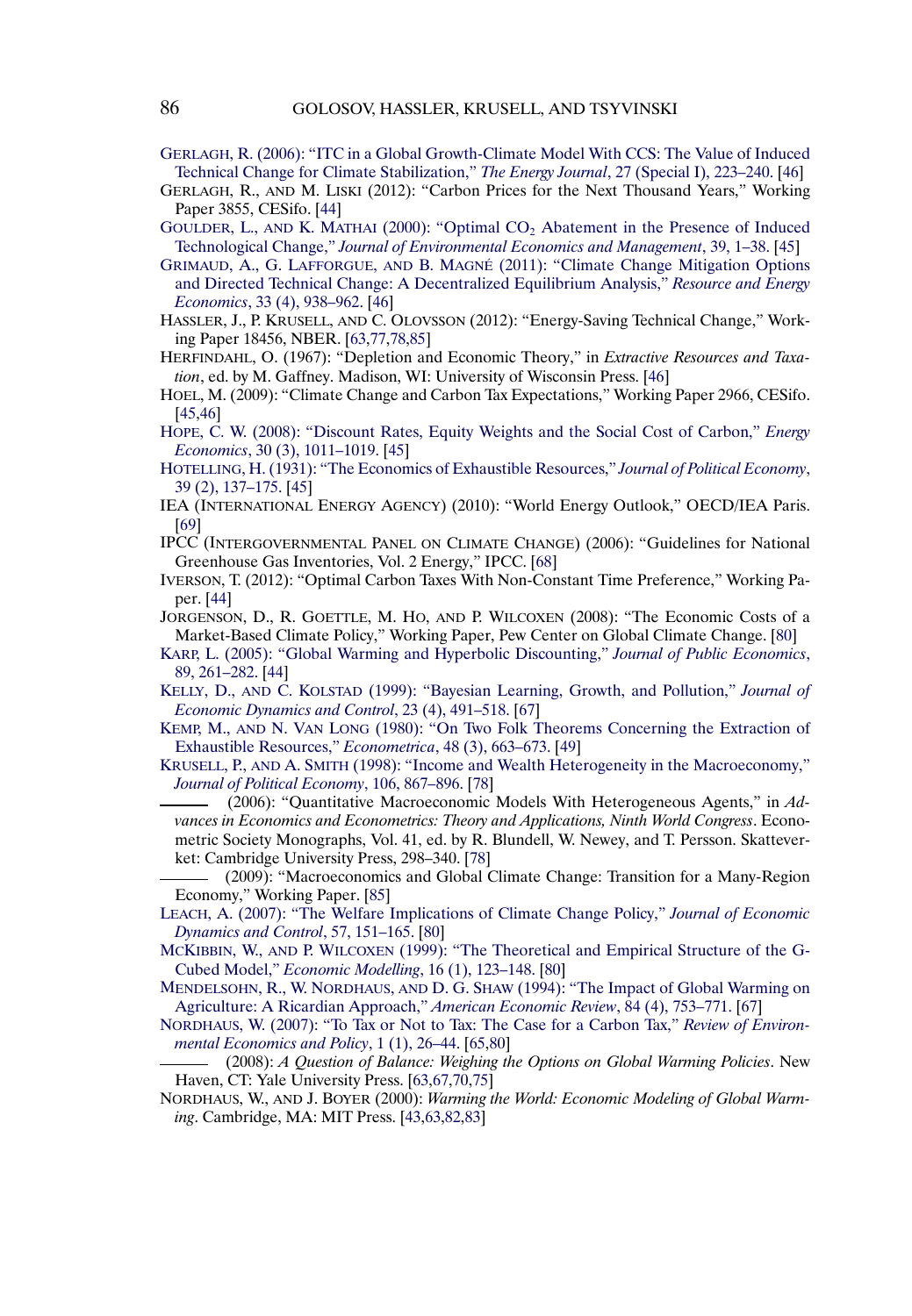- <span id="page-47-0"></span>[PIZER, W. \(1998\): "The Optimal Choice of Climate Change Policy in the Presence of Uncer](http://www.e-publications.org/srv/ecta/linkserver/openurl?rft_dat=bib:44/Piz1998&rfe_id=urn:sici%2F0012-9682%28201401%2982%3A1%3C41%3AOTOFFI%3E2.0.CO%3B2-L)tainty," *[Resource and Energy Economics](http://www.e-publications.org/srv/ecta/linkserver/openurl?rft_dat=bib:44/Piz1998&rfe_id=urn:sici%2F0012-9682%28201401%2982%3A1%3C41%3AOTOFFI%3E2.0.CO%3B2-L)*, 21, 255–287. [\[67\]](#page-26-0)
- [POPP, D. \(2006\): "ENTICE-BR: The effects of Backstop Technology R&D on Climate Policy](http://www.e-publications.org/srv/ecta/linkserver/openurl?rft_dat=bib:45/Pop2006&rfe_id=urn:sici%2F0012-9682%28201401%2982%3A1%3C41%3AOTOFFI%3E2.0.CO%3B2-L) [Models Energy Economics,"](http://www.e-publications.org/srv/ecta/linkserver/openurl?rft_dat=bib:45/Pop2006&rfe_id=urn:sici%2F0012-9682%28201401%2982%3A1%3C41%3AOTOFFI%3E2.0.CO%3B2-L) *Energy Economics*, 28 (2), 188–222. [\[46\]](#page-5-0)
- REVELLE, R., AND H. SUESS [\(1957\): "Carbon Dioxide Exchange Between Atmosphere and](http://www.e-publications.org/srv/ecta/linkserver/openurl?rft_dat=bib:46/RevSue1957&rfe_id=urn:sici%2F0012-9682%28201401%2982%3A1%3C41%3AOTOFFI%3E2.0.CO%3B2-L) [Ocean and the Question of an Increase of Atmospheric CO2](http://www.e-publications.org/srv/ecta/linkserver/openurl?rft_dat=bib:46/RevSue1957&rfe_id=urn:sici%2F0012-9682%28201401%2982%3A1%3C41%3AOTOFFI%3E2.0.CO%3B2-L) During Past Decades," *Tellus*, [9, 18–27.](http://www.e-publications.org/srv/ecta/linkserver/openurl?rft_dat=bib:46/RevSue1957&rfe_id=urn:sici%2F0012-9682%28201401%2982%3A1%3C41%3AOTOFFI%3E2.0.CO%3B2-L) [\[64\]](#page-23-0)
- ROE, G., AND M. BAKER [\(2007\): "Why Is Climate Sensitivity so Unpredictable?"](http://www.e-publications.org/srv/ecta/linkserver/openurl?rft_dat=bib:47/RoeBak2007&rfe_id=urn:sici%2F0012-9682%28201401%2982%3A1%3C41%3AOTOFFI%3E2.0.CO%3B2-L) *Science*, 318 [\(5850\), 629–632.](http://www.e-publications.org/srv/ecta/linkserver/openurl?rft_dat=bib:47/RoeBak2007&rfe_id=urn:sici%2F0012-9682%28201401%2982%3A1%3C41%3AOTOFFI%3E2.0.CO%3B2-L) [\[50,](#page-9-0)[83\]](#page-42-0)
- ROE, G., AND Y. BAUMAN (2011): "Should the Climate Tail Wag the Policy Dog?" Report, University of Washington, Seattle. [\[48](#page-7-0)[,50,](#page-9-0)[81\]](#page-40-0)
- [ROGNER, H.-H. \(1997\): "An Assessment of World Hydrocarbon Resources,"](http://www.e-publications.org/srv/ecta/linkserver/openurl?rft_dat=bib:49/Rog1997&rfe_id=urn:sici%2F0012-9682%28201401%2982%3A1%3C41%3AOTOFFI%3E2.0.CO%3B2-L) *Annual Review of [Energy and the Environment](http://www.e-publications.org/srv/ecta/linkserver/openurl?rft_dat=bib:49/Rog1997&rfe_id=urn:sici%2F0012-9682%28201401%2982%3A1%3C41%3AOTOFFI%3E2.0.CO%3B2-L)*, 22, 217–262. [\[68\]](#page-27-0)
- [ROMER, P. \(1986\): "Increasing Returns and Long-Run Growth,"](http://www.e-publications.org/srv/ecta/linkserver/openurl?rft_dat=bib:50/Rom1986&rfe_id=urn:sici%2F0012-9682%28201401%2982%3A1%3C41%3AOTOFFI%3E2.0.CO%3B2-L) *Journal of Political Economy*, 94 [\(5\), 1002–1037.](http://www.e-publications.org/srv/ecta/linkserver/openurl?rft_dat=bib:50/Rom1986&rfe_id=urn:sici%2F0012-9682%28201401%2982%3A1%3C41%3AOTOFFI%3E2.0.CO%3B2-L) [\[57\]](#page-16-0)
- SAINT-PAUL, G. (2002): "Environmental Policy and Directed Innovation in a Schumpeterian Growth Model," Working Paper. [\[84\]](#page-43-0)
- (2007): "Quels instruments pour une politique environnementale?" Working Paper. [\[84\]](#page-43-0) [SCHWARTZ, S., R. CHARLSON, R. KAHN, J. OGREN,](http://www.e-publications.org/srv/ecta/linkserver/openurl?rft_dat=bib:53/Schetal2010&rfe_id=urn:sici%2F0012-9682%28201401%2982%3A1%3C41%3AOTOFFI%3E2.0.CO%3B2-L) AND H. RODHE (2010): "Why Hasn't Earth [Warmed as Much as Expected?"](http://www.e-publications.org/srv/ecta/linkserver/openurl?rft_dat=bib:53/Schetal2010&rfe_id=urn:sici%2F0012-9682%28201401%2982%3A1%3C41%3AOTOFFI%3E2.0.CO%3B2-L) *Journal of Climate*, 23, 2453–2464. [\[74\]](#page-33-0)
- [SINCLAIR, P. \(1992\): "High Does Nothing and Raising Is Worse: Carbon Taxes Should Be Kept](http://www.e-publications.org/srv/ecta/linkserver/openurl?rft_dat=bib:54/Sin1992&rfe_id=urn:sici%2F0012-9682%28201401%2982%3A1%3C41%3AOTOFFI%3E2.0.CO%3B2-L) [Declining to Cut Harmful Emissions,"](http://www.e-publications.org/srv/ecta/linkserver/openurl?rft_dat=bib:54/Sin1992&rfe_id=urn:sici%2F0012-9682%28201401%2982%3A1%3C41%3AOTOFFI%3E2.0.CO%3B2-L) *Manchester School*, 60, 41–52. [\[46\]](#page-5-0)
- [SINN, H.-W. \(2008\): "Public Policies Against Global Warming: A Supply Side Approach,"](http://www.e-publications.org/srv/ecta/linkserver/openurl?rft_dat=bib:55/Sin2008&rfe_id=urn:sici%2F0012-9682%28201401%2982%3A1%3C41%3AOTOFFI%3E2.0.CO%3B2-L) *Inter[national Tax and Public Finance](http://www.e-publications.org/srv/ecta/linkserver/openurl?rft_dat=bib:55/Sin2008&rfe_id=urn:sici%2F0012-9682%28201401%2982%3A1%3C41%3AOTOFFI%3E2.0.CO%3B2-L)*, 15 (4), 360–394. [\[46](#page-5-0)[,84\]](#page-43-0)
- [STERN, D. I. \(2012\): "Interfuel Substitution: A Meta-Analysis,"](http://www.e-publications.org/srv/ecta/linkserver/openurl?rft_dat=bib:56/Ste2012&rfe_id=urn:sici%2F0012-9682%28201401%2982%3A1%3C41%3AOTOFFI%3E2.0.CO%3B2-L) *Journal of Economic Surveys*, 26, [307–331.](http://www.e-publications.org/srv/ecta/linkserver/openurl?rft_dat=bib:56/Ste2012&rfe_id=urn:sici%2F0012-9682%28201401%2982%3A1%3C41%3AOTOFFI%3E2.0.CO%3B2-L) [\[68\]](#page-27-0)
- STERN, N. (2007): *The Economics of Climate Change: The Stern Review*. Cambridge, U.K.: Cambridge University Press. [\[44,](#page-3-0)[70,](#page-29-0)[82\]](#page-41-0)
- STERNER, T., AND M. PERSSON [\(2008\): "An Even Sterner Review: Introducing Relative Prices](http://www.e-publications.org/srv/ecta/linkserver/openurl?rft_dat=bib:58/StePer2008&rfe_id=urn:sici%2F0012-9682%28201401%2982%3A1%3C41%3AOTOFFI%3E2.0.CO%3B2-L) Into the Discounting Debate," *[Review Environmental Economics and Policy](http://www.e-publications.org/srv/ecta/linkserver/openurl?rft_dat=bib:58/StePer2008&rfe_id=urn:sici%2F0012-9682%28201401%2982%3A1%3C41%3AOTOFFI%3E2.0.CO%3B2-L)*, 2 (1), 61–76. [\[71,](#page-30-0) [78\]](#page-37-0)
- [STIGLITZ, J. \(1974\): "Growth With Exhaustible Natural Resources: Efficient and Optimal Growth](http://www.e-publications.org/srv/ecta/linkserver/openurl?rft_dat=bib:59/Sti1974&rfe_id=urn:sici%2F0012-9682%28201401%2982%3A1%3C41%3AOTOFFI%3E2.0.CO%3B2-L) Paths," *[Review of Economic Studies](http://www.e-publications.org/srv/ecta/linkserver/openurl?rft_dat=bib:59/Sti1974&rfe_id=urn:sici%2F0012-9682%28201401%2982%3A1%3C41%3AOTOFFI%3E2.0.CO%3B2-L)*, 41, 123–137. [\[63\]](#page-22-0)
- SWEDISH TAX AGENCY (2010): "Skatter i Sverige—Skattestatistisk Årsbok 2010" (in Swedish), available at [http://www.skatteverket.se.](http://www.skatteverket.se) [\[83\]](#page-42-0)
- [TAHVONEN, O. \(1997\): "Fossil Fuels, Stock Externalities, and Backstop Technology,"](http://www.e-publications.org/srv/ecta/linkserver/openurl?rft_dat=bib:61/Tah1997&rfe_id=urn:sici%2F0012-9682%28201401%2982%3A1%3C41%3AOTOFFI%3E2.0.CO%3B2-L) *Canadian [Journal of Economics](http://www.e-publications.org/srv/ecta/linkserver/openurl?rft_dat=bib:61/Tah1997&rfe_id=urn:sici%2F0012-9682%28201401%2982%3A1%3C41%3AOTOFFI%3E2.0.CO%3B2-L)*, 30 (4a), 855–874. [\[46\]](#page-5-0)
- [TOL, R. \(1997\): "On the Optimal Control of Carbon Dioxide Emissions: An Application of](http://www.e-publications.org/srv/ecta/linkserver/openurl?rft_dat=bib:62/Tol1997&rfe_id=urn:sici%2F0012-9682%28201401%2982%3A1%3C41%3AOTOFFI%3E2.0.CO%3B2-L) FUND," *[Environmental Modeling and Assessment](http://www.e-publications.org/srv/ecta/linkserver/openurl?rft_dat=bib:62/Tol1997&rfe_id=urn:sici%2F0012-9682%28201401%2982%3A1%3C41%3AOTOFFI%3E2.0.CO%3B2-L)*, 2, 151–163. [\[45\]](#page-4-0)
- UZAWA, H. (2003): *Economic Theory and Global Warming*, Cambridge: Cambridge University Press. [\[45\]](#page-4-0)
- VAN DER PLOEG, F., AND C. WITHAGEN (2010): "Is There Really a Green Paradox?" Working Paper 2963, CESifo. [\[78\]](#page-37-0)
- [\(2012\): "Too Much Coal, Too Little Oil,"](http://www.e-publications.org/srv/ecta/linkserver/openurl?rft_dat=bib:65/PloWit2012&rfe_id=urn:sici%2F0012-9682%28201401%2982%3A1%3C41%3AOTOFFI%3E2.0.CO%3B2-L) *Journal of Public Economics*, 96 (1–2), 62–77. [\[46\]](#page-5-0)
- [\(2014\): "Growth, Renewables and the Optimal Carbon Tax,"](http://www.e-publications.org/srv/ecta/linkserver/openurl?rft_dat=bib:66/PloWit2012N1&rfe_id=urn:sici%2F0012-9682%28201401%2982%3A1%3C41%3AOTOFFI%3E2.0.CO%3B2-L) *International Economic Review* [\(forthcoming\).](http://www.e-publications.org/srv/ecta/linkserver/openurl?rft_dat=bib:66/PloWit2012N1&rfe_id=urn:sici%2F0012-9682%28201401%2982%3A1%3C41%3AOTOFFI%3E2.0.CO%3B2-L) [\[46\]](#page-5-0)
- VAN DER ZWAAN, B. AND R. GERLAGH [\(2009\): "Economics of Geological CO2 Storage and](http://www.e-publications.org/srv/ecta/linkserver/openurl?rft_dat=bib:67/ZwaGer2009&rfe_id=urn:sici%2F0012-9682%28201401%2982%3A1%3C41%3AOTOFFI%3E2.0.CO%3B2-L) Leakage," *[Climate Change](http://www.e-publications.org/srv/ecta/linkserver/openurl?rft_dat=bib:67/ZwaGer2009&rfe_id=urn:sici%2F0012-9682%28201401%2982%3A1%3C41%3AOTOFFI%3E2.0.CO%3B2-L)*, 93, 285–309. [\[46\]](#page-5-0)
- [WEITZMAN, M. \(2009\): "On Modeling and Interpreting the Economics of Catastrophic Climate](http://www.e-publications.org/srv/ecta/linkserver/openurl?rft_dat=bib:68/Wei2009&rfe_id=urn:sici%2F0012-9682%28201401%2982%3A1%3C41%3AOTOFFI%3E2.0.CO%3B2-L) Change," *[Review of Economics and Statistics](http://www.e-publications.org/srv/ecta/linkserver/openurl?rft_dat=bib:68/Wei2009&rfe_id=urn:sici%2F0012-9682%28201401%2982%3A1%3C41%3AOTOFFI%3E2.0.CO%3B2-L)*, 91, 1–19. [\[43,](#page-2-0)[50](#page-9-0)[,83\]](#page-42-0)
- WEYANT, J. (2000): "An Introduction to the Economics of Climate Change," prepared for the Pew Center on Global Climate Change, available at [http://www.pewclimate.org/](http://www.pewclimate.org/globalwarming-in-depth/all_reports/economics_of_climate_change) [globalwarming-in-depth/all\\_reports/economics\\_of\\_climate\\_change](http://www.pewclimate.org/globalwarming-in-depth/all_reports/economics_of_climate_change). [\[80\]](#page-39-0)